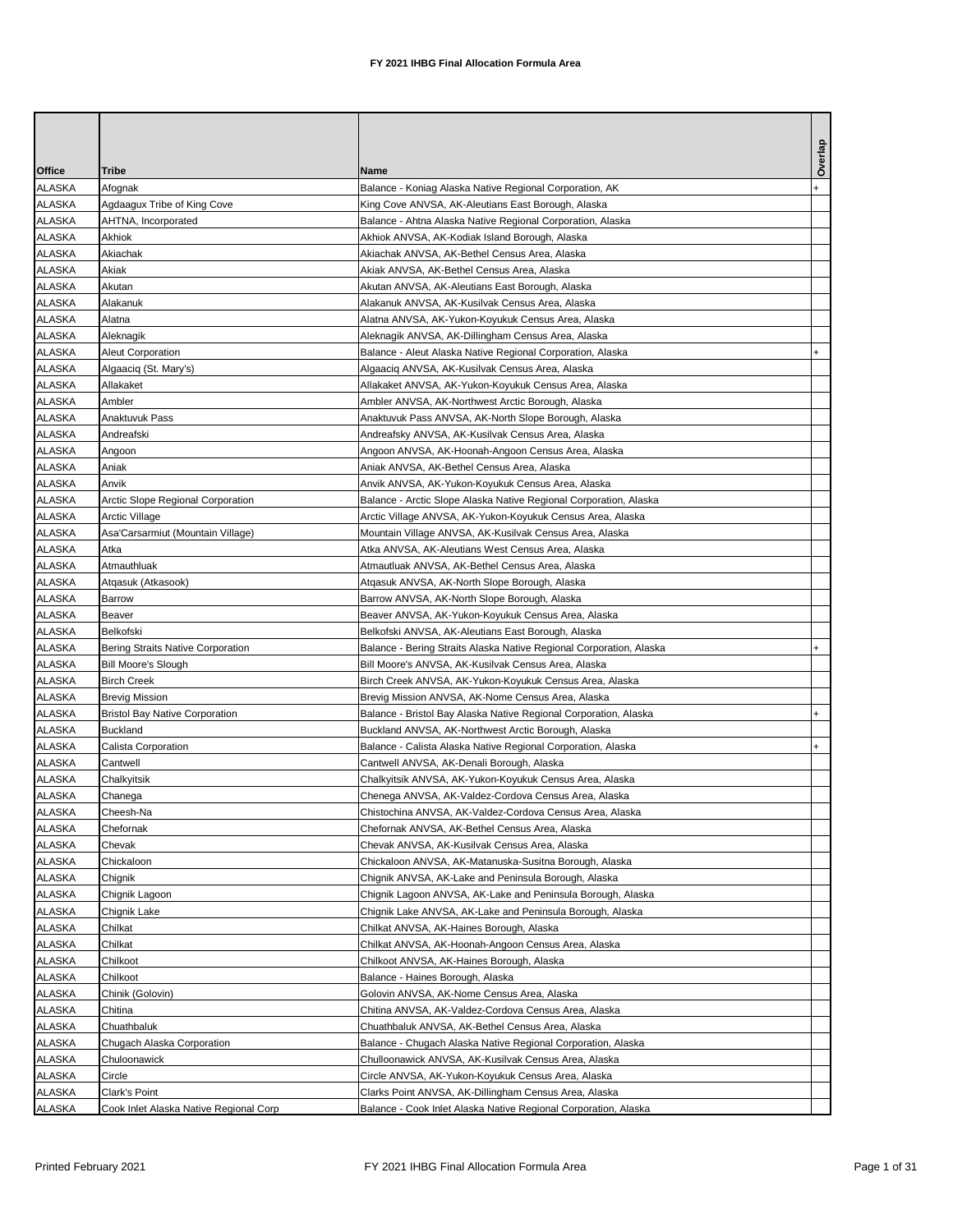|                                |                            |                                                                                                             | Overlap |
|--------------------------------|----------------------------|-------------------------------------------------------------------------------------------------------------|---------|
| Office                         | Tribe                      | Name                                                                                                        |         |
| ALASKA                         | Council                    | Council ANVSA, AK-Nome Census Area, Alaska                                                                  |         |
| ALASKA                         | Craig                      | Craig ANVSA, AK-Prince of Wales-Hyder Census Area, Alaska                                                   |         |
| ALASKA                         | Crooked Creek              | Crooked Creek ANVSA, AK-Bethel Census Area, Alaska                                                          |         |
| ALASKA                         | Curyung (Dillingham)       | Dillingham ANVSA, AK-Dillingham Census Area, Alaska                                                         |         |
| ALASKA                         | Deering                    | Deering ANVSA, AK-Northwest Arctic Borough, Alaska                                                          |         |
| ALASKA                         | Diomede (Inalik)           | Inalik ANVSA, AK-Nome Census Area, Alaska                                                                   |         |
| ALASKA                         | Dot Lake                   | Dot Lake ANVSA, AK-Southeast Fairbanks Census Area, Alaska                                                  |         |
| ALASKA                         | Douglas                    | Douglas ANVSA, AK-Juneau City and Borough, Alaska                                                           |         |
| <b>ALASKA</b>                  | Doyon, Ltd.                | Balance - Doyon Alaska Native Regional Corporation, Alaska                                                  |         |
| ALASKA                         | Eagle                      | Eagle ANVSA, AK-Southeast Fairbanks Census Area, Alaska                                                     |         |
| ALASKA                         | Eek                        | Eek ANVSA, AK-Bethel Census Area, Alaska                                                                    |         |
| ALASKA                         | Egegik                     | Egegik ANVSA, AK-Lake and Peninsula Borough, Alaska                                                         |         |
| <b>ALASKA</b>                  | Eklutna                    | Eklutna ANVSA, AK-Anchorage Municipality, Alaska                                                            |         |
| ALASKA                         | Ekuk                       | Ekuk ANVSA, AK-Dillingham Census Area, Alaska                                                               |         |
| ALASKA                         | Ekwok                      | Ekwok ANVSA, AK-Dillingham Census Area, Alaska                                                              |         |
| <b>ALASKA</b>                  | Elim                       | Elim ANVSA, AK-Nome Census Area, Alaska                                                                     |         |
| <b>ALASKA</b>                  | Elim                       | Balance - Nome Census Area, AK                                                                              |         |
| ALASKA                         | Emmonak                    | Emmonak ANVSA, AK-Kusilvak Census Area, Alaska                                                              |         |
| ALASKA                         | Evansville (Bettles Field) | Evansville ANVSA, AK-Yukon-Koyukuk Census Area, Alaska                                                      |         |
| <b>ALASKA</b>                  | Eyak                       | Eyak ANVSA, AK-Valdez-Cordova Census Area, Alaska                                                           |         |
| <b>ALASKA</b>                  | Eyak                       | City of Cordova, AK                                                                                         |         |
| ALASKA                         | False Pass                 | False Pass ANVSA, AK-Aleutians East Borough, Alaska                                                         |         |
| ALASKA                         | Fort Yukon                 | Fort Yukon ANVSA, AK-Yukon-Koyukuk Census Area, Alaska                                                      |         |
| ALASKA                         | Gakona                     | Gakona ANVSA, AK-Valdez-Cordova Census Area, Alaska                                                         |         |
| <b>ALASKA</b>                  | Galena                     | Galena ANVSA, AK-Yukon-Koyukuk Census Area, Alaska                                                          |         |
| ALASKA                         | Gambell                    | Gambell ANVSA, AK-Nome Census Area, Alaska                                                                  |         |
| ALASKA                         | Georgetown                 | Georgetown ANVSA, AK-Bethel Census Area, Alaska                                                             |         |
| ALASKA                         | Goodnews Bay               | Goodnews Bay ANVSA, AK-Bethel Census Area, Alaska                                                           |         |
| ALASKA                         | Grayling                   | Grayling ANVSA, AK-Yukon-Koyukuk Census Area, Alaska                                                        |         |
| ALASKA                         | Gulkana                    | Gulkana ANVSA, AK-Valdez-Cordova Census Area, Alaska                                                        |         |
| ALASKA                         | Hamilton                   | Hamilton ANVSA, AK-Kusilvak Census Area, Alaska                                                             |         |
| ALASKA                         | Healy Lake                 | Healy Lake ANVSA, AK-Southeast Fairbanks Census Area, Alaska                                                |         |
| <b>ALASKA</b>                  | <b>Holy Cross</b>          | Holy Cross ANVSA, AK-Yukon-Koyukuk Census Area, Alaska                                                      |         |
| <b>ALASKA</b>                  | Hoonah                     | Hoonah ANVSA, AK-Hoonah-Angoon Census Area, Alaska                                                          |         |
| ALASKA                         | Hooper Bay                 | Hooper Bay ANVSA, AK-Kusilvak Census Area, Alaska                                                           |         |
| ALASKA                         | Hughes                     | Hughes ANVSA, AK-Yukon-Koyukuk Census Area, Alaska                                                          |         |
| <b>ALASKA</b>                  | Huslia                     | Huslia ANVSA, AK-Yukon-Koyukuk Census Area, Alaska                                                          |         |
| <b>ALASKA</b>                  | Hydaburg                   | Hydaburg ANVSA, AK-Prince of Wales-Hyder Census Area, Alaska                                                |         |
| <b>ALASKA</b>                  | Igiugig                    | Igiugig ANVSA, AK-Lake and Peninsula Borough, Alaska                                                        |         |
| <b>ALASKA</b>                  | lliamna                    | Iliamna ANVSA, AK-Lake and Peninsula Borough, Alaska                                                        |         |
| <b>ALASKA</b><br><b>ALASKA</b> | lqurmuit                   | Russian Mission ANVSA, AK-Kusilvak Census Area, Alaska                                                      |         |
| <b>ALASKA</b>                  | Ivanof Bay                 | Ivanof Bay ANVSA, AK-Lake and Peninsula Borough, Alaska                                                     |         |
| <b>ALASKA</b>                  | Kaguyak                    | Balance - Koniag Alaska Native Regional Corporation, AK                                                     |         |
| <b>ALASKA</b>                  | Kake                       | Kake ANVSA, AK-Prince of Wales-Hyder Census Area, Alaska                                                    |         |
| <b>ALASKA</b>                  | Kaktovik                   | Kaktovik ANVSA, AK-North Slope Borough, Alaska                                                              |         |
| <b>ALASKA</b>                  | Kalskag                    | Kalskag ANVSA, AK-Bethel Census Area, Alaska<br>Kaltag ANVSA, AK-Yukon-Koyukuk Census Area, Alaska          |         |
|                                | Kaltag                     |                                                                                                             |         |
| ALASKA<br><b>ALASKA</b>        | Kanatak<br>Karluk          | Minimum Needs<br>Karluk ANVSA, AK-Kodiak Island Borough, Alaska                                             |         |
| <b>ALASKA</b>                  | Kasigluk                   |                                                                                                             |         |
| <b>ALASKA</b>                  | Kassan                     | Kasigluk ANVSA, AK-Bethel Census Area, Alaska<br>Kasaan ANVSA, AK-Prince of Wales-Hyder Census Area, Alaska |         |
|                                |                            |                                                                                                             |         |
| ALASKA<br><b>ALASKA</b>        | Kenaitze                   | Kenaitze ANVSA, AK-Kenai Peninsula Borough, Alaska                                                          |         |
|                                | Ketchikan                  | Ketchikan ANVSA, AK-Ketchikan Gateway Borough, Alaska                                                       |         |
| <b>ALASKA</b><br><b>ALASKA</b> | Ketchikan                  | Balance - Ketchikan Gateway Borough, Alaska                                                                 |         |
| ALASKA                         | Kiana                      | Kiana ANVSA, AK-Northwest Arctic Borough, Alaska<br>Balance - Nome Census Area, AK                          | $+$     |
| <b>ALASKA</b>                  | King Island<br>King Salmon | King Salmon ANVSA, AK-Bristol Bay Borough, Alaska                                                           |         |
|                                |                            |                                                                                                             |         |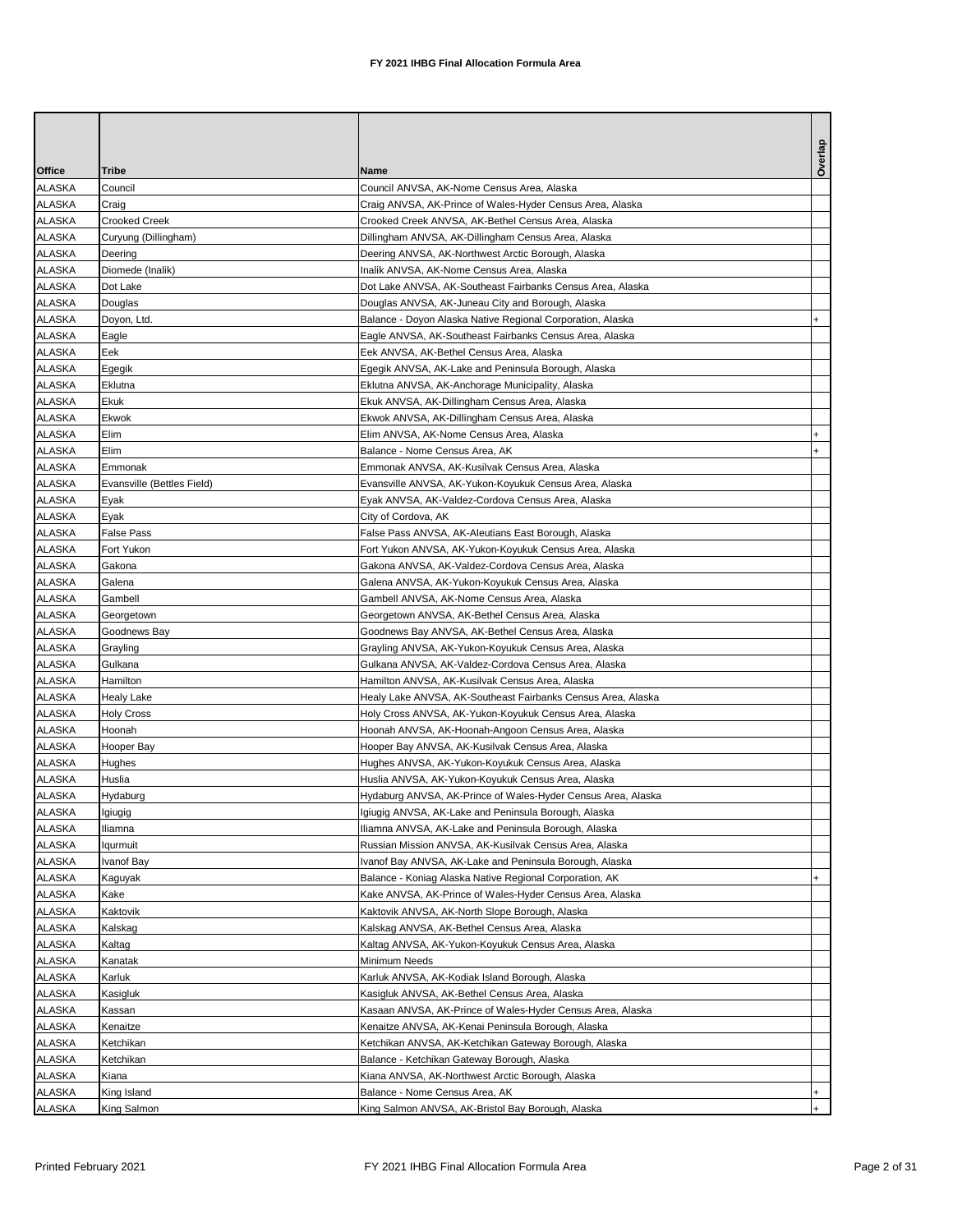| Office                         | Tribe                        | Name                                                                                                         | Overlap |
|--------------------------------|------------------------------|--------------------------------------------------------------------------------------------------------------|---------|
| ALASKA                         | King Salmon                  | Balance - Bristol Bay Alaska Native Regional Corporation, AK                                                 |         |
| <b>ALASKA</b>                  | Kipnuk                       | Kipnuk ANVSA, AK-Bethel Census Area, Alaska                                                                  |         |
| <b>ALASKA</b>                  | Kivalina                     | Kivalina ANVSA, AK-Northwest Arctic Borough, Alaska                                                          |         |
| <b>ALASKA</b>                  | Klawock                      | Klawock ANVSA, AK-Prince of Wales-Hyder Census Area, Alaska                                                  |         |
| <b>ALASKA</b>                  | Kluti Kaah (Copper Center)   | Copper Center ANVSA, AK-Valdez-Cordova Census Area, Alaska                                                   |         |
| <b>ALASKA</b>                  | Knik                         | Knik ANVSA, AK-Matanuska-Susitna Borough, Alaska                                                             |         |
| <b>ALASKA</b>                  | Kobuk                        | Kobuk ANVSA, AK-Northwest Arctic Borough, Alaska                                                             |         |
| <b>ALASKA</b>                  | Kokhanok                     | Kokhanok ANVSA, AK-Lake and Peninsula Borough, Alaska                                                        |         |
| <b>ALASKA</b>                  | Kongiganak                   | Kongiganak ANVSA, AK-Bethel Census Area, Alaska                                                              |         |
| <b>ALASKA</b>                  | Koniag, Incorporated         | Balance - Koniag Alaska Native Regional Corporation, Alaska                                                  |         |
| <b>ALASKA</b>                  | Kotlik                       | Kotlik ANVSA, AK-Kusilvak Census Area, Alaska                                                                |         |
| <b>ALASKA</b>                  | Kotzebue                     | Kotzebue ANVSA, AK-Northwest Arctic Borough, Alaska                                                          |         |
| <b>ALASKA</b>                  | Koyuk                        | Koyuk ANVSA, AK-Nome Census Area, Alaska                                                                     |         |
| <b>ALASKA</b>                  | Koyukuk                      | Koyukuk ANVSA, AK-Yukon-Koyukuk Census Area, Alaska                                                          |         |
| <b>ALASKA</b>                  | Kwethluk                     | Kwethluk ANVSA, AK-Bethel Census Area, Alaska                                                                |         |
| <b>ALASKA</b>                  | Kwigillingok                 | Kwigillingok ANVSA, AK-Bethel Census Area, Alaska                                                            |         |
| <b>ALASKA</b>                  | Kwinhagak (Quinhagak)        | Kwinhagak ANVSA, AK-Bethel Census Area, Alaska                                                               |         |
| ALASKA                         | Larsen Bay                   | Larsen Bay ANVSA, AK-Kodiak Island Borough, Alaska                                                           |         |
| ALASKA                         | Lesnoi (Woody Island)        | Lesnoi ANVSA, AK-Kodiak Island Borough, Alaska                                                               |         |
| <b>ALASKA</b>                  | Lesnoi (Woody Island)        | Balance - Koniag Alaska Native Regional Corporation, AK                                                      |         |
| <b>ALASKA</b>                  | Levelock                     | Levelock ANVSA, AK-Lake and Peninsula Borough, Alaska                                                        |         |
| ALASKA                         | Lime Village                 | Lime Village ANVSA, AK-Bethel Census Area, Alaska                                                            |         |
| ALASKA                         | Lower.Kalskag                | Lower Kalskag ANVSA, AK-Bethel Census Area, Alaska                                                           |         |
| ALASKA                         | <b>Manley Hot Springs</b>    | Manley Hot Springs ANVSA, AK-Yukon-Koyukuk Census Area, Alaska                                               |         |
| ALASKA                         | Manokotak                    | Manokotak ANVSA, AK-Dillingham Census Area, Alaska                                                           |         |
| ALASKA                         | Marshall                     | Marshall ANVSA, AK-Kusilvak Census Area, Alaska                                                              |         |
| <b>ALASKA</b>                  | Mary's Igloo                 | Mary's Igloo ANVSA, AK-Nome Census Area, Alaska                                                              |         |
| <b>ALASKA</b>                  | McGrath                      | McGrath ANVSA, AK-Yukon-Koyukuk Census Area, Alaska                                                          |         |
| <b>ALASKA</b>                  | Mekoryuk                     | Mekoryuk ANVSA, AK-Bethel Census Area, Alaska                                                                |         |
| ALASKA                         | Mentasta                     | Mentasta Lake ANVSA, AK-Valdez-Cordova Census Area, Alaska                                                   |         |
| ALASKA                         | Metlakakla (Annette Island)  | Annette Island Reserve, AK-Prince of Wales-Hyder Census Area, Alaska                                         |         |
| ALASKA                         | Minto                        | Minto ANVSA, AK-Yukon-Koyukuk Census Area, Alaska                                                            |         |
| <b>ALASKA</b>                  | Naknek                       | Naknek ANVSA, AK-Bristol Bay Borough, Alaska                                                                 |         |
| <b>ALASKA</b>                  | <b>NANA Corporation</b>      | Balance - NANA Alaska Native Regional Corporation, Alaska                                                    |         |
| <b>ALASKA</b>                  | Nanwelek (English Bay)       | Nanwalek ANVSA, AK-Kenai Peninsula Borough, Alaska                                                           |         |
| <b>ALASKA</b><br><b>ALASKA</b> | Napaimute<br>Napakiak        | Napaimute ANVSA, AK-Bethel Census Area, Alaska<br>Napakiak ANVSA, AK-Bethel Census Area, Alaska              |         |
| <b>ALASKA</b>                  | Napaskiak                    | Napaskiak ANVSA, AK-Bethel Census Area, Alaska                                                               |         |
|                                |                              |                                                                                                              |         |
| ALASKA<br><b>ALASKA</b>        | Nelson Lagoon<br>Nenana      | Nelson Lagoon ANVSA, AK-Aleutians East Borough, Alaska<br>Nenana ANVSA, AK-Yukon-Koyukuk Census Area, Alaska |         |
| <b>ALASKA</b>                  | New Koliganek                | New Koliganek ANVSA, AK-Dillingham Census Area, Alaska                                                       |         |
| <b>ALASKA</b>                  | New Stuyahok                 | New Stuyahok ANVSA, AK-Dillingham Census Area, Alaska                                                        |         |
| ALASKA                         | Newhalen                     | Newhalen ANVSA, AK-Lake and Peninsula Borough, Alaska                                                        |         |
| <b>ALASKA</b>                  | Newtok                       | Newtok ANVSA, AK-Bethel Census Area, Alaska                                                                  |         |
| <b>ALASKA</b>                  | Nightmute                    | Nightmute ANVSA, AK-Bethel Census Area, Alaska                                                               |         |
| <b>ALASKA</b>                  | Nikolai                      | Nikolai ANVSA, AK-Yukon-Koyukuk Census Area, Alaska                                                          |         |
| ALASKA                         | Nikolski                     | Nikolski ANVSA, AK-Aleutians West Census Area, Alaska                                                        |         |
| <b>ALASKA</b>                  | Ninilchik                    | Ninilchik ANVSA, AK-Kenai Peninsula Borough, Alaska                                                          |         |
| <b>ALASKA</b>                  | Noatak                       | Noatak ANVSA, AK-Northwest Arctic Borough, Alaska                                                            |         |
| <b>ALASKA</b>                  | Nome                         | Nome ANVSA, AK-Nome Census Area, Alaska                                                                      |         |
| <b>ALASKA</b>                  | Nondalton                    | Nondalton ANVSA, AK-Lake and Peninsula Borough, Alaska                                                       |         |
| <b>ALASKA</b>                  | Noorvik                      | Noorvik ANVSA, AK-Northwest Arctic Borough, Alaska                                                           |         |
| <b>ALASKA</b>                  | Northway                     | Northway ANVSA, AK-Southeast Fairbanks Census Area, Alaska                                                   |         |
| <b>ALASKA</b>                  | Northway                     | Balance - Doyon Alaska Native Regional Corporation, AK                                                       |         |
| ALASKA                         | Nuiqsut                      | Nuigsut ANVSA, AK-North Slope Borough, Alaska                                                                |         |
| <b>ALASKA</b>                  | Nulato                       | Nulato ANVSA, AK-Yukon-Koyukuk Census Area, Alaska                                                           |         |
| <b>ALASKA</b>                  | Nunakauyarmuit (Toksook Bay) | Toksook Bay ANVSA, AK-Bethel Census Area, Alaska                                                             |         |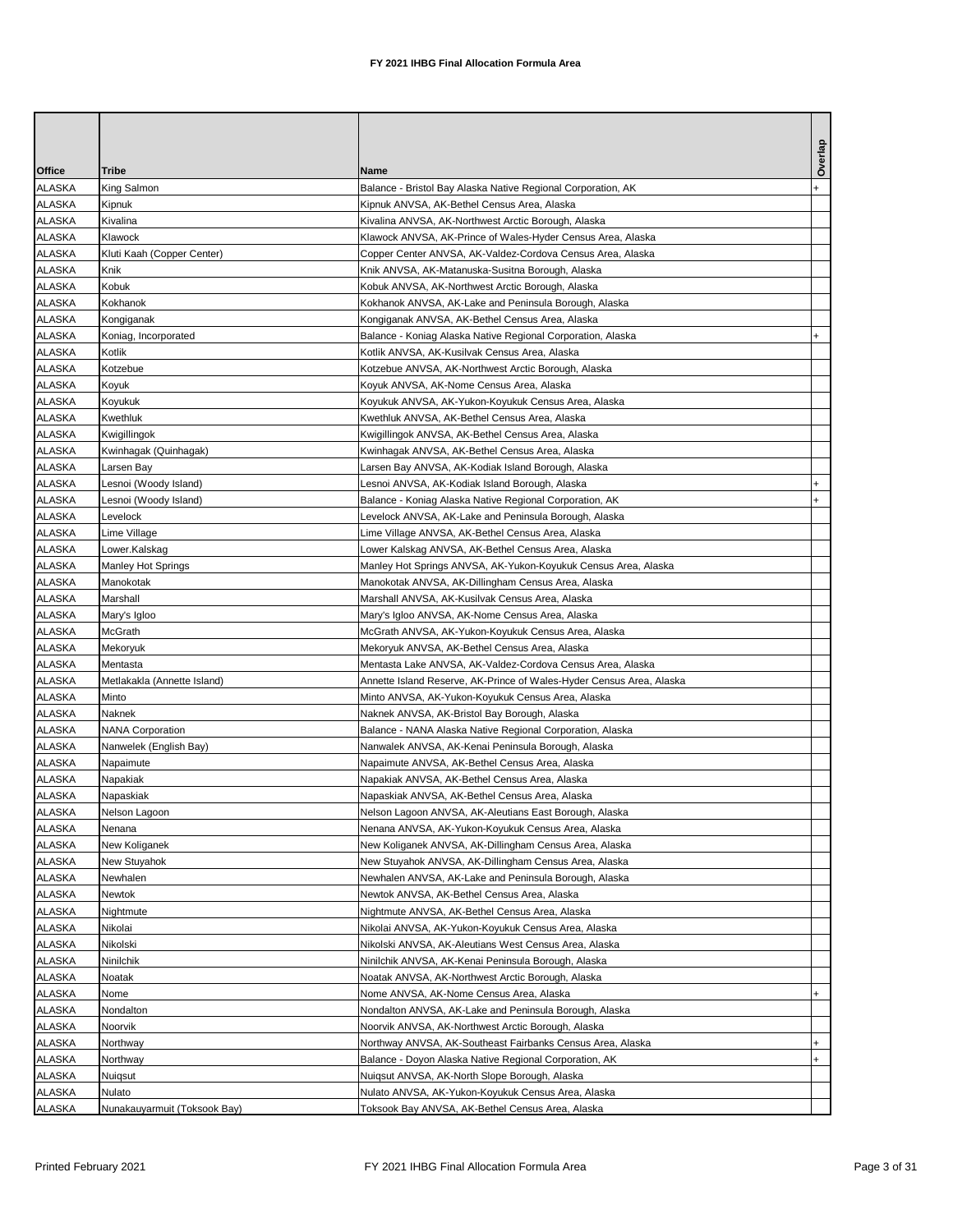| Overlap<br>Office<br>Tribe<br>Name<br><b>ALASKA</b><br>Nunam Iqua (Sheldon's Point)<br>Nunam Iqua ANVSA, AK-Kusilvak Census Area, Alaska<br>ALASKA<br>Nunapitchuk<br>Nunapitchuk ANVSA, AK-Bethel Census Area, Alaska<br>ALASKA<br>Ohogamiut<br>Ohogamiut ANVSA, AK-Kusilvak Census Area, Alaska<br>ALASKA<br>Old Harbor<br>Old Harbor ANVSA, AK-Kodiak Island Borough, Alaska<br>ALASKA<br>Orutsararmuit (Bethel)<br>Bethel ANVSA, AK-Bethel Census Area, Alaska<br><b>ALASKA</b><br>Oscarville<br>Oscarville ANVSA, AK-Bethel Census Area, Alaska<br>ALASKA<br>Ouzinkie<br>Ouzinkie ANVSA, AK-Kodiak Island Borough, Alaska<br><b>ALASKA</b><br>Paimiut<br>Paimiut ANVSA, AK-Kusilvak Census Area, Alaska<br>ALASKA<br>Pauloff Harbor Village<br>Balance - Aleut Alaska Native Regional Corporation, AK<br>ALASKA<br>Pedro Bay ANVSA, AK-Lake and Peninsula Borough, Alaska<br>Pedro Bay<br><b>ALASKA</b><br>Perryville ANVSA, AK-Lake and Peninsula Borough, Alaska<br>Perryville<br>ALASKA<br>Petersburg ANVSA, AK-Petersburg Borough, Alaska<br>Petersburg<br><b>ALASKA</b><br><b>Pilot Point</b><br>Pilot Point ANVSA, AK-Lake and Peninsula Borough, Alaska<br><b>ALASKA</b><br>Pilot Station ANVSA, AK-Kusilvak Census Area, Alaska<br><b>Pilot Station</b><br>ALASKA<br>Pitkas Point ANVSA, AK-Kusilvak Census Area, Alaska<br>Pitka's Point<br><b>ALASKA</b><br>Platinum<br>Platinum ANVSA, AK-Bethel Census Area, Alaska<br><b>ALASKA</b><br>Point Hope<br>Point Hope ANVSA, AK-North Slope Borough, Alaska<br><b>ALASKA</b><br>Point Lay<br>Point Lay ANVSA, AK-North Slope Borough, Alaska<br><b>ALASKA</b><br>Port Graham<br>Port Graham ANVSA, AK-Kenai Peninsula Borough, Alaska<br>ALASKA<br>Port Heiden<br>Port Heiden ANVSA, AK-Lake and Peninsula Borough, Alaska<br><b>ALASKA</b><br>Port Lions<br>Port Lions ANVSA, AK-Kodiak Island Borough, Alaska<br>ALASKA<br>Portage Creek ANVSA, AK-Dillingham Census Area, Alaska<br>Portage Creek<br><b>ALASKA</b><br>Qagan Tayagungin (Sand Point)<br>Sand Point ANVSA, AK-Aleutians East Borough, Alaska<br>ALASKA<br>Qawalangin (Unalaska)<br>Unalaska ANVSA, AK-Aleutians West Census Area, Alaska<br><b>ALASKA</b><br>Rampart<br>Rampart ANVSA, AK-Yukon-Koyukuk Census Area, Alaska<br>ALASKA<br><b>Red Devil</b><br>Red Devil ANVSA, AK-Bethel Census Area, Alaska<br><b>ALASKA</b><br>Ruby<br>Ruby ANVSA, AK-Yukon-Koyukuk Census Area, Alaska<br>ALASKA<br>Saint George<br>St. George ANVSA, AK-Aleutians West Census Area, Alaska<br>ALASKA<br>Saint Michael<br>St. Michael ANVSA, AK-Nome Census Area, Alaska<br>ALASKA<br>Saint Paul<br>St. Paul ANVSA, AK-Aleutians West Census Area, Alaska<br><b>ALASKA</b><br>Salamatoff<br>Salamatof ANVSA, AK-Kenai Peninsula Borough, Alaska<br>ALASKA<br>Savoonga<br>Savoonga ANVSA, AK-Nome Census Area, Alaska<br><b>ALASKA</b><br>Saxman<br>Saxman ANVSA, AK-Ketchikan Gateway Borough, Alaska<br><b>ALASKA</b><br>Scammon Bay<br>Scammon Bay ANVSA, AK-Kusilvak Census Area, Alaska<br>ALASKA<br>Selawik<br>Selawik ANVSA, AK-Northwest Arctic Borough, Alaska<br>ALASKA<br>Seldovia<br>Seldovia ANVSA, AK-Kenai Peninsula Borough, Alaska<br>ALASKA<br>Shageluk<br>Shageluk ANVSA, AK-Yukon-Koyukuk Census Area, Alaska<br><b>ALASKA</b><br>Shaktoolik<br>Shaktoolik ANVSA, AK-Nome Census Area, Alaska<br><b>ALASKA</b><br>Shishmaref ANVSA, AK-Nome Census Area, Alaska<br>Shishmaref<br><b>ALASKA</b><br>Shungnak<br>Shungnak ANVSA, AK-Northwest Arctic Borough, Alaska<br><b>ALASKA</b><br>Sitka Tribe<br>Sitka ANVSA, AK-Sitka City and Borough, Alaska<br><b>ALASKA</b><br>Balance - Sitka City and Borough, Alaska<br>Sitka Tribe<br>ALASKA<br>Skagway<br>Skagway ANVSA, AK-Skagway Municipality, Alaska<br><b>ALASKA</b><br>Balance - Hoonah-Angoon Census Area, Alaska<br>Skagway<br><b>ALASKA</b><br>Skagway<br>Balance - Skagway Municipality, Alaska<br><b>ALASKA</b><br>Sleetmute<br>Sleetmute ANVSA, AK-Bethel Census Area, Alaska<br><b>ALASKA</b><br>Solomon<br>Solomon ANVSA, AK-Nome Census Area, Alaska<br><b>ALASKA</b><br>South Naknek<br>South Naknek ANVSA, AK-Bristol Bay Borough, Alaska<br><b>ALASKA</b><br>Stebbins<br>Stebbins ANVSA, AK-Nome Census Area, Alaska<br><b>ALASKA</b><br>Stevens Village<br>Stevens Village ANVSA, AK-Yukon-Koyukuk Census Area, Alaska<br><b>ALASKA</b><br><b>Stony River</b><br>Stony River ANVSA, AK-Bethel Census Area, Alaska<br>ALASKA<br>Sun'ag Tribe of Kodiak<br>Kodiak ANVSA, AK-Kodiak Island Borough, Alaska<br><b>ALASKA</b><br>Sun'aq Tribe of Kodiak<br>Balance - Koniag Alaska Native Regional Corporation, AK<br><b>ALASKA</b><br>Takotna<br>Takotna ANVSA, AK-Yukon-Koyukuk Census Area, Alaska<br><b>ALASKA</b><br>Tanacross<br>Tanacross ANVSA, AK-Southeast Fairbanks Census Area, Alaska<br>ALASKA<br>Tanana ANVSA, AK-Yukon-Koyukuk Census Area, Alaska<br>Tanana |  |  |
|---------------------------------------------------------------------------------------------------------------------------------------------------------------------------------------------------------------------------------------------------------------------------------------------------------------------------------------------------------------------------------------------------------------------------------------------------------------------------------------------------------------------------------------------------------------------------------------------------------------------------------------------------------------------------------------------------------------------------------------------------------------------------------------------------------------------------------------------------------------------------------------------------------------------------------------------------------------------------------------------------------------------------------------------------------------------------------------------------------------------------------------------------------------------------------------------------------------------------------------------------------------------------------------------------------------------------------------------------------------------------------------------------------------------------------------------------------------------------------------------------------------------------------------------------------------------------------------------------------------------------------------------------------------------------------------------------------------------------------------------------------------------------------------------------------------------------------------------------------------------------------------------------------------------------------------------------------------------------------------------------------------------------------------------------------------------------------------------------------------------------------------------------------------------------------------------------------------------------------------------------------------------------------------------------------------------------------------------------------------------------------------------------------------------------------------------------------------------------------------------------------------------------------------------------------------------------------------------------------------------------------------------------------------------------------------------------------------------------------------------------------------------------------------------------------------------------------------------------------------------------------------------------------------------------------------------------------------------------------------------------------------------------------------------------------------------------------------------------------------------------------------------------------------------------------------------------------------------------------------------------------------------------------------------------------------------------------------------------------------------------------------------------------------------------------------------------------------------------------------------------------------------------------------------------------------------------------------------------------------------------------------------------------------------------------------------------------------------------------------------------------------------------------------------------------------------------------------------------------------------------------------------------------------------------------------------------------------------------------------------------------------------------------------------------------------------------------------------------------------------------------------------------------------------------------------------------------------------------------------------------------------------------------------------------------------------------------------------------------------------------------------------------------------------------------------------------------------------------------------------------------------------------------------------------------------------------------------------------------------------------------------------------------------------------------------------------------------------------------------------------------------------------------------------------------------------------------------------------------------------------|--|--|
|                                                                                                                                                                                                                                                                                                                                                                                                                                                                                                                                                                                                                                                                                                                                                                                                                                                                                                                                                                                                                                                                                                                                                                                                                                                                                                                                                                                                                                                                                                                                                                                                                                                                                                                                                                                                                                                                                                                                                                                                                                                                                                                                                                                                                                                                                                                                                                                                                                                                                                                                                                                                                                                                                                                                                                                                                                                                                                                                                                                                                                                                                                                                                                                                                                                                                                                                                                                                                                                                                                                                                                                                                                                                                                                                                                                                                                                                                                                                                                                                                                                                                                                                                                                                                                                                                                                                                                                                                                                                                                                                                                                                                                                                                                                                                                                                                                                                           |  |  |
|                                                                                                                                                                                                                                                                                                                                                                                                                                                                                                                                                                                                                                                                                                                                                                                                                                                                                                                                                                                                                                                                                                                                                                                                                                                                                                                                                                                                                                                                                                                                                                                                                                                                                                                                                                                                                                                                                                                                                                                                                                                                                                                                                                                                                                                                                                                                                                                                                                                                                                                                                                                                                                                                                                                                                                                                                                                                                                                                                                                                                                                                                                                                                                                                                                                                                                                                                                                                                                                                                                                                                                                                                                                                                                                                                                                                                                                                                                                                                                                                                                                                                                                                                                                                                                                                                                                                                                                                                                                                                                                                                                                                                                                                                                                                                                                                                                                                           |  |  |
|                                                                                                                                                                                                                                                                                                                                                                                                                                                                                                                                                                                                                                                                                                                                                                                                                                                                                                                                                                                                                                                                                                                                                                                                                                                                                                                                                                                                                                                                                                                                                                                                                                                                                                                                                                                                                                                                                                                                                                                                                                                                                                                                                                                                                                                                                                                                                                                                                                                                                                                                                                                                                                                                                                                                                                                                                                                                                                                                                                                                                                                                                                                                                                                                                                                                                                                                                                                                                                                                                                                                                                                                                                                                                                                                                                                                                                                                                                                                                                                                                                                                                                                                                                                                                                                                                                                                                                                                                                                                                                                                                                                                                                                                                                                                                                                                                                                                           |  |  |
|                                                                                                                                                                                                                                                                                                                                                                                                                                                                                                                                                                                                                                                                                                                                                                                                                                                                                                                                                                                                                                                                                                                                                                                                                                                                                                                                                                                                                                                                                                                                                                                                                                                                                                                                                                                                                                                                                                                                                                                                                                                                                                                                                                                                                                                                                                                                                                                                                                                                                                                                                                                                                                                                                                                                                                                                                                                                                                                                                                                                                                                                                                                                                                                                                                                                                                                                                                                                                                                                                                                                                                                                                                                                                                                                                                                                                                                                                                                                                                                                                                                                                                                                                                                                                                                                                                                                                                                                                                                                                                                                                                                                                                                                                                                                                                                                                                                                           |  |  |
|                                                                                                                                                                                                                                                                                                                                                                                                                                                                                                                                                                                                                                                                                                                                                                                                                                                                                                                                                                                                                                                                                                                                                                                                                                                                                                                                                                                                                                                                                                                                                                                                                                                                                                                                                                                                                                                                                                                                                                                                                                                                                                                                                                                                                                                                                                                                                                                                                                                                                                                                                                                                                                                                                                                                                                                                                                                                                                                                                                                                                                                                                                                                                                                                                                                                                                                                                                                                                                                                                                                                                                                                                                                                                                                                                                                                                                                                                                                                                                                                                                                                                                                                                                                                                                                                                                                                                                                                                                                                                                                                                                                                                                                                                                                                                                                                                                                                           |  |  |
|                                                                                                                                                                                                                                                                                                                                                                                                                                                                                                                                                                                                                                                                                                                                                                                                                                                                                                                                                                                                                                                                                                                                                                                                                                                                                                                                                                                                                                                                                                                                                                                                                                                                                                                                                                                                                                                                                                                                                                                                                                                                                                                                                                                                                                                                                                                                                                                                                                                                                                                                                                                                                                                                                                                                                                                                                                                                                                                                                                                                                                                                                                                                                                                                                                                                                                                                                                                                                                                                                                                                                                                                                                                                                                                                                                                                                                                                                                                                                                                                                                                                                                                                                                                                                                                                                                                                                                                                                                                                                                                                                                                                                                                                                                                                                                                                                                                                           |  |  |
|                                                                                                                                                                                                                                                                                                                                                                                                                                                                                                                                                                                                                                                                                                                                                                                                                                                                                                                                                                                                                                                                                                                                                                                                                                                                                                                                                                                                                                                                                                                                                                                                                                                                                                                                                                                                                                                                                                                                                                                                                                                                                                                                                                                                                                                                                                                                                                                                                                                                                                                                                                                                                                                                                                                                                                                                                                                                                                                                                                                                                                                                                                                                                                                                                                                                                                                                                                                                                                                                                                                                                                                                                                                                                                                                                                                                                                                                                                                                                                                                                                                                                                                                                                                                                                                                                                                                                                                                                                                                                                                                                                                                                                                                                                                                                                                                                                                                           |  |  |
|                                                                                                                                                                                                                                                                                                                                                                                                                                                                                                                                                                                                                                                                                                                                                                                                                                                                                                                                                                                                                                                                                                                                                                                                                                                                                                                                                                                                                                                                                                                                                                                                                                                                                                                                                                                                                                                                                                                                                                                                                                                                                                                                                                                                                                                                                                                                                                                                                                                                                                                                                                                                                                                                                                                                                                                                                                                                                                                                                                                                                                                                                                                                                                                                                                                                                                                                                                                                                                                                                                                                                                                                                                                                                                                                                                                                                                                                                                                                                                                                                                                                                                                                                                                                                                                                                                                                                                                                                                                                                                                                                                                                                                                                                                                                                                                                                                                                           |  |  |
|                                                                                                                                                                                                                                                                                                                                                                                                                                                                                                                                                                                                                                                                                                                                                                                                                                                                                                                                                                                                                                                                                                                                                                                                                                                                                                                                                                                                                                                                                                                                                                                                                                                                                                                                                                                                                                                                                                                                                                                                                                                                                                                                                                                                                                                                                                                                                                                                                                                                                                                                                                                                                                                                                                                                                                                                                                                                                                                                                                                                                                                                                                                                                                                                                                                                                                                                                                                                                                                                                                                                                                                                                                                                                                                                                                                                                                                                                                                                                                                                                                                                                                                                                                                                                                                                                                                                                                                                                                                                                                                                                                                                                                                                                                                                                                                                                                                                           |  |  |
|                                                                                                                                                                                                                                                                                                                                                                                                                                                                                                                                                                                                                                                                                                                                                                                                                                                                                                                                                                                                                                                                                                                                                                                                                                                                                                                                                                                                                                                                                                                                                                                                                                                                                                                                                                                                                                                                                                                                                                                                                                                                                                                                                                                                                                                                                                                                                                                                                                                                                                                                                                                                                                                                                                                                                                                                                                                                                                                                                                                                                                                                                                                                                                                                                                                                                                                                                                                                                                                                                                                                                                                                                                                                                                                                                                                                                                                                                                                                                                                                                                                                                                                                                                                                                                                                                                                                                                                                                                                                                                                                                                                                                                                                                                                                                                                                                                                                           |  |  |
|                                                                                                                                                                                                                                                                                                                                                                                                                                                                                                                                                                                                                                                                                                                                                                                                                                                                                                                                                                                                                                                                                                                                                                                                                                                                                                                                                                                                                                                                                                                                                                                                                                                                                                                                                                                                                                                                                                                                                                                                                                                                                                                                                                                                                                                                                                                                                                                                                                                                                                                                                                                                                                                                                                                                                                                                                                                                                                                                                                                                                                                                                                                                                                                                                                                                                                                                                                                                                                                                                                                                                                                                                                                                                                                                                                                                                                                                                                                                                                                                                                                                                                                                                                                                                                                                                                                                                                                                                                                                                                                                                                                                                                                                                                                                                                                                                                                                           |  |  |
|                                                                                                                                                                                                                                                                                                                                                                                                                                                                                                                                                                                                                                                                                                                                                                                                                                                                                                                                                                                                                                                                                                                                                                                                                                                                                                                                                                                                                                                                                                                                                                                                                                                                                                                                                                                                                                                                                                                                                                                                                                                                                                                                                                                                                                                                                                                                                                                                                                                                                                                                                                                                                                                                                                                                                                                                                                                                                                                                                                                                                                                                                                                                                                                                                                                                                                                                                                                                                                                                                                                                                                                                                                                                                                                                                                                                                                                                                                                                                                                                                                                                                                                                                                                                                                                                                                                                                                                                                                                                                                                                                                                                                                                                                                                                                                                                                                                                           |  |  |
|                                                                                                                                                                                                                                                                                                                                                                                                                                                                                                                                                                                                                                                                                                                                                                                                                                                                                                                                                                                                                                                                                                                                                                                                                                                                                                                                                                                                                                                                                                                                                                                                                                                                                                                                                                                                                                                                                                                                                                                                                                                                                                                                                                                                                                                                                                                                                                                                                                                                                                                                                                                                                                                                                                                                                                                                                                                                                                                                                                                                                                                                                                                                                                                                                                                                                                                                                                                                                                                                                                                                                                                                                                                                                                                                                                                                                                                                                                                                                                                                                                                                                                                                                                                                                                                                                                                                                                                                                                                                                                                                                                                                                                                                                                                                                                                                                                                                           |  |  |
|                                                                                                                                                                                                                                                                                                                                                                                                                                                                                                                                                                                                                                                                                                                                                                                                                                                                                                                                                                                                                                                                                                                                                                                                                                                                                                                                                                                                                                                                                                                                                                                                                                                                                                                                                                                                                                                                                                                                                                                                                                                                                                                                                                                                                                                                                                                                                                                                                                                                                                                                                                                                                                                                                                                                                                                                                                                                                                                                                                                                                                                                                                                                                                                                                                                                                                                                                                                                                                                                                                                                                                                                                                                                                                                                                                                                                                                                                                                                                                                                                                                                                                                                                                                                                                                                                                                                                                                                                                                                                                                                                                                                                                                                                                                                                                                                                                                                           |  |  |
|                                                                                                                                                                                                                                                                                                                                                                                                                                                                                                                                                                                                                                                                                                                                                                                                                                                                                                                                                                                                                                                                                                                                                                                                                                                                                                                                                                                                                                                                                                                                                                                                                                                                                                                                                                                                                                                                                                                                                                                                                                                                                                                                                                                                                                                                                                                                                                                                                                                                                                                                                                                                                                                                                                                                                                                                                                                                                                                                                                                                                                                                                                                                                                                                                                                                                                                                                                                                                                                                                                                                                                                                                                                                                                                                                                                                                                                                                                                                                                                                                                                                                                                                                                                                                                                                                                                                                                                                                                                                                                                                                                                                                                                                                                                                                                                                                                                                           |  |  |
|                                                                                                                                                                                                                                                                                                                                                                                                                                                                                                                                                                                                                                                                                                                                                                                                                                                                                                                                                                                                                                                                                                                                                                                                                                                                                                                                                                                                                                                                                                                                                                                                                                                                                                                                                                                                                                                                                                                                                                                                                                                                                                                                                                                                                                                                                                                                                                                                                                                                                                                                                                                                                                                                                                                                                                                                                                                                                                                                                                                                                                                                                                                                                                                                                                                                                                                                                                                                                                                                                                                                                                                                                                                                                                                                                                                                                                                                                                                                                                                                                                                                                                                                                                                                                                                                                                                                                                                                                                                                                                                                                                                                                                                                                                                                                                                                                                                                           |  |  |
|                                                                                                                                                                                                                                                                                                                                                                                                                                                                                                                                                                                                                                                                                                                                                                                                                                                                                                                                                                                                                                                                                                                                                                                                                                                                                                                                                                                                                                                                                                                                                                                                                                                                                                                                                                                                                                                                                                                                                                                                                                                                                                                                                                                                                                                                                                                                                                                                                                                                                                                                                                                                                                                                                                                                                                                                                                                                                                                                                                                                                                                                                                                                                                                                                                                                                                                                                                                                                                                                                                                                                                                                                                                                                                                                                                                                                                                                                                                                                                                                                                                                                                                                                                                                                                                                                                                                                                                                                                                                                                                                                                                                                                                                                                                                                                                                                                                                           |  |  |
|                                                                                                                                                                                                                                                                                                                                                                                                                                                                                                                                                                                                                                                                                                                                                                                                                                                                                                                                                                                                                                                                                                                                                                                                                                                                                                                                                                                                                                                                                                                                                                                                                                                                                                                                                                                                                                                                                                                                                                                                                                                                                                                                                                                                                                                                                                                                                                                                                                                                                                                                                                                                                                                                                                                                                                                                                                                                                                                                                                                                                                                                                                                                                                                                                                                                                                                                                                                                                                                                                                                                                                                                                                                                                                                                                                                                                                                                                                                                                                                                                                                                                                                                                                                                                                                                                                                                                                                                                                                                                                                                                                                                                                                                                                                                                                                                                                                                           |  |  |
|                                                                                                                                                                                                                                                                                                                                                                                                                                                                                                                                                                                                                                                                                                                                                                                                                                                                                                                                                                                                                                                                                                                                                                                                                                                                                                                                                                                                                                                                                                                                                                                                                                                                                                                                                                                                                                                                                                                                                                                                                                                                                                                                                                                                                                                                                                                                                                                                                                                                                                                                                                                                                                                                                                                                                                                                                                                                                                                                                                                                                                                                                                                                                                                                                                                                                                                                                                                                                                                                                                                                                                                                                                                                                                                                                                                                                                                                                                                                                                                                                                                                                                                                                                                                                                                                                                                                                                                                                                                                                                                                                                                                                                                                                                                                                                                                                                                                           |  |  |
|                                                                                                                                                                                                                                                                                                                                                                                                                                                                                                                                                                                                                                                                                                                                                                                                                                                                                                                                                                                                                                                                                                                                                                                                                                                                                                                                                                                                                                                                                                                                                                                                                                                                                                                                                                                                                                                                                                                                                                                                                                                                                                                                                                                                                                                                                                                                                                                                                                                                                                                                                                                                                                                                                                                                                                                                                                                                                                                                                                                                                                                                                                                                                                                                                                                                                                                                                                                                                                                                                                                                                                                                                                                                                                                                                                                                                                                                                                                                                                                                                                                                                                                                                                                                                                                                                                                                                                                                                                                                                                                                                                                                                                                                                                                                                                                                                                                                           |  |  |
|                                                                                                                                                                                                                                                                                                                                                                                                                                                                                                                                                                                                                                                                                                                                                                                                                                                                                                                                                                                                                                                                                                                                                                                                                                                                                                                                                                                                                                                                                                                                                                                                                                                                                                                                                                                                                                                                                                                                                                                                                                                                                                                                                                                                                                                                                                                                                                                                                                                                                                                                                                                                                                                                                                                                                                                                                                                                                                                                                                                                                                                                                                                                                                                                                                                                                                                                                                                                                                                                                                                                                                                                                                                                                                                                                                                                                                                                                                                                                                                                                                                                                                                                                                                                                                                                                                                                                                                                                                                                                                                                                                                                                                                                                                                                                                                                                                                                           |  |  |
|                                                                                                                                                                                                                                                                                                                                                                                                                                                                                                                                                                                                                                                                                                                                                                                                                                                                                                                                                                                                                                                                                                                                                                                                                                                                                                                                                                                                                                                                                                                                                                                                                                                                                                                                                                                                                                                                                                                                                                                                                                                                                                                                                                                                                                                                                                                                                                                                                                                                                                                                                                                                                                                                                                                                                                                                                                                                                                                                                                                                                                                                                                                                                                                                                                                                                                                                                                                                                                                                                                                                                                                                                                                                                                                                                                                                                                                                                                                                                                                                                                                                                                                                                                                                                                                                                                                                                                                                                                                                                                                                                                                                                                                                                                                                                                                                                                                                           |  |  |
|                                                                                                                                                                                                                                                                                                                                                                                                                                                                                                                                                                                                                                                                                                                                                                                                                                                                                                                                                                                                                                                                                                                                                                                                                                                                                                                                                                                                                                                                                                                                                                                                                                                                                                                                                                                                                                                                                                                                                                                                                                                                                                                                                                                                                                                                                                                                                                                                                                                                                                                                                                                                                                                                                                                                                                                                                                                                                                                                                                                                                                                                                                                                                                                                                                                                                                                                                                                                                                                                                                                                                                                                                                                                                                                                                                                                                                                                                                                                                                                                                                                                                                                                                                                                                                                                                                                                                                                                                                                                                                                                                                                                                                                                                                                                                                                                                                                                           |  |  |
|                                                                                                                                                                                                                                                                                                                                                                                                                                                                                                                                                                                                                                                                                                                                                                                                                                                                                                                                                                                                                                                                                                                                                                                                                                                                                                                                                                                                                                                                                                                                                                                                                                                                                                                                                                                                                                                                                                                                                                                                                                                                                                                                                                                                                                                                                                                                                                                                                                                                                                                                                                                                                                                                                                                                                                                                                                                                                                                                                                                                                                                                                                                                                                                                                                                                                                                                                                                                                                                                                                                                                                                                                                                                                                                                                                                                                                                                                                                                                                                                                                                                                                                                                                                                                                                                                                                                                                                                                                                                                                                                                                                                                                                                                                                                                                                                                                                                           |  |  |
|                                                                                                                                                                                                                                                                                                                                                                                                                                                                                                                                                                                                                                                                                                                                                                                                                                                                                                                                                                                                                                                                                                                                                                                                                                                                                                                                                                                                                                                                                                                                                                                                                                                                                                                                                                                                                                                                                                                                                                                                                                                                                                                                                                                                                                                                                                                                                                                                                                                                                                                                                                                                                                                                                                                                                                                                                                                                                                                                                                                                                                                                                                                                                                                                                                                                                                                                                                                                                                                                                                                                                                                                                                                                                                                                                                                                                                                                                                                                                                                                                                                                                                                                                                                                                                                                                                                                                                                                                                                                                                                                                                                                                                                                                                                                                                                                                                                                           |  |  |
|                                                                                                                                                                                                                                                                                                                                                                                                                                                                                                                                                                                                                                                                                                                                                                                                                                                                                                                                                                                                                                                                                                                                                                                                                                                                                                                                                                                                                                                                                                                                                                                                                                                                                                                                                                                                                                                                                                                                                                                                                                                                                                                                                                                                                                                                                                                                                                                                                                                                                                                                                                                                                                                                                                                                                                                                                                                                                                                                                                                                                                                                                                                                                                                                                                                                                                                                                                                                                                                                                                                                                                                                                                                                                                                                                                                                                                                                                                                                                                                                                                                                                                                                                                                                                                                                                                                                                                                                                                                                                                                                                                                                                                                                                                                                                                                                                                                                           |  |  |
|                                                                                                                                                                                                                                                                                                                                                                                                                                                                                                                                                                                                                                                                                                                                                                                                                                                                                                                                                                                                                                                                                                                                                                                                                                                                                                                                                                                                                                                                                                                                                                                                                                                                                                                                                                                                                                                                                                                                                                                                                                                                                                                                                                                                                                                                                                                                                                                                                                                                                                                                                                                                                                                                                                                                                                                                                                                                                                                                                                                                                                                                                                                                                                                                                                                                                                                                                                                                                                                                                                                                                                                                                                                                                                                                                                                                                                                                                                                                                                                                                                                                                                                                                                                                                                                                                                                                                                                                                                                                                                                                                                                                                                                                                                                                                                                                                                                                           |  |  |
|                                                                                                                                                                                                                                                                                                                                                                                                                                                                                                                                                                                                                                                                                                                                                                                                                                                                                                                                                                                                                                                                                                                                                                                                                                                                                                                                                                                                                                                                                                                                                                                                                                                                                                                                                                                                                                                                                                                                                                                                                                                                                                                                                                                                                                                                                                                                                                                                                                                                                                                                                                                                                                                                                                                                                                                                                                                                                                                                                                                                                                                                                                                                                                                                                                                                                                                                                                                                                                                                                                                                                                                                                                                                                                                                                                                                                                                                                                                                                                                                                                                                                                                                                                                                                                                                                                                                                                                                                                                                                                                                                                                                                                                                                                                                                                                                                                                                           |  |  |
|                                                                                                                                                                                                                                                                                                                                                                                                                                                                                                                                                                                                                                                                                                                                                                                                                                                                                                                                                                                                                                                                                                                                                                                                                                                                                                                                                                                                                                                                                                                                                                                                                                                                                                                                                                                                                                                                                                                                                                                                                                                                                                                                                                                                                                                                                                                                                                                                                                                                                                                                                                                                                                                                                                                                                                                                                                                                                                                                                                                                                                                                                                                                                                                                                                                                                                                                                                                                                                                                                                                                                                                                                                                                                                                                                                                                                                                                                                                                                                                                                                                                                                                                                                                                                                                                                                                                                                                                                                                                                                                                                                                                                                                                                                                                                                                                                                                                           |  |  |
|                                                                                                                                                                                                                                                                                                                                                                                                                                                                                                                                                                                                                                                                                                                                                                                                                                                                                                                                                                                                                                                                                                                                                                                                                                                                                                                                                                                                                                                                                                                                                                                                                                                                                                                                                                                                                                                                                                                                                                                                                                                                                                                                                                                                                                                                                                                                                                                                                                                                                                                                                                                                                                                                                                                                                                                                                                                                                                                                                                                                                                                                                                                                                                                                                                                                                                                                                                                                                                                                                                                                                                                                                                                                                                                                                                                                                                                                                                                                                                                                                                                                                                                                                                                                                                                                                                                                                                                                                                                                                                                                                                                                                                                                                                                                                                                                                                                                           |  |  |
|                                                                                                                                                                                                                                                                                                                                                                                                                                                                                                                                                                                                                                                                                                                                                                                                                                                                                                                                                                                                                                                                                                                                                                                                                                                                                                                                                                                                                                                                                                                                                                                                                                                                                                                                                                                                                                                                                                                                                                                                                                                                                                                                                                                                                                                                                                                                                                                                                                                                                                                                                                                                                                                                                                                                                                                                                                                                                                                                                                                                                                                                                                                                                                                                                                                                                                                                                                                                                                                                                                                                                                                                                                                                                                                                                                                                                                                                                                                                                                                                                                                                                                                                                                                                                                                                                                                                                                                                                                                                                                                                                                                                                                                                                                                                                                                                                                                                           |  |  |
|                                                                                                                                                                                                                                                                                                                                                                                                                                                                                                                                                                                                                                                                                                                                                                                                                                                                                                                                                                                                                                                                                                                                                                                                                                                                                                                                                                                                                                                                                                                                                                                                                                                                                                                                                                                                                                                                                                                                                                                                                                                                                                                                                                                                                                                                                                                                                                                                                                                                                                                                                                                                                                                                                                                                                                                                                                                                                                                                                                                                                                                                                                                                                                                                                                                                                                                                                                                                                                                                                                                                                                                                                                                                                                                                                                                                                                                                                                                                                                                                                                                                                                                                                                                                                                                                                                                                                                                                                                                                                                                                                                                                                                                                                                                                                                                                                                                                           |  |  |
|                                                                                                                                                                                                                                                                                                                                                                                                                                                                                                                                                                                                                                                                                                                                                                                                                                                                                                                                                                                                                                                                                                                                                                                                                                                                                                                                                                                                                                                                                                                                                                                                                                                                                                                                                                                                                                                                                                                                                                                                                                                                                                                                                                                                                                                                                                                                                                                                                                                                                                                                                                                                                                                                                                                                                                                                                                                                                                                                                                                                                                                                                                                                                                                                                                                                                                                                                                                                                                                                                                                                                                                                                                                                                                                                                                                                                                                                                                                                                                                                                                                                                                                                                                                                                                                                                                                                                                                                                                                                                                                                                                                                                                                                                                                                                                                                                                                                           |  |  |
|                                                                                                                                                                                                                                                                                                                                                                                                                                                                                                                                                                                                                                                                                                                                                                                                                                                                                                                                                                                                                                                                                                                                                                                                                                                                                                                                                                                                                                                                                                                                                                                                                                                                                                                                                                                                                                                                                                                                                                                                                                                                                                                                                                                                                                                                                                                                                                                                                                                                                                                                                                                                                                                                                                                                                                                                                                                                                                                                                                                                                                                                                                                                                                                                                                                                                                                                                                                                                                                                                                                                                                                                                                                                                                                                                                                                                                                                                                                                                                                                                                                                                                                                                                                                                                                                                                                                                                                                                                                                                                                                                                                                                                                                                                                                                                                                                                                                           |  |  |
|                                                                                                                                                                                                                                                                                                                                                                                                                                                                                                                                                                                                                                                                                                                                                                                                                                                                                                                                                                                                                                                                                                                                                                                                                                                                                                                                                                                                                                                                                                                                                                                                                                                                                                                                                                                                                                                                                                                                                                                                                                                                                                                                                                                                                                                                                                                                                                                                                                                                                                                                                                                                                                                                                                                                                                                                                                                                                                                                                                                                                                                                                                                                                                                                                                                                                                                                                                                                                                                                                                                                                                                                                                                                                                                                                                                                                                                                                                                                                                                                                                                                                                                                                                                                                                                                                                                                                                                                                                                                                                                                                                                                                                                                                                                                                                                                                                                                           |  |  |
|                                                                                                                                                                                                                                                                                                                                                                                                                                                                                                                                                                                                                                                                                                                                                                                                                                                                                                                                                                                                                                                                                                                                                                                                                                                                                                                                                                                                                                                                                                                                                                                                                                                                                                                                                                                                                                                                                                                                                                                                                                                                                                                                                                                                                                                                                                                                                                                                                                                                                                                                                                                                                                                                                                                                                                                                                                                                                                                                                                                                                                                                                                                                                                                                                                                                                                                                                                                                                                                                                                                                                                                                                                                                                                                                                                                                                                                                                                                                                                                                                                                                                                                                                                                                                                                                                                                                                                                                                                                                                                                                                                                                                                                                                                                                                                                                                                                                           |  |  |
|                                                                                                                                                                                                                                                                                                                                                                                                                                                                                                                                                                                                                                                                                                                                                                                                                                                                                                                                                                                                                                                                                                                                                                                                                                                                                                                                                                                                                                                                                                                                                                                                                                                                                                                                                                                                                                                                                                                                                                                                                                                                                                                                                                                                                                                                                                                                                                                                                                                                                                                                                                                                                                                                                                                                                                                                                                                                                                                                                                                                                                                                                                                                                                                                                                                                                                                                                                                                                                                                                                                                                                                                                                                                                                                                                                                                                                                                                                                                                                                                                                                                                                                                                                                                                                                                                                                                                                                                                                                                                                                                                                                                                                                                                                                                                                                                                                                                           |  |  |
|                                                                                                                                                                                                                                                                                                                                                                                                                                                                                                                                                                                                                                                                                                                                                                                                                                                                                                                                                                                                                                                                                                                                                                                                                                                                                                                                                                                                                                                                                                                                                                                                                                                                                                                                                                                                                                                                                                                                                                                                                                                                                                                                                                                                                                                                                                                                                                                                                                                                                                                                                                                                                                                                                                                                                                                                                                                                                                                                                                                                                                                                                                                                                                                                                                                                                                                                                                                                                                                                                                                                                                                                                                                                                                                                                                                                                                                                                                                                                                                                                                                                                                                                                                                                                                                                                                                                                                                                                                                                                                                                                                                                                                                                                                                                                                                                                                                                           |  |  |
|                                                                                                                                                                                                                                                                                                                                                                                                                                                                                                                                                                                                                                                                                                                                                                                                                                                                                                                                                                                                                                                                                                                                                                                                                                                                                                                                                                                                                                                                                                                                                                                                                                                                                                                                                                                                                                                                                                                                                                                                                                                                                                                                                                                                                                                                                                                                                                                                                                                                                                                                                                                                                                                                                                                                                                                                                                                                                                                                                                                                                                                                                                                                                                                                                                                                                                                                                                                                                                                                                                                                                                                                                                                                                                                                                                                                                                                                                                                                                                                                                                                                                                                                                                                                                                                                                                                                                                                                                                                                                                                                                                                                                                                                                                                                                                                                                                                                           |  |  |
|                                                                                                                                                                                                                                                                                                                                                                                                                                                                                                                                                                                                                                                                                                                                                                                                                                                                                                                                                                                                                                                                                                                                                                                                                                                                                                                                                                                                                                                                                                                                                                                                                                                                                                                                                                                                                                                                                                                                                                                                                                                                                                                                                                                                                                                                                                                                                                                                                                                                                                                                                                                                                                                                                                                                                                                                                                                                                                                                                                                                                                                                                                                                                                                                                                                                                                                                                                                                                                                                                                                                                                                                                                                                                                                                                                                                                                                                                                                                                                                                                                                                                                                                                                                                                                                                                                                                                                                                                                                                                                                                                                                                                                                                                                                                                                                                                                                                           |  |  |
|                                                                                                                                                                                                                                                                                                                                                                                                                                                                                                                                                                                                                                                                                                                                                                                                                                                                                                                                                                                                                                                                                                                                                                                                                                                                                                                                                                                                                                                                                                                                                                                                                                                                                                                                                                                                                                                                                                                                                                                                                                                                                                                                                                                                                                                                                                                                                                                                                                                                                                                                                                                                                                                                                                                                                                                                                                                                                                                                                                                                                                                                                                                                                                                                                                                                                                                                                                                                                                                                                                                                                                                                                                                                                                                                                                                                                                                                                                                                                                                                                                                                                                                                                                                                                                                                                                                                                                                                                                                                                                                                                                                                                                                                                                                                                                                                                                                                           |  |  |
|                                                                                                                                                                                                                                                                                                                                                                                                                                                                                                                                                                                                                                                                                                                                                                                                                                                                                                                                                                                                                                                                                                                                                                                                                                                                                                                                                                                                                                                                                                                                                                                                                                                                                                                                                                                                                                                                                                                                                                                                                                                                                                                                                                                                                                                                                                                                                                                                                                                                                                                                                                                                                                                                                                                                                                                                                                                                                                                                                                                                                                                                                                                                                                                                                                                                                                                                                                                                                                                                                                                                                                                                                                                                                                                                                                                                                                                                                                                                                                                                                                                                                                                                                                                                                                                                                                                                                                                                                                                                                                                                                                                                                                                                                                                                                                                                                                                                           |  |  |
|                                                                                                                                                                                                                                                                                                                                                                                                                                                                                                                                                                                                                                                                                                                                                                                                                                                                                                                                                                                                                                                                                                                                                                                                                                                                                                                                                                                                                                                                                                                                                                                                                                                                                                                                                                                                                                                                                                                                                                                                                                                                                                                                                                                                                                                                                                                                                                                                                                                                                                                                                                                                                                                                                                                                                                                                                                                                                                                                                                                                                                                                                                                                                                                                                                                                                                                                                                                                                                                                                                                                                                                                                                                                                                                                                                                                                                                                                                                                                                                                                                                                                                                                                                                                                                                                                                                                                                                                                                                                                                                                                                                                                                                                                                                                                                                                                                                                           |  |  |
|                                                                                                                                                                                                                                                                                                                                                                                                                                                                                                                                                                                                                                                                                                                                                                                                                                                                                                                                                                                                                                                                                                                                                                                                                                                                                                                                                                                                                                                                                                                                                                                                                                                                                                                                                                                                                                                                                                                                                                                                                                                                                                                                                                                                                                                                                                                                                                                                                                                                                                                                                                                                                                                                                                                                                                                                                                                                                                                                                                                                                                                                                                                                                                                                                                                                                                                                                                                                                                                                                                                                                                                                                                                                                                                                                                                                                                                                                                                                                                                                                                                                                                                                                                                                                                                                                                                                                                                                                                                                                                                                                                                                                                                                                                                                                                                                                                                                           |  |  |
|                                                                                                                                                                                                                                                                                                                                                                                                                                                                                                                                                                                                                                                                                                                                                                                                                                                                                                                                                                                                                                                                                                                                                                                                                                                                                                                                                                                                                                                                                                                                                                                                                                                                                                                                                                                                                                                                                                                                                                                                                                                                                                                                                                                                                                                                                                                                                                                                                                                                                                                                                                                                                                                                                                                                                                                                                                                                                                                                                                                                                                                                                                                                                                                                                                                                                                                                                                                                                                                                                                                                                                                                                                                                                                                                                                                                                                                                                                                                                                                                                                                                                                                                                                                                                                                                                                                                                                                                                                                                                                                                                                                                                                                                                                                                                                                                                                                                           |  |  |
|                                                                                                                                                                                                                                                                                                                                                                                                                                                                                                                                                                                                                                                                                                                                                                                                                                                                                                                                                                                                                                                                                                                                                                                                                                                                                                                                                                                                                                                                                                                                                                                                                                                                                                                                                                                                                                                                                                                                                                                                                                                                                                                                                                                                                                                                                                                                                                                                                                                                                                                                                                                                                                                                                                                                                                                                                                                                                                                                                                                                                                                                                                                                                                                                                                                                                                                                                                                                                                                                                                                                                                                                                                                                                                                                                                                                                                                                                                                                                                                                                                                                                                                                                                                                                                                                                                                                                                                                                                                                                                                                                                                                                                                                                                                                                                                                                                                                           |  |  |
|                                                                                                                                                                                                                                                                                                                                                                                                                                                                                                                                                                                                                                                                                                                                                                                                                                                                                                                                                                                                                                                                                                                                                                                                                                                                                                                                                                                                                                                                                                                                                                                                                                                                                                                                                                                                                                                                                                                                                                                                                                                                                                                                                                                                                                                                                                                                                                                                                                                                                                                                                                                                                                                                                                                                                                                                                                                                                                                                                                                                                                                                                                                                                                                                                                                                                                                                                                                                                                                                                                                                                                                                                                                                                                                                                                                                                                                                                                                                                                                                                                                                                                                                                                                                                                                                                                                                                                                                                                                                                                                                                                                                                                                                                                                                                                                                                                                                           |  |  |
|                                                                                                                                                                                                                                                                                                                                                                                                                                                                                                                                                                                                                                                                                                                                                                                                                                                                                                                                                                                                                                                                                                                                                                                                                                                                                                                                                                                                                                                                                                                                                                                                                                                                                                                                                                                                                                                                                                                                                                                                                                                                                                                                                                                                                                                                                                                                                                                                                                                                                                                                                                                                                                                                                                                                                                                                                                                                                                                                                                                                                                                                                                                                                                                                                                                                                                                                                                                                                                                                                                                                                                                                                                                                                                                                                                                                                                                                                                                                                                                                                                                                                                                                                                                                                                                                                                                                                                                                                                                                                                                                                                                                                                                                                                                                                                                                                                                                           |  |  |
|                                                                                                                                                                                                                                                                                                                                                                                                                                                                                                                                                                                                                                                                                                                                                                                                                                                                                                                                                                                                                                                                                                                                                                                                                                                                                                                                                                                                                                                                                                                                                                                                                                                                                                                                                                                                                                                                                                                                                                                                                                                                                                                                                                                                                                                                                                                                                                                                                                                                                                                                                                                                                                                                                                                                                                                                                                                                                                                                                                                                                                                                                                                                                                                                                                                                                                                                                                                                                                                                                                                                                                                                                                                                                                                                                                                                                                                                                                                                                                                                                                                                                                                                                                                                                                                                                                                                                                                                                                                                                                                                                                                                                                                                                                                                                                                                                                                                           |  |  |
|                                                                                                                                                                                                                                                                                                                                                                                                                                                                                                                                                                                                                                                                                                                                                                                                                                                                                                                                                                                                                                                                                                                                                                                                                                                                                                                                                                                                                                                                                                                                                                                                                                                                                                                                                                                                                                                                                                                                                                                                                                                                                                                                                                                                                                                                                                                                                                                                                                                                                                                                                                                                                                                                                                                                                                                                                                                                                                                                                                                                                                                                                                                                                                                                                                                                                                                                                                                                                                                                                                                                                                                                                                                                                                                                                                                                                                                                                                                                                                                                                                                                                                                                                                                                                                                                                                                                                                                                                                                                                                                                                                                                                                                                                                                                                                                                                                                                           |  |  |
|                                                                                                                                                                                                                                                                                                                                                                                                                                                                                                                                                                                                                                                                                                                                                                                                                                                                                                                                                                                                                                                                                                                                                                                                                                                                                                                                                                                                                                                                                                                                                                                                                                                                                                                                                                                                                                                                                                                                                                                                                                                                                                                                                                                                                                                                                                                                                                                                                                                                                                                                                                                                                                                                                                                                                                                                                                                                                                                                                                                                                                                                                                                                                                                                                                                                                                                                                                                                                                                                                                                                                                                                                                                                                                                                                                                                                                                                                                                                                                                                                                                                                                                                                                                                                                                                                                                                                                                                                                                                                                                                                                                                                                                                                                                                                                                                                                                                           |  |  |
|                                                                                                                                                                                                                                                                                                                                                                                                                                                                                                                                                                                                                                                                                                                                                                                                                                                                                                                                                                                                                                                                                                                                                                                                                                                                                                                                                                                                                                                                                                                                                                                                                                                                                                                                                                                                                                                                                                                                                                                                                                                                                                                                                                                                                                                                                                                                                                                                                                                                                                                                                                                                                                                                                                                                                                                                                                                                                                                                                                                                                                                                                                                                                                                                                                                                                                                                                                                                                                                                                                                                                                                                                                                                                                                                                                                                                                                                                                                                                                                                                                                                                                                                                                                                                                                                                                                                                                                                                                                                                                                                                                                                                                                                                                                                                                                                                                                                           |  |  |
|                                                                                                                                                                                                                                                                                                                                                                                                                                                                                                                                                                                                                                                                                                                                                                                                                                                                                                                                                                                                                                                                                                                                                                                                                                                                                                                                                                                                                                                                                                                                                                                                                                                                                                                                                                                                                                                                                                                                                                                                                                                                                                                                                                                                                                                                                                                                                                                                                                                                                                                                                                                                                                                                                                                                                                                                                                                                                                                                                                                                                                                                                                                                                                                                                                                                                                                                                                                                                                                                                                                                                                                                                                                                                                                                                                                                                                                                                                                                                                                                                                                                                                                                                                                                                                                                                                                                                                                                                                                                                                                                                                                                                                                                                                                                                                                                                                                                           |  |  |
|                                                                                                                                                                                                                                                                                                                                                                                                                                                                                                                                                                                                                                                                                                                                                                                                                                                                                                                                                                                                                                                                                                                                                                                                                                                                                                                                                                                                                                                                                                                                                                                                                                                                                                                                                                                                                                                                                                                                                                                                                                                                                                                                                                                                                                                                                                                                                                                                                                                                                                                                                                                                                                                                                                                                                                                                                                                                                                                                                                                                                                                                                                                                                                                                                                                                                                                                                                                                                                                                                                                                                                                                                                                                                                                                                                                                                                                                                                                                                                                                                                                                                                                                                                                                                                                                                                                                                                                                                                                                                                                                                                                                                                                                                                                                                                                                                                                                           |  |  |
|                                                                                                                                                                                                                                                                                                                                                                                                                                                                                                                                                                                                                                                                                                                                                                                                                                                                                                                                                                                                                                                                                                                                                                                                                                                                                                                                                                                                                                                                                                                                                                                                                                                                                                                                                                                                                                                                                                                                                                                                                                                                                                                                                                                                                                                                                                                                                                                                                                                                                                                                                                                                                                                                                                                                                                                                                                                                                                                                                                                                                                                                                                                                                                                                                                                                                                                                                                                                                                                                                                                                                                                                                                                                                                                                                                                                                                                                                                                                                                                                                                                                                                                                                                                                                                                                                                                                                                                                                                                                                                                                                                                                                                                                                                                                                                                                                                                                           |  |  |
|                                                                                                                                                                                                                                                                                                                                                                                                                                                                                                                                                                                                                                                                                                                                                                                                                                                                                                                                                                                                                                                                                                                                                                                                                                                                                                                                                                                                                                                                                                                                                                                                                                                                                                                                                                                                                                                                                                                                                                                                                                                                                                                                                                                                                                                                                                                                                                                                                                                                                                                                                                                                                                                                                                                                                                                                                                                                                                                                                                                                                                                                                                                                                                                                                                                                                                                                                                                                                                                                                                                                                                                                                                                                                                                                                                                                                                                                                                                                                                                                                                                                                                                                                                                                                                                                                                                                                                                                                                                                                                                                                                                                                                                                                                                                                                                                                                                                           |  |  |
|                                                                                                                                                                                                                                                                                                                                                                                                                                                                                                                                                                                                                                                                                                                                                                                                                                                                                                                                                                                                                                                                                                                                                                                                                                                                                                                                                                                                                                                                                                                                                                                                                                                                                                                                                                                                                                                                                                                                                                                                                                                                                                                                                                                                                                                                                                                                                                                                                                                                                                                                                                                                                                                                                                                                                                                                                                                                                                                                                                                                                                                                                                                                                                                                                                                                                                                                                                                                                                                                                                                                                                                                                                                                                                                                                                                                                                                                                                                                                                                                                                                                                                                                                                                                                                                                                                                                                                                                                                                                                                                                                                                                                                                                                                                                                                                                                                                                           |  |  |
| <b>ALASKA</b><br>Tatitlek<br>Tatitlek ANVSA, AK-Valdez-Cordova Census Area, Alaska                                                                                                                                                                                                                                                                                                                                                                                                                                                                                                                                                                                                                                                                                                                                                                                                                                                                                                                                                                                                                                                                                                                                                                                                                                                                                                                                                                                                                                                                                                                                                                                                                                                                                                                                                                                                                                                                                                                                                                                                                                                                                                                                                                                                                                                                                                                                                                                                                                                                                                                                                                                                                                                                                                                                                                                                                                                                                                                                                                                                                                                                                                                                                                                                                                                                                                                                                                                                                                                                                                                                                                                                                                                                                                                                                                                                                                                                                                                                                                                                                                                                                                                                                                                                                                                                                                                                                                                                                                                                                                                                                                                                                                                                                                                                                                                        |  |  |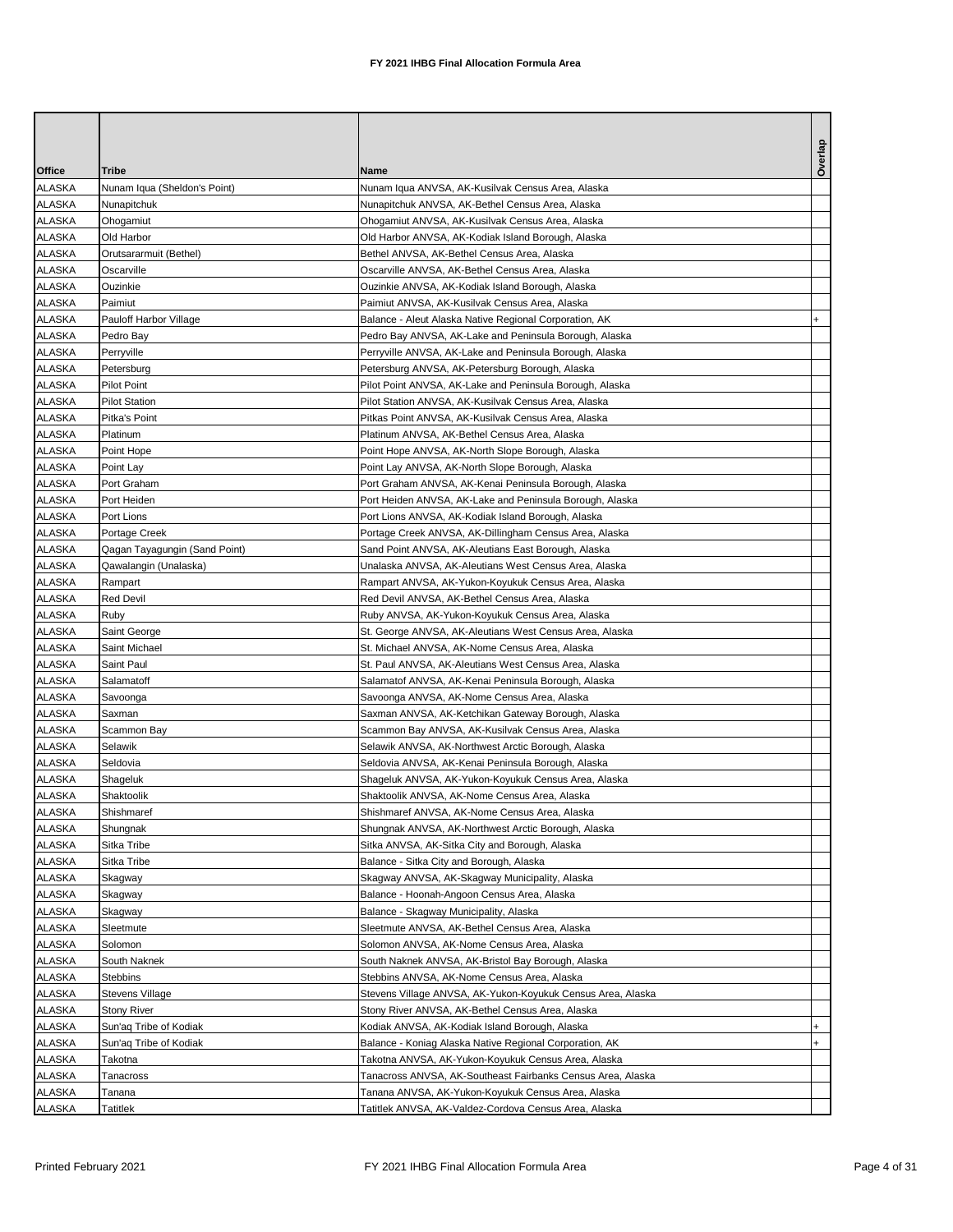|               |                               |                                                               | Overlap   |
|---------------|-------------------------------|---------------------------------------------------------------|-----------|
| <b>Office</b> | <b>Tribe</b>                  | <b>Name</b>                                                   |           |
| <b>ALASKA</b> | <b>Tazlina</b>                | Tazlina ANVSA, AK-Valdez-Cordova Census Area, Alaska          |           |
| <b>ALASKA</b> | Telida                        | Telida ANVSA, AK-Yukon-Koyukuk Census Area, Alaska            |           |
| <b>ALASKA</b> | Teller                        | Teller ANVSA, AK-Nome Census Area, Alaska                     |           |
| <b>ALASKA</b> | Tetlin                        | Tetlin ANVSA, AK-Southeast Fairbanks Census Area, Alaska      |           |
| <b>ALASKA</b> | Tlingit-Haida Central Council | Balance - Sealaska Alaska Native Regional Corporation, Alaska |           |
| <b>ALASKA</b> | Togiak                        | Togiak ANVSA, AK-Dillingham Census Area, Alaska               |           |
| <b>ALASKA</b> | Tuluksak                      | Tuluksak ANVSA, AK-Bethel Census Area, Alaska                 |           |
| <b>ALASKA</b> | Tuntutuliak                   | Tuntutuliak ANVSA, AK-Bethel Census Area, Alaska              |           |
| <b>ALASKA</b> | Tununak                       | Tununak ANVSA, AK-Bethel Census Area, Alaska                  |           |
| <b>ALASKA</b> | Twin Hills                    | Twin Hills ANVSA, AK-Dillingham Census Area, Alaska           |           |
| <b>ALASKA</b> | Tvonek                        | Tyonek ANVSA, AK-Kenai Peninsula Borough, Alaska              |           |
| <b>ALASKA</b> | Ugashik                       | Ugashik ANVSA, AK-Lake and Peninsula Borough, Alaska          |           |
| <b>ALASKA</b> | Umkumiute                     | Balance - Calista Alaska Native Regional Corporation, AK      | $\ddot{}$ |
| <b>ALASKA</b> | Unalakleet                    | Unalakleet ANVSA, AK-Nome Census Area, Alaska                 |           |
| <b>ALASKA</b> | Unga                          | Balance - Aleut Alaska Native Regional Corporation, AK        | $\ddot{}$ |
| <b>ALASKA</b> | Venetie                       | Venetie ANVSA, AK-Yukon-Koyukuk Census Area, Alaska           |           |
| <b>ALASKA</b> | Wainwright                    | Wainwright ANVSA, AK-North Slope Borough, Alaska              |           |
| <b>ALASKA</b> | Wales                         | Wales ANVSA, AK-Nome Census Area, Alaska                      |           |
| <b>ALASKA</b> | <b>White Mountain</b>         | White Mountain ANVSA, AK-Nome Census Area, Alaska             |           |
| <b>ALASKA</b> | Wrangell                      | Wrangell ANVSA, AK-Wrangell City and Borough, Alaska          |           |
| <b>ALASKA</b> | Yakutat                       | Yakutat ANVSA, AK-Yakutat City and Borough, Alaska            |           |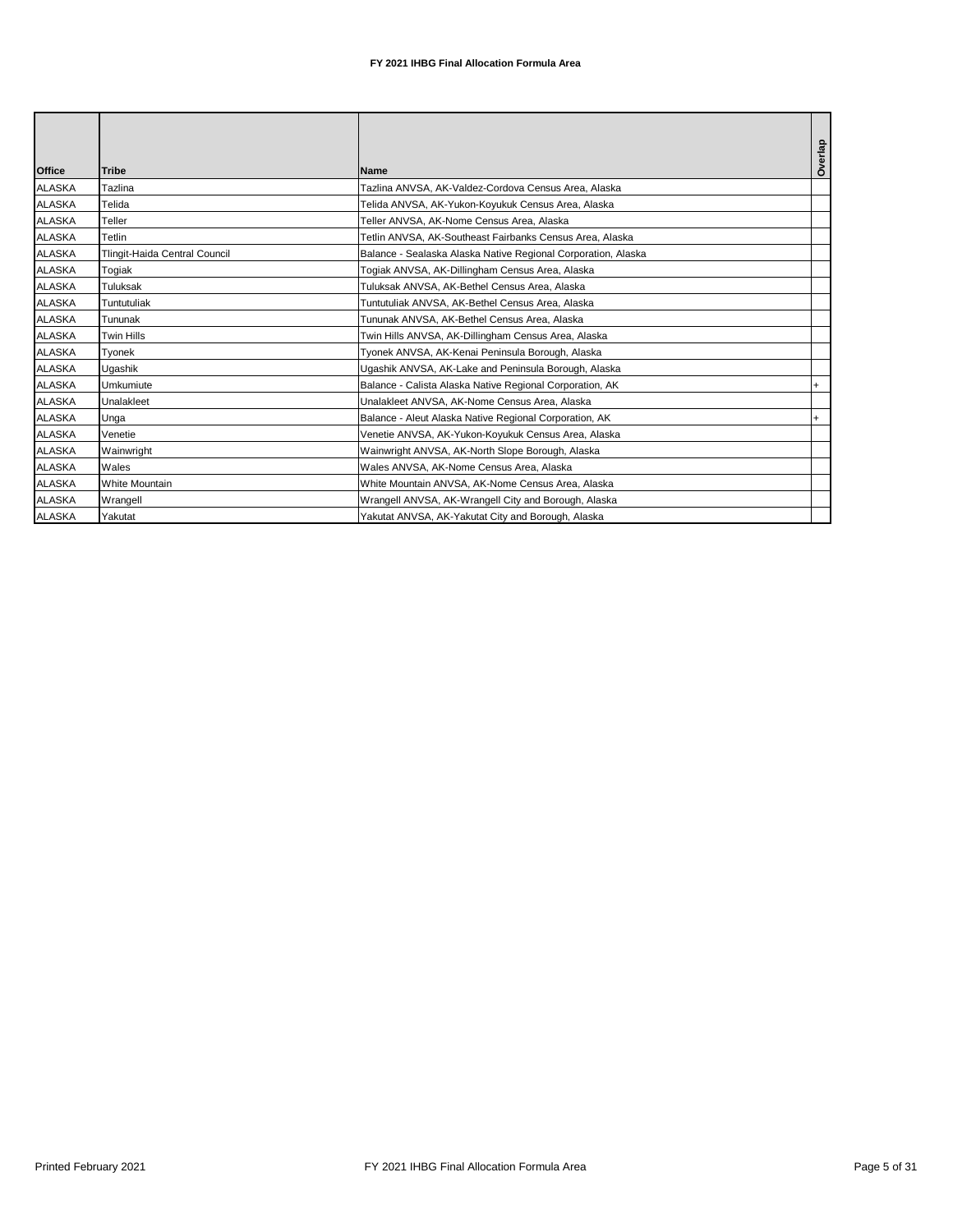| Office         | Tribe                                  | Name                                                                               | Overlap |
|----------------|----------------------------------------|------------------------------------------------------------------------------------|---------|
| <b>CHICAGO</b> | Aroostook Band of Micmac               | Aroostook Band of Micmac Trust Land, ME-Aroostook County, Maine                    |         |
| <b>CHICAGO</b> | Aroostook Band of Micmac               | Balance - Aroostook County, Maine                                                  |         |
| <b>CHICAGO</b> | <b>Bad River Band</b>                  | Bad River Reservation, WI-Ashland County, Wisconsin                                |         |
| <b>CHICAGO</b> | <b>Bad River Band</b>                  | Bad River Reservation, WI-Iron County, Wisconsin                                   |         |
| <b>CHICAGO</b> | <b>Bad River Band</b>                  | Balance - Ashland County, Wisconsin                                                |         |
| <b>CHICAGO</b> | <b>Bad River Band</b>                  | Balance - Iron County, Wisconsin                                                   |         |
| <b>CHICAGO</b> | Bay Mills Indian Community             | Bay Mills Reservation and Off-Reservation Trust Land, MI-Chippewa County, Michigan |         |
| CHICAGO        | Bay Mills Indian Community             | Balance - Chippewa County, MI                                                      |         |
| <b>CHICAGO</b> | Boise Forte Band of Minnesota Chippewa | Bois Forte Reservation, MN-Itasca County, Minnesota                                |         |
| <b>CHICAGO</b> | Boise Forte Band of Minnesota Chippewa | Bois Forte Reservation, MN-Koochiching County, Minnesota                           |         |
| <b>CHICAGO</b> | Boise Forte Band of Minnesota Chippewa | Bois Forte Reservation, MN-St. Louis County, Minnesota                             |         |
| <b>CHICAGO</b> | Catawba Indian Tribe                   | Catawba Reservation, SC-York County, South Carolina                                |         |
| <b>CHICAGO</b> | Catawba Indian Tribe                   | Balance - Abbeville County, South Carolina                                         |         |
| <b>CHICAGO</b> | Catawba Indian Tribe                   | Balance - Aiken County, South Carolina                                             |         |
| <b>CHICAGO</b> | Catawba Indian Tribe                   | Balance - Allendale County, South Carolina                                         |         |
| <b>CHICAGO</b> | Catawba Indian Tribe                   | Balance - Anderson County, South Carolina                                          |         |
| <b>CHICAGO</b> | Catawba Indian Tribe                   | Balance - Bamberg County, South Carolina                                           |         |
| <b>CHICAGO</b> | Catawba Indian Tribe                   | Balance - Barnwell County, South Carolina                                          |         |
| <b>CHICAGO</b> | Catawba Indian Tribe                   | Balance - Beaufort County, South Carolina                                          |         |
| <b>CHICAGO</b> | Catawba Indian Tribe                   | Balance - Berkeley County, South Carolina                                          |         |
| <b>CHICAGO</b> | Catawba Indian Tribe                   | Balance - Cabarrus County, North Carolina                                          |         |
| <b>CHICAGO</b> | Catawba Indian Tribe                   | Balance - Calhoun County, South Carolina                                           |         |
| <b>CHICAGO</b> | Catawba Indian Tribe                   | Balance - Charleston County, South Carolina                                        |         |
| <b>CHICAGO</b> | Catawba Indian Tribe                   | Balance - Cherokee County, South Carolina                                          |         |
| <b>CHICAGO</b> | Catawba Indian Tribe                   | Balance - Chester County, South Carolina                                           |         |
| <b>CHICAGO</b> | Catawba Indian Tribe                   | Balance - Chesterfield County, South Carolina                                      |         |
| <b>CHICAGO</b> | Catawba Indian Tribe                   | Balance - Clarendon County, South Carolina                                         |         |
| <b>CHICAGO</b> | Catawba Indian Tribe                   | Balance - Cleveland County, North Carolina                                         |         |
| <b>CHICAGO</b> | Catawba Indian Tribe                   | Balance - Colleton County, South Carolina                                          |         |
| <b>CHICAGO</b> | Catawba Indian Tribe                   | Balance - Darlington County, South Carolina                                        |         |
| <b>CHICAGO</b> | Catawba Indian Tribe                   | Balance - Dillon County, South Carolina                                            |         |
| <b>CHICAGO</b> | Catawba Indian Tribe                   | Balance - Dorchester County, South Carolina                                        |         |
| <b>CHICAGO</b> | Catawba Indian Tribe                   | Balance - Edgefield County, South Carolina                                         |         |
| <b>CHICAGO</b> | Catawba Indian Tribe                   | Balance - Fairfield County, South Carolina                                         |         |
| <b>CHICAGO</b> | Catawba Indian Tribe                   | Balance - Florence County, South Carolina                                          |         |
| <b>CHICAGO</b> | Catawba Indian Tribe                   | Balance - Gaston County, North Carolina                                            |         |
| <b>CHICAGO</b> | Catawba Indian Tribe                   | Balance - Georgetown County, South Carolina                                        |         |
| <b>CHICAGO</b> | Catawba Indian Tribe                   | Balance - Greenville County, South Carolina                                        |         |
| <b>CHICAGO</b> | Catawba Indian Tribe                   | Balance - Greenwood County, South Carolina                                         |         |
| <b>CHICAGO</b> | Catawba Indian Tribe                   | Balance - Hampton County, South Carolina                                           |         |
| <b>CHICAGO</b> | Catawba Indian Tribe                   | Balance - Horry County, South Carolina                                             |         |
| <b>CHICAGO</b> | Catawba Indian Tribe                   | Balance - Jasper County, South Carolina                                            |         |
| <b>CHICAGO</b> | Catawba Indian Tribe                   | Balance - Kershaw County, South Carolina                                           |         |
| <b>CHICAGO</b> | Catawba Indian Tribe                   | Balance - Lancaster County, South Carolina                                         |         |
| <b>CHICAGO</b> | Catawba Indian Tribe                   | Balance - Laurens County, South Carolina                                           |         |
| <b>CHICAGO</b> | Catawba Indian Tribe                   | Balance - Lee County, South Carolina                                               |         |
| <b>CHICAGO</b> | Catawba Indian Tribe                   | Balance - Lexington County, South Carolina                                         |         |
| <b>CHICAGO</b> | Catawba Indian Tribe                   | Balance - Marion County, South Carolina                                            |         |
| <b>CHICAGO</b> | Catawba Indian Tribe                   | Balance - Marlboro County, South Carolina                                          |         |
| <b>CHICAGO</b> | Catawba Indian Tribe                   | Balance - McCormick County, South Carolina                                         |         |
| <b>CHICAGO</b> | Catawba Indian Tribe                   | Balance - Mecklenburg County, North Carolina                                       |         |
| <b>CHICAGO</b> | Catawba Indian Tribe                   | Balance - Newberry County, South Carolina                                          |         |
| <b>CHICAGO</b> | Catawba Indian Tribe                   | Balance - Oconee County, South Carolina                                            |         |
| <b>CHICAGO</b> | Catawba Indian Tribe                   | Balance - Orangeburg County, South Carolina                                        |         |
| <b>CHICAGO</b> | Catawba Indian Tribe                   | Balance - Pickens County, South Carolina                                           |         |
| CHICAGO        | Catawba Indian Tribe                   | Balance - Richland County, South Carolina                                          |         |
| <b>CHICAGO</b> | Catawba Indian Tribe                   | Balance - Rutherford County, North Carolina                                        |         |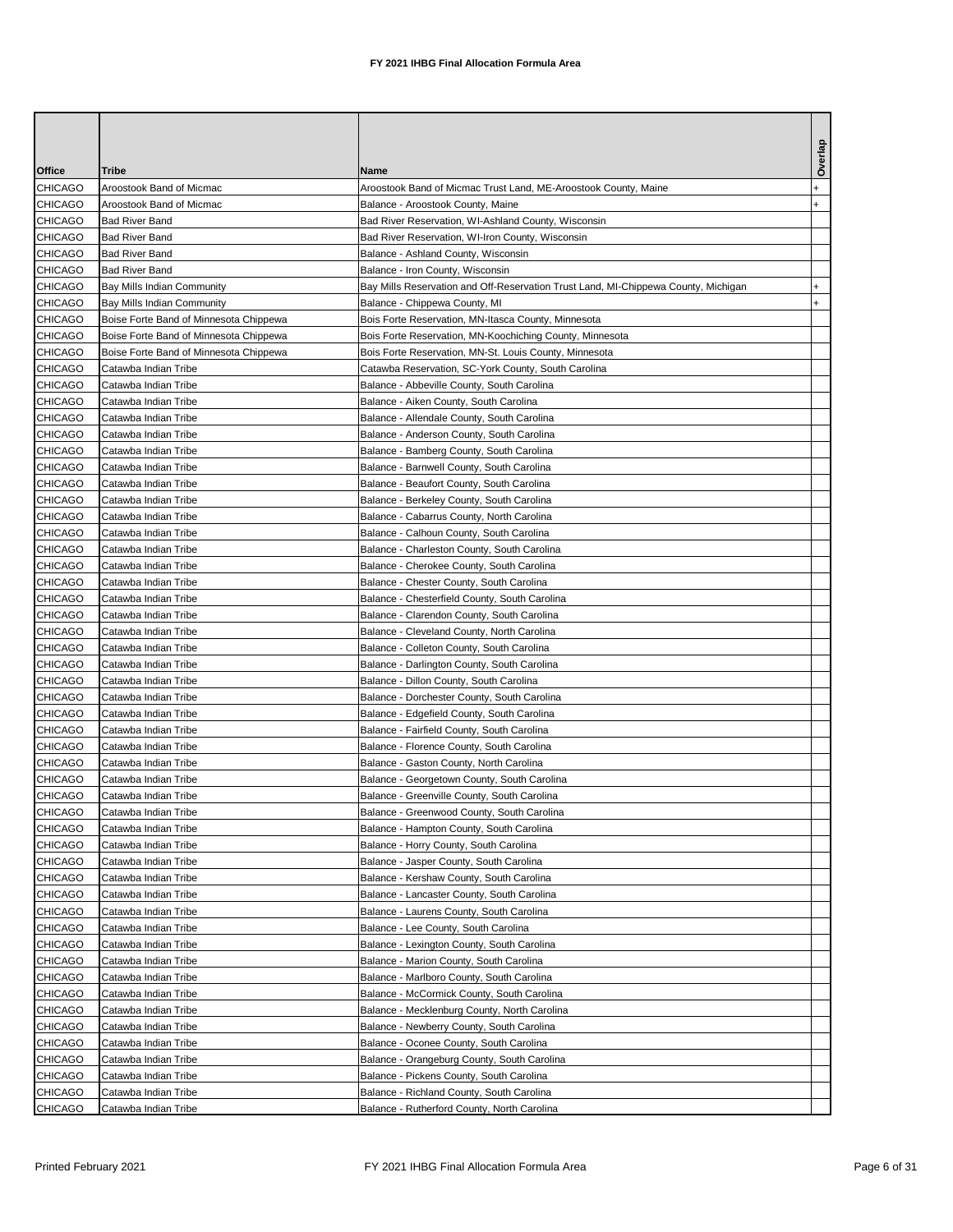| Office                           | Tribe                                      | Name                                                                                                                                                                                 | Overlap          |
|----------------------------------|--------------------------------------------|--------------------------------------------------------------------------------------------------------------------------------------------------------------------------------------|------------------|
| <b>CHICAGO</b>                   | Catawba Indian Tribe                       | Balance - Saluda County, South Carolina                                                                                                                                              |                  |
| <b>CHICAGO</b>                   | Catawba Indian Tribe                       | Balance - Spartanburg County, South Carolina                                                                                                                                         |                  |
| <b>CHICAGO</b>                   | Catawba Indian Tribe                       | Balance - Sumter County, South Carolina                                                                                                                                              |                  |
| <b>CHICAGO</b>                   | Catawba Indian Tribe                       | Balance - Union County, North Carolina                                                                                                                                               |                  |
| <b>CHICAGO</b>                   | Catawba Indian Tribe                       | Balance - Union County, South Carolina                                                                                                                                               |                  |
| <b>CHICAGO</b>                   | Catawba Indian Tribe                       | Balance - Williamsburg County, South Carolina                                                                                                                                        |                  |
| <b>CHICAGO</b>                   | Catawba Indian Tribe                       | Balance - York County, South Carolina                                                                                                                                                |                  |
| CHICAGO                          | Cayuga Nation                              | Cayuga Nation TDSA, NY-Cayuga County, New York                                                                                                                                       |                  |
| <b>CHICAGO</b>                   | Cayuga Nation                              | Cayuga Nation TDSA, NY-Seneca County, New York                                                                                                                                       |                  |
| <b>CHICAGO</b>                   | Cayuga Nation                              | Balance - Erie County, New York                                                                                                                                                      |                  |
| <b>CHICAGO</b>                   | Chickahominy Indian Tribe                  | Chickahominy SDTSA, VA-Charles City County, Virginia                                                                                                                                 | $\ddot{}$        |
| <b>CHICAGO</b>                   | Chickahominy Indian Tribe                  | Balance - Henrico County, Virginia                                                                                                                                                   | $\ddot{}$        |
| <b>CHICAGO</b>                   | Chickahominy Indian Tribe                  | Balance - James City County, Virginia                                                                                                                                                | $\ddot{}$        |
| <b>CHICAGO</b>                   | Chickahominy Indian Tribe                  | Balance - New Kent County, Virginia                                                                                                                                                  | $\ddot{}$        |
| <b>CHICAGO</b>                   | Chickahominy Indian Tribe                  | Balance - Charles City County, Virginia                                                                                                                                              | $\ddot{}$        |
| <b>CHICAGO</b>                   | Chickahominy Indian Tribe-Eastern Division | Eastern Chickahominy SDTSA, VA-New Kent County, Virginia                                                                                                                             | $\ddot{}$        |
| <b>CHICAGO</b>                   | Chickahominy Indian Tribe-Eastern Division | Balance - New Kent County, Virginia                                                                                                                                                  | $\ddot{}$        |
| <b>CHICAGO</b>                   | Chickahominy Indian Tribe-Eastern Division | Balance - Charles City County, Virginia                                                                                                                                              | $\ddot{}$        |
| <b>CHICAGO</b>                   | Chickahominy Indian Tribe-Eastern Division | Balance - Henrico County, Virginia                                                                                                                                                   | $\ddot{}$        |
| <b>CHICAGO</b>                   | Chickahominy Indian Tribe-Eastern Division | Balance - James City County, Virginia                                                                                                                                                | $+$              |
| <b>CHICAGO</b>                   | Coharie State Tribe                        | Coharie SDTSA, NC-Cumberland County, North Carolina                                                                                                                                  |                  |
| <b>CHICAGO</b>                   | <b>Coharie State Tribe</b>                 | Coharie SDTSA, NC-Harnett County, North Carolina                                                                                                                                     |                  |
| <b>CHICAGO</b>                   | <b>Coharie State Tribe</b>                 | Coharie SDTSA, NC-Sampson County, North Carolina                                                                                                                                     |                  |
| <b>CHICAGO</b>                   | Eastern Cherokee                           | Eastern Cherokee Reservation, NC-Cherokee County, North Carolina                                                                                                                     |                  |
| <b>CHICAGO</b>                   | Eastern Cherokee                           | Eastern Cherokee Reservation, NC-Graham County, North Carolina                                                                                                                       |                  |
| <b>CHICAGO</b>                   | Eastern Cherokee                           | Eastern Cherokee Reservation, NC-Haywood County, North Carolina                                                                                                                      |                  |
| <b>CHICAGO</b>                   | Eastern Cherokee                           | Eastern Cherokee Reservation, NC-Jackson County, North Carolina                                                                                                                      |                  |
| <b>CHICAGO</b>                   | Eastern Cherokee                           | Eastern Cherokee Reservation, NC-Swain County, North Carolina                                                                                                                        |                  |
| <b>CHICAGO</b>                   | Fond Du Lac Band of Minnesota Chippewa     | Fond du Lac Reservation and Off-Reservation Trust Land, MN--WI-Carlton County, Minnesota                                                                                             |                  |
| <b>CHICAGO</b>                   | Fond Du Lac Band of Minnesota Chippewa     | Fond du Lac Reservation and Off-Reservation Trust Land, MN--WI-Douglas County, Wisconsin                                                                                             |                  |
| <b>CHICAGO</b>                   | Fond Du Lac Band of Minnesota Chippewa     | Fond du Lac Reservation and Off-Reservation Trust Land, MN--WI-St. Louis County, Minnesota                                                                                           |                  |
| <b>CHICAGO</b>                   | Fond Du Lac Band of Minnesota Chippewa     | Balance - Carlton County, Minnesota                                                                                                                                                  |                  |
| <b>CHICAGO</b>                   | Fond Du Lac Band of Minnesota Chippewa     | Balance - St. Louis County, Minnesota                                                                                                                                                |                  |
| <b>CHICAGO</b>                   | Forest County Potawatami                   | Forest County Potawatomi Community and Off-Reservation Trust Land, Oconto County, Wisconsin                                                                                          |                  |
| <b>CHICAGO</b>                   | Forest County Potawatami                   | Forest County Potawatomi Community and Off-Reservation Trust Land, WI-Forest County, Wisconsirl+                                                                                     |                  |
| <b>CHICAGO</b>                   | Forest County Potawatami                   | Forest County Potawatomi Community and Off-Reservation Trust Land, WI-Milwaukee County, Wisco+                                                                                       |                  |
| <b>CHICAGO</b>                   | Grand Portage Band of Minn. Chippewa       | Grand Portage Reservation and Off-Reservation Trust Land, MN-Cook County, Minnesota                                                                                                  |                  |
| <b>CHICAGO</b>                   | Grand Portage Band of Minn. Chippewa       | Balance - Cook County, Minnesota                                                                                                                                                     |                  |
| <b>CHICAGO</b>                   | Grand Traverse Band                        | Grand Traverse Reservation and Off-Reservation Trust Land, Grand Traverse County, Michigan                                                                                           | $\ddot{}$        |
| <b>CHICAGO</b>                   | <b>Grand Traverse Band</b>                 | Grand Traverse Reservation and Off-Reservation Trust Land, MI-Antrim County, Michigan                                                                                                | $\ddot{}$        |
| <b>CHICAGO</b>                   | <b>Grand Traverse Band</b>                 | Grand Traverse Reservation and Off-Reservation Trust Land, MI-Benzie County, Michigan                                                                                                | $+$              |
| <b>CHICAGO</b>                   | <b>Grand Traverse Band</b>                 | Grand Traverse Reservation and Off-Reservation Trust Land, MI-Charlevoix County, Michigan                                                                                            | $\ddot{}$        |
| <b>CHICAGO</b>                   | Grand Traverse Band                        | Grand Traverse Reservation and Off-Reservation Trust Land, MI-Leelanau County, Michigan                                                                                              | $\ddot{}$        |
| <b>CHICAGO</b>                   | Grand Traverse Band                        | Balance - Antrim County, Michigan                                                                                                                                                    | $\ddot{}$        |
| <b>CHICAGO</b>                   | Grand Traverse Band                        | Balance - Benzie County, Michigan                                                                                                                                                    |                  |
| CHICAGO                          | <b>Grand Traverse Band</b>                 | Balance - Grand Traverse County, Michigan                                                                                                                                            | $\ddot{}$        |
| <b>CHICAGO</b>                   | <b>Grand Traverse Band</b>                 | Balance - Leelanau County, Michigan                                                                                                                                                  | $\ddot{}$        |
| <b>CHICAGO</b>                   | <b>Grand Traverse Band</b>                 | Balance - Manistee County, Michigan<br>Balance - Charlevoix County, MI                                                                                                               | $\ddot{}$<br>$+$ |
| <b>CHICAGO</b>                   | <b>Grand Traverse Band</b>                 |                                                                                                                                                                                      |                  |
| CHICAGO                          | Haliwa-Saponi State Tribe                  | Haliwa-Saponi SDTSA, NC-Franklin County, North Carolina                                                                                                                              |                  |
| <b>CHICAGO</b>                   | Haliwa-Saponi State Tribe                  | Haliwa-Saponi SDTSA, NC-Halifax County, North Carolina                                                                                                                               |                  |
| <b>CHICAGO</b>                   | Haliwa-Saponi State Tribe                  | Haliwa-Saponi SDTSA, NC-Nash County, North Carolina                                                                                                                                  |                  |
| <b>CHICAGO</b>                   | Haliwa-Saponi State Tribe                  | Haliwa-Saponi SDTSA, NC-Warren County, North Carolina                                                                                                                                |                  |
| <b>CHICAGO</b><br><b>CHICAGO</b> | Hannahville Community                      | Hannahville Indian Community and Off-Reservation Trust Land, MI-Delta County, Michigan<br>Hannahville Indian Community and Off-Reservation Trust Land, MI-Menominee County, Michigan |                  |
| <b>CHICAGO</b>                   | Hannahville Community<br>Ho-Chunk Nation   | Ho-Chunk Nation Reservation and Off-Reservation Trust Land, Adams County, Wisconsin                                                                                                  |                  |
| CHICAGO                          | Ho-Chunk Nation                            | Ho-Chunk Nation Reservation and Off-Reservation Trust Land, Clark County, Wisconsin                                                                                                  |                  |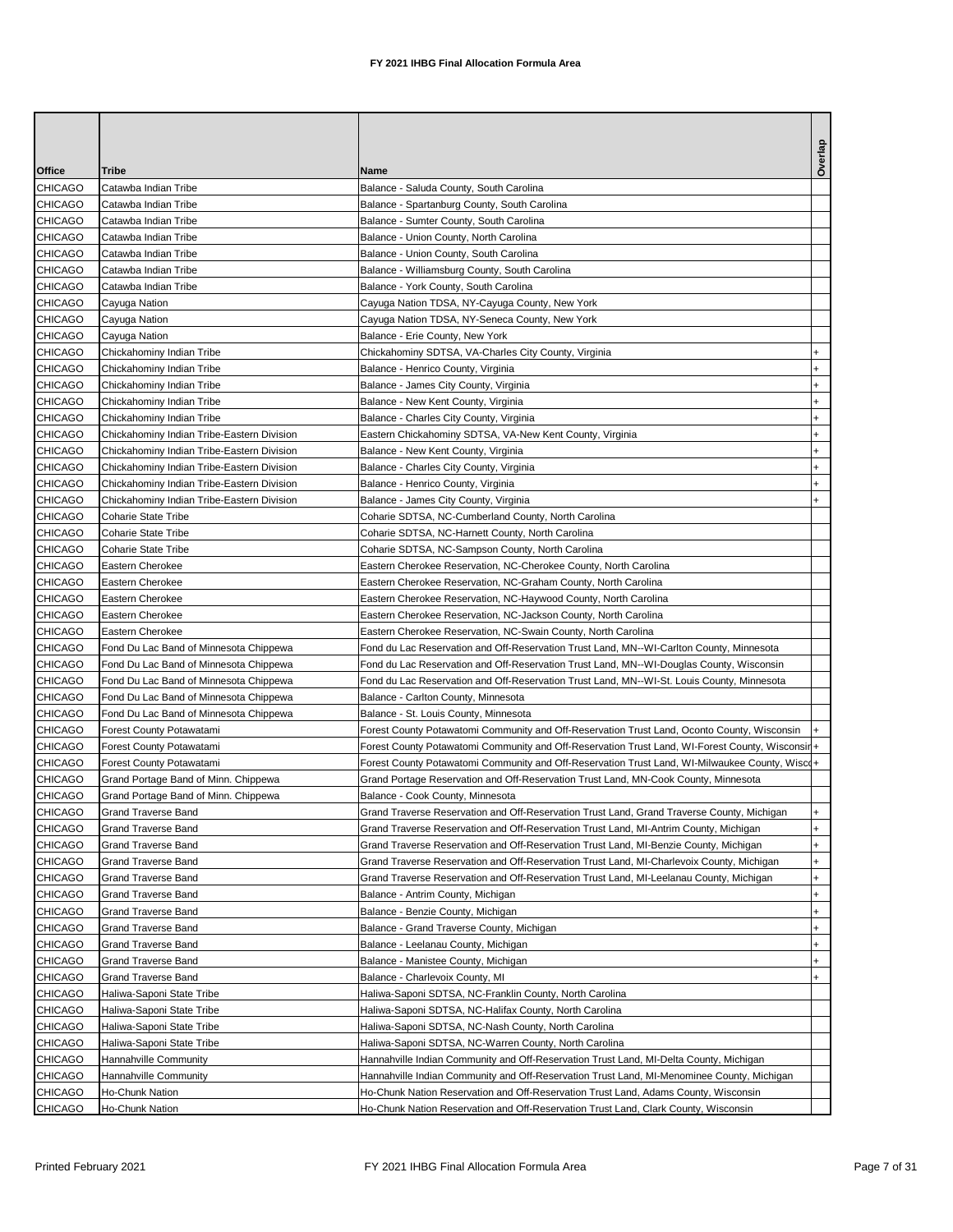|                                  |                                       |                                                                                               | Overlap      |
|----------------------------------|---------------------------------------|-----------------------------------------------------------------------------------------------|--------------|
| Office                           | Tribe                                 | Name                                                                                          |              |
| CHICAGO                          | Ho-Chunk Nation                       | Ho-Chunk Nation Reservation and Off-Reservation Trust Land, Crawford County, Wisconsin        |              |
| <b>CHICAGO</b>                   | Ho-Chunk Nation                       | Ho-Chunk Nation Reservation and Off-Reservation Trust Land, Dane County, Wisconsin            |              |
| <b>CHICAGO</b>                   | Ho-Chunk Nation                       | Ho-Chunk Nation Reservation and Off-Reservation Trust Land, Eau Claire County, Wisconsin      |              |
| <b>CHICAGO</b>                   | Ho-Chunk Nation                       | Ho-Chunk Nation Reservation and Off-Reservation Trust Land, Houston County, Minnesota         |              |
| <b>CHICAGO</b>                   | Ho-Chunk Nation                       | Ho-Chunk Nation Reservation and Off-Reservation Trust Land, Jackson County, Wisconsin         |              |
| <b>CHICAGO</b>                   | Ho-Chunk Nation                       | Ho-Chunk Nation Reservation and Off-Reservation Trust Land, Juneau County, Wisconsin          |              |
| <b>CHICAGO</b>                   | Ho-Chunk Nation                       | Ho-Chunk Nation Reservation and Off-Reservation Trust Land, La Crosse County, Wisconsin       |              |
| <b>CHICAGO</b>                   | Ho-Chunk Nation                       | Ho-Chunk Nation Reservation and Off-Reservation Trust Land, Marathon County, Wisconsin        |              |
| <b>CHICAGO</b>                   | Ho-Chunk Nation                       | Ho-Chunk Nation Reservation and Off-Reservation Trust Land, Monroe County, Wisconsin          |              |
| <b>CHICAGO</b>                   | Ho-Chunk Nation                       | Ho-Chunk Nation Reservation and Off-Reservation Trust Land, Sauk County, Wisconsin            |              |
| <b>CHICAGO</b>                   | Ho-Chunk Nation                       | Ho-Chunk Nation Reservation and Off-Reservation Trust Land, Shawano County, Wisconsin         |              |
| <b>CHICAGO</b>                   | Ho-Chunk Nation                       | Ho-Chunk Nation Reservation and Off-Reservation Trust Land, Vernon County, Wisconsin          |              |
| <b>CHICAGO</b>                   | Ho-Chunk Nation                       | Ho-Chunk Nation Reservation and Off-Reservation Trust Land, Wood County, Wisconsin            |              |
| <b>CHICAGO</b>                   | Ho-Chunk Nation                       | Balance - Adams County, Wisconsin                                                             |              |
| <b>CHICAGO</b>                   | Ho-Chunk Nation                       | Balance - Clark County, Wisconsin                                                             |              |
| <b>CHICAGO</b>                   | Ho-Chunk Nation                       | Balance - Columbia County, Wisconsin                                                          |              |
| <b>CHICAGO</b>                   | Ho-Chunk Nation                       | Balance - Crawford County, Wisconsin                                                          |              |
| <b>CHICAGO</b>                   | Ho-Chunk Nation                       | Balance - Dane County, Wisconsin                                                              |              |
| <b>CHICAGO</b>                   | Ho-Chunk Nation                       | Balance - Eau Claire County, Wisconsin                                                        |              |
| <b>CHICAGO</b>                   | Ho-Chunk Nation                       | Balance - Jackson County, Wisconsin                                                           |              |
| <b>CHICAGO</b>                   | Ho-Chunk Nation                       | Balance - Juneau County, Wisconsin                                                            |              |
| <b>CHICAGO</b>                   | Ho-Chunk Nation                       | Balance - La Crosse County, Wisconsin                                                         |              |
| <b>CHICAGO</b>                   | Ho-Chunk Nation                       | Balance - Monroe County, Wisconsin                                                            |              |
| <b>CHICAGO</b><br><b>CHICAGO</b> | Ho-Chunk Nation<br>Ho-Chunk Nation    | Balance - Sauk County, Wisconsin                                                              |              |
| <b>CHICAGO</b>                   | Ho-Chunk Nation                       | Balance - Shawano County, Wisconsin                                                           |              |
| <b>CHICAGO</b>                   | Ho-Chunk Nation                       | Balance - Trempealeau County, Wisconsin<br>Balance - Vernon County, Wisconsin                 |              |
| <b>CHICAGO</b>                   | Ho-Chunk Nation                       | Balance - Wood County, Wisconsin                                                              |              |
| <b>CHICAGO</b>                   | Houlton Band of Maliseets             | Houlton Maliseet Reservation and Off-Reservation Trust Land, ME-Aroostook County, Maine       |              |
| <b>CHICAGO</b>                   | Houlton Band of Maliseets             | Balance - Aroostook County, ME                                                                | <sup>+</sup> |
| <b>CHICAGO</b>                   | Keweenaw Bay Indian Community         | L'Anse Reservation and Off-Reservation Trust Land, MI-Baraga County, Michigan                 | $\ddot{}$    |
| <b>CHICAGO</b>                   | Keweenaw Bay Indian Community         | L'Anse Reservation and Off-Reservation Trust Land, MI-Marquette County, Michigan              | <sup>+</sup> |
| <b>CHICAGO</b>                   | Keweenaw Bay Indian Community         | Ontonagon Reservation, MI-Ontonagon County, Michigan                                          | $\ddot{}$    |
| <b>CHICAGO</b>                   | Keweenaw Bay Indian Community         | Balance - Baraga County, Michigan                                                             | $\ddot{}$    |
| <b>CHICAGO</b>                   | Keweenaw Bay Indian Community         | Balance - Marquette County, Michigan                                                          | $\ddot{}$    |
| <b>CHICAGO</b>                   | Lac Courte Oreilles                   | Lac Courte Oreilles Reservation and Off-Reservation Trust Land, WI-Burnett County, Wisconsin  |              |
| <b>CHICAGO</b>                   | Lac Courte Oreilles                   | Lac Courte Oreilles Reservation and Off-Reservation Trust Land, WI-Sawyer County, Wisconsin   |              |
| <b>CHICAGO</b>                   | Lac Courte Oreilles                   | Lac Courte Oreilles Reservation and Off-Reservation Trust Land, WI-Washburn County, Wisconsin |              |
| <b>CHICAGO</b>                   | Lac Courte Oreilles                   | Balance - Sawyer County, Wisconsin                                                            |              |
| CHICAGO                          | Lac Du Flambeau Band                  | Lac du Flambeau Reservation, WI-Iron County, Wisconsin                                        |              |
| CHICAGO                          | Lac Du Flambeau Band                  | Lac du Flambeau Reservation, WI-Oneida County, Wisconsin                                      |              |
| CHICAGO                          | Lac Du Flambeau Band                  | Lac du Flambeau Reservation, WI-Vilas County, Wisconsin                                       |              |
| <b>CHICAGO</b>                   | Lac Du Flambeau Band                  | Balance - Vilas County, Wisconsin                                                             |              |
| <b>CHICAGO</b>                   | Lac Vieux Desert Band                 | Lac Vieux Desert Reservation, MI-Gogebic County, Michigan                                     |              |
| <b>CHICAGO</b>                   | Leech Lake Band of Minnesota Chippewa | Leech Lake Reservation and Off-Reservation Trust Land, MN-Beltrami County, Minnesota          |              |
| <b>CHICAGO</b>                   | Leech Lake Band of Minnesota Chippewa | Leech Lake Reservation and Off-Reservation Trust Land, MN-Cass County, Minnesota              |              |
| CHICAGO                          | Leech Lake Band of Minnesota Chippewa | Leech Lake Reservation and Off-Reservation Trust Land, MN-Hubbard County, Minnesota           |              |
| CHICAGO                          | Leech Lake Band of Minnesota Chippewa | Leech Lake Reservation and Off-Reservation Trust Land, MN-Itasca County, Minnesota            |              |
| CHICAGO                          | Leech Lake Band of Minnesota Chippewa | Balance - Beltrami County, Minnesota                                                          |              |
| CHICAGO                          | Little River Band of Ottawa           | Little River Reservation and Off-Reservation Trust Land, MI-Manistee County, Michigan         |              |
| CHICAGO                          | Little River Band of Ottawa           | Little River Reservation and Off-Reservation Trust Land, MI-Mason Co                          |              |
| CHICAGO                          | Little River Band of Ottawa           | Balance - Lake County, Michigan                                                               |              |
| <b>CHICAGO</b>                   | Little River Band of Ottawa           | Balance - Mason County, Michigan                                                              |              |
| CHICAGO                          | Little River Band of Ottawa           | Balance - Wexford County, Michigan                                                            |              |
| CHICAGO                          | Little Traverse Bay Band              | Little Traverse Bay Reservation and Off-Reservation Trust Land, Charlevoix County, Michigan   | <sup>+</sup> |
| CHICAGO                          | Little Traverse Bay Band              | Little Traverse Bay Reservation and Off-Reservation Trust Land, Emmet County, Michigan        | $\ddot{}$    |
| <b>CHICAGO</b>                   | Little Traverse Bay Band              | Balance - Charlevoix County, Michigan                                                         | $\ddot{}$    |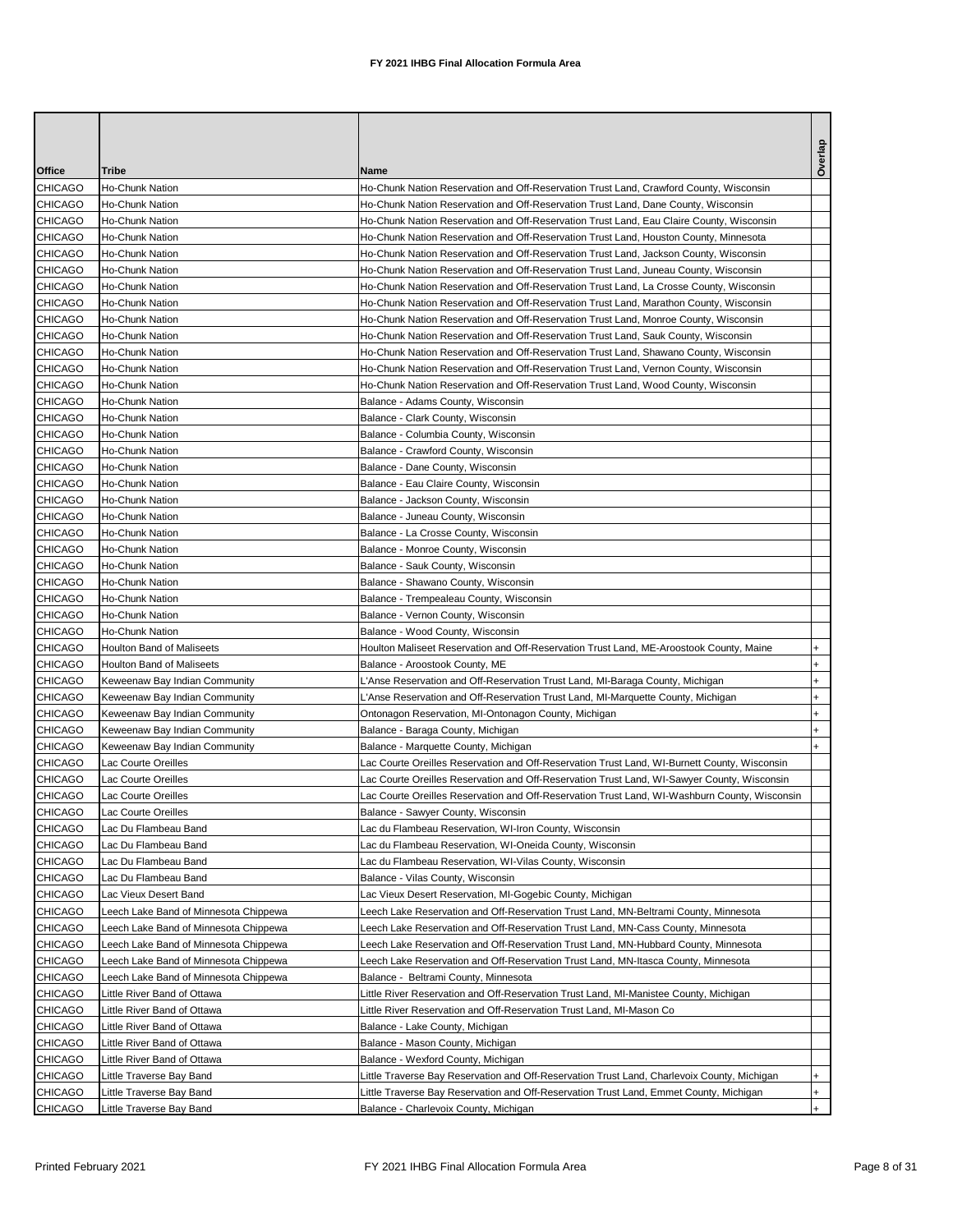| Office         | Tribe                                         | Name                                                                                           | Overlap      |
|----------------|-----------------------------------------------|------------------------------------------------------------------------------------------------|--------------|
| CHICAGO        | Little Traverse Bay Band                      | Balance - Cheboygan County, Michigan                                                           |              |
| <b>CHICAGO</b> | Little Traverse Bay Band                      | Balance - Emmet County, Michigan                                                               | $\ddot{}$    |
| <b>CHICAGO</b> | Lower Sioux                                   | Lower Sioux Indian Community, MN-Redwood County, Minnesota                                     |              |
| <b>CHICAGO</b> | Lower Sioux                                   | Balance - Redwood County, Minnesota                                                            |              |
| <b>CHICAGO</b> | Lumbee State Tribe                            | Lumbee SDTSA, NC-Cumberland County, North Carolina                                             |              |
| <b>CHICAGO</b> | Lumbee State Tribe                            | Lumbee SDTSA, NC-Hoke County, North Carolina                                                   |              |
| <b>CHICAGO</b> | Lumbee State Tribe                            | Lumbee SDTSA, NC-Robeson County, North Carolina                                                |              |
| <b>CHICAGO</b> | Lumbee State Tribe                            | Lumbee SDTSA, NC-Scotland County, North Carolina                                               |              |
| <b>CHICAGO</b> | Lumbee State Tribe                            | Balance - Cumberland County, North Carolina                                                    |              |
| <b>CHICAGO</b> | Mashantucket Pequot                           | Mashantucket Pequot Reservation and Off-Reservation Trust Land, New London County, CT          |              |
| <b>CHICAGO</b> | Mashpee Wampanoag                             | Balance - Barnstable County, Massachusetts                                                     |              |
| <b>CHICAGO</b> | Match-e-be-nash-she-wish Band of Pottawatomie | Match-e-be-nash-she-wish Band of Pottawatomi Reservation, MI-Allegan County, Michigan          | $\ddot{}$    |
| <b>CHICAGO</b> | Match-e-be-nash-she-wish Band of Pottawatomie | Balance - Barry County, Michigan                                                               | <sup>+</sup> |
| <b>CHICAGO</b> | Match-e-be-nash-she-wish Band of Pottawatomie | Balance - Kalamazoo County, Michigan                                                           | $\ddot{}$    |
| <b>CHICAGO</b> | Match-e-be-nash-she-wish Band of Pottawatomie | Balance - Kent County, Michigan                                                                | $\ddot{}$    |
| <b>CHICAGO</b> | Match-e-be-nash-she-wish Band of Pottawatomie | Balance - Ottawa County, Michigan                                                              | $\ddot{}$    |
| <b>CHICAGO</b> | Match-e-be-nash-she-wish Band of Pottawatomie | Balance - Allegan County, MI                                                                   |              |
| <b>CHICAGO</b> | Menominee Indian Tribe                        | Menominee Reservation and Off-Reservation Trust Land, WI-Menominee County, Wisconsin           |              |
| <b>CHICAGO</b> | Menominee Indian Tribe                        | Menominee Reservation and Off-Reservation Trust Land, WI-Shawano County, Wisconsin             |              |
| <b>CHICAGO</b> | Miccosukee Tribe                              | Miccosukee Reservation and Off-Reservation Trust Land, FL-Broward County, Florida              |              |
| <b>CHICAGO</b> | Miccosukee Tribe                              | Miccosukee Reservation and Off-Reservation Trust Land, FL-Hendry County, Florida               |              |
| <b>CHICAGO</b> | Miccosukee Tribe                              | Miccosukee Reservation and Off-Reservation Trust Land, FL-Highlands County, Florida            |              |
| <b>CHICAGO</b> | Miccosukee Tribe                              | Miccosukee Reservation and Off-Reservation Trust Land, FL-Miami-Dade County, Florida           |              |
| <b>CHICAGO</b> | Mille Lacs Band of Minnesota Chippewa         | Mille Lacs Reservation and Off-Reservation Trust Land, Crow Wing County, Minnesota             |              |
| <b>CHICAGO</b> | Mille Lacs Band of Minnesota Chippewa         | Mille Lacs Reservation and Off-Reservation Trust Land, MN-Aitkin County, Minnesota             |              |
| <b>CHICAGO</b> | Mille Lacs Band of Minnesota Chippewa         | Mille Lacs Reservation and Off-Reservation Trust Land, MN-Mille Lacs County, Minnesota         |              |
| <b>CHICAGO</b> | Mille Lacs Band of Minnesota Chippewa         | Mille Lacs Reservation and Off-Reservation Trust Land, MN-Pine County, Minnesota               |              |
| <b>CHICAGO</b> | Mille Lacs Band of Minnesota Chippewa         | Balance - Crow Wing County, Minnesota                                                          |              |
| <b>CHICAGO</b> | Mille Lacs Band of Minnesota Chippewa         | Balance - Mille Lacs County, Minnesota                                                         |              |
| <b>CHICAGO</b> | Mille Lacs Band of Minnesota Chippewa         | Balance - Pine County, Minnesota                                                               |              |
| <b>CHICAGO</b> | Mississippi Choctaw Tribe                     | Mississippi Choctaw Reservation and Off-Reservation Trust Land, Jones County, Mississippi      |              |
| <b>CHICAGO</b> | Mississippi Choctaw Tribe                     | Mississippi Choctaw Reservation and Off-Reservation Trust Land, Kemper County, Mississippi     |              |
| <b>CHICAGO</b> | Mississippi Choctaw Tribe                     | Mississippi Choctaw Reservation and Off-Reservation Trust Land, Leake County, Mississippi      |              |
| <b>CHICAGO</b> | Mississippi Choctaw Tribe                     | Mississippi Choctaw Reservation and Off-Reservation Trust Land, MS-Newton County, Mississippi  |              |
| <b>CHICAGO</b> | Mississippi Choctaw Tribe                     | Mississippi Choctaw Reservation and Off-Reservation Trust Land, MS-Scott County, Mississippi   |              |
| <b>CHICAGO</b> | Mississippi Choctaw Tribe                     | Mississippi Choctaw Reservation and Off-Reservation Trust Land, MS-Winston County, Mississippi |              |
| <b>CHICAGO</b> | Mississippi Choctaw Tribe                     | Mississippi Choctaw Reservation and Off-Reservation Trust Land, Neshoba County, Mississippi    |              |
| <b>CHICAGO</b> | Mississippi Choctaw Tribe                     | Mississippi Choctaw Reservation, MS-Attala County, Mississippi                                 |              |
| <b>CHICAGO</b> | Mississippi Choctaw Tribe                     | Mississippi Choctaw Reservation, MS-Jackson County, Mississippi                                |              |
| <b>CHICAGO</b> | Mississippi Choctaw Tribe                     | Mississippi Choctaw Reservation, MS-Noxubee County, Mississippi                                |              |
| <b>CHICAGO</b> | Mississippi Choctaw Tribe                     | Balance - Jackson County, Mississippi                                                          |              |
| CHICAGO        | Mississippi Choctaw Tribe                     | Balance - Jasper County, Mississippi                                                           |              |
| <b>CHICAGO</b> | Mississippi Choctaw Tribe                     | Balance - Jones County, Mississippi                                                            |              |
| CHICAGO        | Mississippi Choctaw Tribe                     | Balance - Kemper County, Mississippi                                                           |              |
| <b>CHICAGO</b> | Mississippi Choctaw Tribe                     | Balance - Lauderdale County, Tennessee                                                         |              |
| <b>CHICAGO</b> | Mississippi Choctaw Tribe                     | Balance - Leake County, Mississippi                                                            |              |
| CHICAGO        | Mississippi Choctaw Tribe                     | Balance - Neshoba County, Mississippi                                                          |              |
| CHICAGO        | Mississippi Choctaw Tribe                     | Balance - Newton County, Mississippi                                                           |              |
| <b>CHICAGO</b> | Mississippi Choctaw Tribe                     | Balance - Scott County, Mississippi                                                            |              |
| CHICAGO        | Mississippi Choctaw Tribe                     | Balance - Winston County, Mississippi                                                          |              |
| CHICAGO        | Monacan Indian Nation                         | Balance - Amherst County, Virginia                                                             |              |
| CHICAGO        | Monacan Indian Nation                         | Balance - Appomattox County, Virginia                                                          |              |
| <b>CHICAGO</b> | Monacan Indian Nation                         | Balance - Buena Vista city, Virginia                                                           |              |
| <b>CHICAGO</b> | Monacan Indian Nation                         | Balance - Lynchburg city, Virginia                                                             |              |
| <b>CHICAGO</b> | Monacan Indian Nation                         | Bedford County, Virginia - part                                                                |              |
| <b>CHICAGO</b> | Monacan Indian Nation                         | Buckingham County, Virginia - part                                                             |              |
| <b>CHICAGO</b> | Monacan Indian Nation                         | Campbell County, Virginia - part                                                               |              |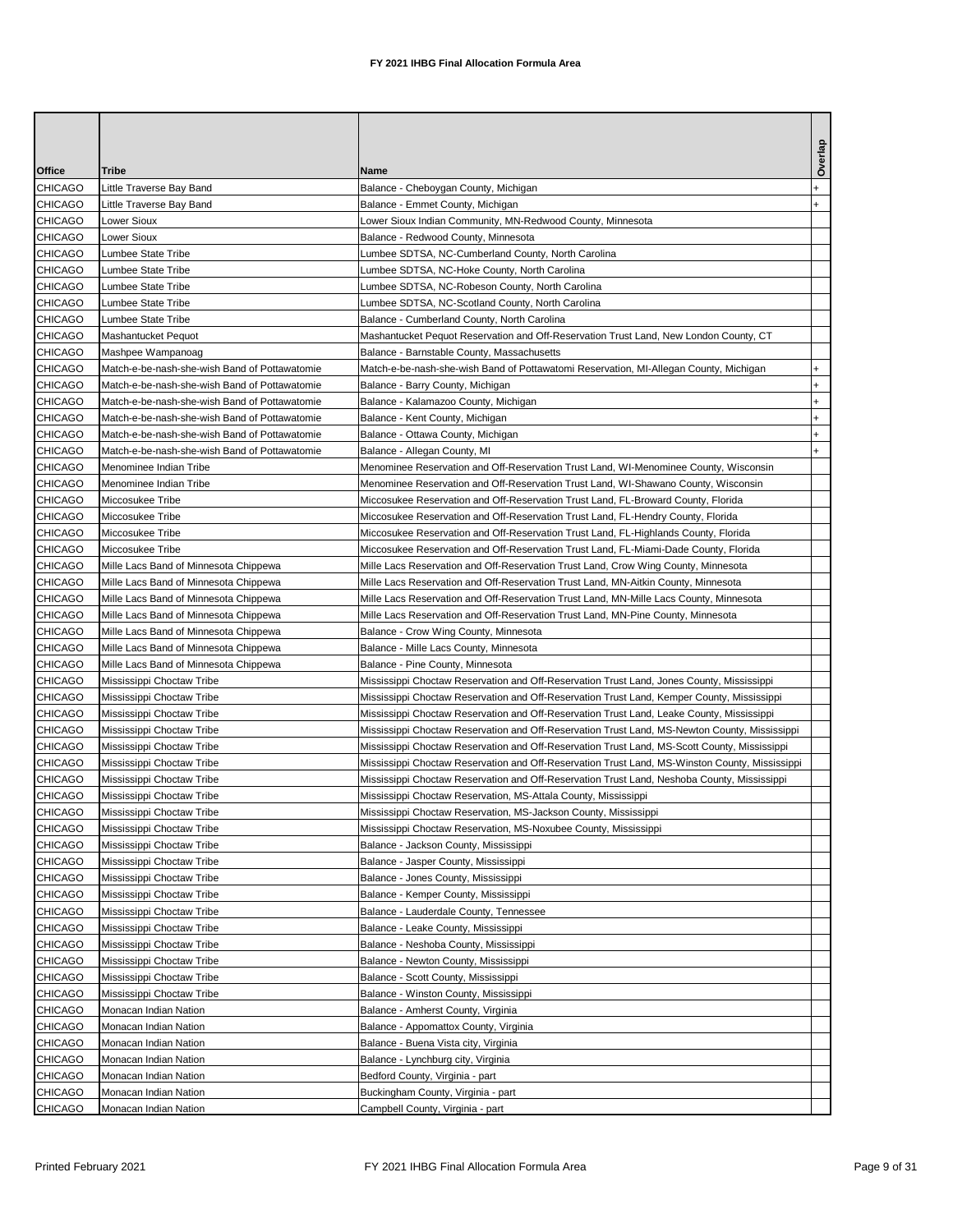|                                  |                                                              |                                                                                                                                                                                    | Overlap                |
|----------------------------------|--------------------------------------------------------------|------------------------------------------------------------------------------------------------------------------------------------------------------------------------------------|------------------------|
| Office                           | Tribe                                                        | Name                                                                                                                                                                               |                        |
| <b>CHICAGO</b>                   | Monacan Indian Nation                                        | Nelson County, Virginia - part                                                                                                                                                     |                        |
| <b>CHICAGO</b>                   | Monacan Indian Nation                                        | Rockbridge County, Virginia -- part                                                                                                                                                |                        |
| <b>CHICAGO</b>                   | MOWA Band of Choctaw Indians                                 | MOWA Choctaw (state) Reservation, AL-Mobile County, Alabama                                                                                                                        |                        |
| <b>CHICAGO</b>                   | MOWA Band of Choctaw Indians                                 | MOWA Choctaw (state) Reservation, AL-Washington County, Alabama                                                                                                                    | $+$                    |
| <b>CHICAGO</b>                   | MOWA Band of Choctaw Indians                                 | Balance - Washington County, Alabama                                                                                                                                               |                        |
| <b>CHICAGO</b>                   | MOWA Band of Choctaw Indians                                 | Balance - Mobile County, Alabama                                                                                                                                                   | $\ddot{}$              |
| <b>CHICAGO</b>                   | Nansemond Indian Nation                                      | Balance - Chesapeake city, Virginia                                                                                                                                                |                        |
| <b>CHICAGO</b>                   | Nansemond Indian Nation                                      | Balance - Hampton city, Virginia                                                                                                                                                   |                        |
| <b>CHICAGO</b>                   | Nansemond Indian Nation                                      | Balance - Newport News city, Virginia                                                                                                                                              |                        |
| <b>CHICAGO</b>                   | Nansemond Indian Nation                                      | Balance - Norfolk city, Virginia                                                                                                                                                   |                        |
| <b>CHICAGO</b>                   | Nansemond Indian Nation                                      | Balance - Portsmouth city, Virginia                                                                                                                                                |                        |
| <b>CHICAGO</b>                   | Nansemond Indian Nation                                      | Balance - Suffolk city, Virginia                                                                                                                                                   |                        |
| <b>CHICAGO</b>                   | Nansemond Indian Nation                                      | Balance - Virginia Beach city, Virginia                                                                                                                                            |                        |
| <b>CHICAGO</b>                   | Narragansett Tribe                                           | Narragansett Reservation, RI-Washington County, Rhode Island                                                                                                                       |                        |
| <b>CHICAGO</b>                   | Narragansett Tribe                                           | Balance - Washington County, Rhode Island                                                                                                                                          |                        |
| <b>CHICAGO</b>                   | Nottawaseppi Huron Band of Potawatomi                        | Huron Potawatomi Reservation and Off-Reservation Trust Land, MI-Calhoun County, Michigan                                                                                           |                        |
| <b>CHICAGO</b>                   | Nottawaseppi Huron Band of Potawatomi                        | Balance - Calhoun County, Michigan                                                                                                                                                 |                        |
| <b>CHICAGO</b>                   | Oneida Nation of New York                                    | Oneida Nation Reservation, NY-Madison County, New York                                                                                                                             |                        |
| <b>CHICAGO</b>                   | Oneida Nation of New York                                    | Balance - Chenango County, New York                                                                                                                                                |                        |
| <b>CHICAGO</b>                   | Oneida Nation of New York                                    | Balance - Cortland County, New York                                                                                                                                                |                        |
| <b>CHICAGO</b>                   | Oneida Nation of New York                                    | Balance - Herkimer County, New York                                                                                                                                                |                        |
| <b>CHICAGO</b>                   | Oneida Nation of New York                                    | Balance - Madison County, New York                                                                                                                                                 |                        |
| <b>CHICAGO</b>                   | Oneida Nation of New York                                    | Balance - Oneida County, New York                                                                                                                                                  |                        |
| <b>CHICAGO</b>                   | Oneida Nation of New York                                    | Balance - Onondaga County, New York                                                                                                                                                |                        |
| <b>CHICAGO</b>                   | Oneida Tribe                                                 | Oneida (WI) Reservation and Off-Reservation Trust Land, WI-Brown County, Wisconsin                                                                                                 |                        |
| <b>CHICAGO</b>                   | Oneida Tribe                                                 | Oneida (WI) Reservation and Off-Reservation Trust Land, WI-Outagamie County, Wisconsin                                                                                             |                        |
| <b>CHICAGO</b>                   | Oneida Tribe                                                 | Balance - Brown County, Wisconsin                                                                                                                                                  |                        |
| <b>CHICAGO</b>                   | Oneida Tribe                                                 | Balance - Outagamie County, Wisconsin                                                                                                                                              |                        |
| <b>CHICAGO</b>                   | Pamunkey                                                     | Pamunkey (state) Reservation, VA-King William County, Virginia                                                                                                                     |                        |
| <b>CHICAGO</b>                   | Passamaquoddy Indian Tribe                                   | Indian Township Reservation, ME-Washington County, Maine                                                                                                                           |                        |
| <b>CHICAGO</b>                   | Penobscot Tribe                                              | Penobscot Reservation and Off-Reservation Trust Land, ME-Aroostook County, Maine                                                                                                   |                        |
| <b>CHICAGO</b>                   | Penobscot Tribe                                              | Penobscot Reservation and Off-Reservation Trust Land, ME-Franklin County, Maine                                                                                                    |                        |
| <b>CHICAGO</b>                   | Penobscot Tribe                                              | Penobscot Reservation and Off-Reservation Trust Land, ME-Penobscot County, Maine                                                                                                   |                        |
| <b>CHICAGO</b>                   | Penobscot Tribe                                              | Penobscot Reservation and Off-Reservation Trust Land, ME-Piscataquis                                                                                                               |                        |
| <b>CHICAGO</b>                   | Penobscot Tribe                                              | Balance - Penobscot County, Maine                                                                                                                                                  |                        |
| <b>CHICAGO</b>                   | <b>Pleasant Point</b>                                        | Passamaquoddy Trust Land, ME-Franklin County, Maine                                                                                                                                |                        |
| <b>CHICAGO</b>                   | <b>Pleasant Point</b>                                        | Passamaquoddy Trust Land, ME-Hancock County, Maine                                                                                                                                 |                        |
| <b>CHICAGO</b>                   | <b>Pleasant Point</b>                                        | Passamaquoddy Trust Land, ME-Oxford County, Maine                                                                                                                                  |                        |
| CHICAGO                          | <b>Pleasant Point</b>                                        | Passamaquoddy Trust Land, ME-Penobscot County, Maine                                                                                                                               |                        |
| <b>CHICAGO</b>                   | <b>Pleasant Point</b>                                        | Passamaquoddy Trust Land, ME-Somerset County, Maine                                                                                                                                |                        |
| <b>CHICAGO</b><br><b>CHICAGO</b> | <b>Pleasant Point</b>                                        | Passamaquoddy Trust Land, ME-Washington County, Maine                                                                                                                              |                        |
| <b>CHICAGO</b>                   | <b>Pleasant Point</b>                                        | Pleasant Point Reservation, ME-Washington County, Maine                                                                                                                            |                        |
|                                  | <b>Pleasant Point</b>                                        | Balance - Washington County, Maine                                                                                                                                                 |                        |
| CHICAGO<br><b>CHICAGO</b>        | Poarch Band of Creek Indians                                 | Poarch Creek Reservation and Off-Reservation Trust Land, AL--FL-Elmore County, Alabama<br>Poarch Creek Reservation and Off-Reservation Trust Land, AL--FL-Escambia County, Alabama | +                      |
| CHICAGO                          | Poarch Band of Creek Indians                                 |                                                                                                                                                                                    |                        |
| CHICAGO                          | Poarch Band of Creek Indians                                 | Poarch Creek Reservation and Off-Reservation Trust Land, AL--FL-Escambia County, Florida<br>Poarch Creek Reservation and Off-Reservation Trust Land, AL--FL-Monroe County, Alabama | +<br>$\ddot{}$         |
| <b>CHICAGO</b>                   | Poarch Band of Creek Indians                                 | Poarch Creek Reservation and Off-Reservation Trust Land, AL--FL-Montgomery County, Alabama                                                                                         | $+$                    |
| CHICAGO                          | Poarch Band of Creek Indians<br>Poarch Band of Creek Indians | Balance - Baldwin County, Alabama                                                                                                                                                  | +                      |
| CHICAGO                          |                                                              |                                                                                                                                                                                    | $\ddot{}$              |
|                                  | Poarch Band of Creek Indians                                 | Balance - Escambia County, Alabama                                                                                                                                                 |                        |
| <b>CHICAGO</b>                   | Poarch Band of Creek Indians                                 | Balance - Escambia County, Florida                                                                                                                                                 | $\ddot{}$<br>$\ddot{}$ |
| <b>CHICAGO</b><br><b>CHICAGO</b> | Poarch Band of Creek Indians                                 | Balance - Mobile County, Alabama                                                                                                                                                   |                        |
| <b>CHICAGO</b>                   | Poarch Band of Creek Indians<br>Pokagon Band of Potawatomi   | Balance - Monroe County, Alabama<br>Pokagon Reservation and Off-Reservation Trust Land, MI-Berrien County, Michigan                                                                | +<br>$\ddot{}$         |
| CHICAGO                          | Pokagon Band of Potawatomi                                   | Pokagon Reservation and Off-Reservation Trust Land, MI-Cass County, Michigan                                                                                                       | $\ddot{}$              |
| <b>CHICAGO</b>                   | Pokagon Band of Potawatomi                                   | Pokagon Reservation and Off-Reservation Trust Land, MI-St. Joseph County, Indiana                                                                                                  | $+$                    |
| <b>CHICAGO</b>                   | Pokagon Band of Potawatomi                                   | Pokagon Reservation and Off-Reservation Trust Land, MI-Van Buren County, Michigan                                                                                                  | $+$                    |
|                                  |                                                              |                                                                                                                                                                                    |                        |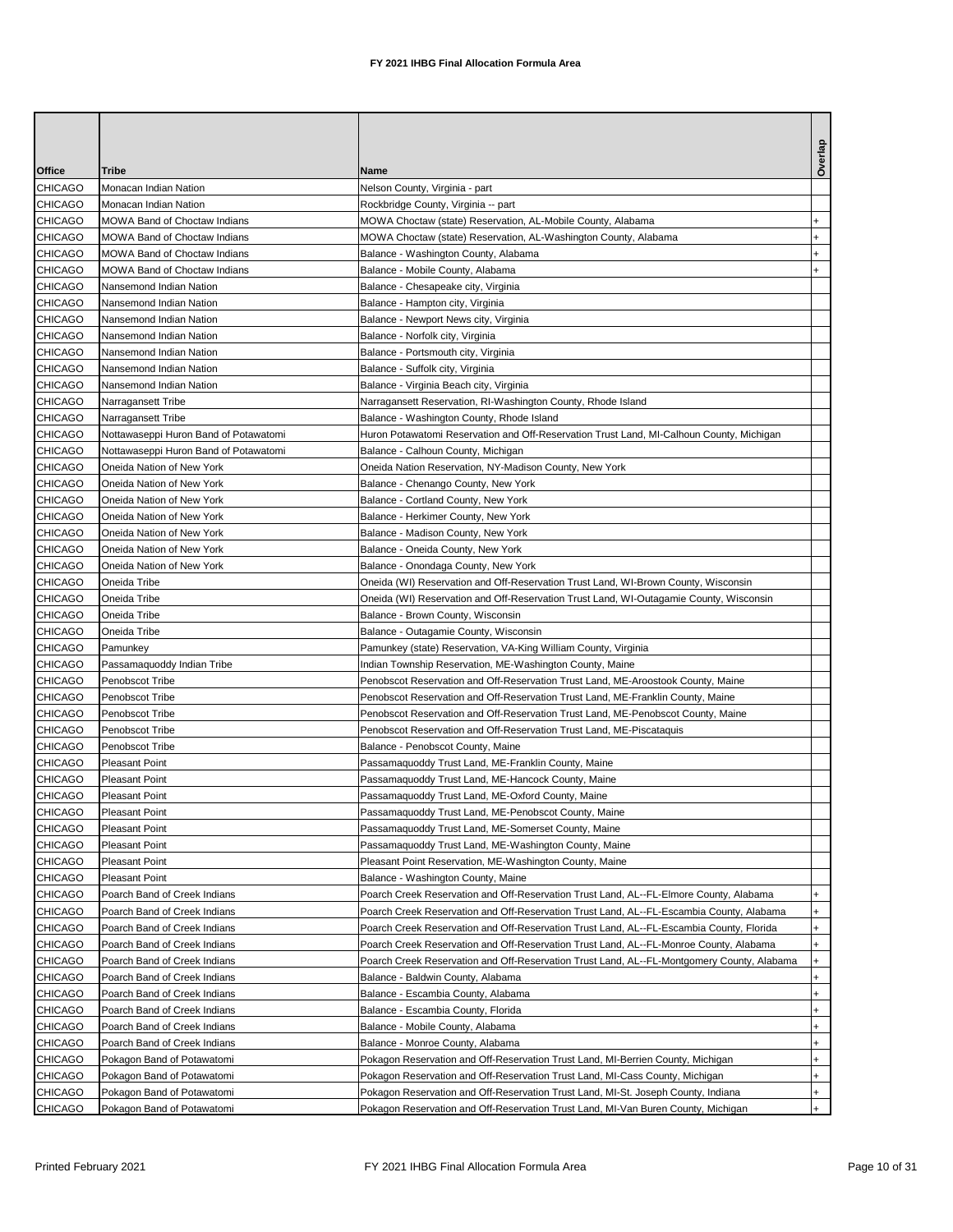| Office         | Tribe                                  | Name                                                                                      | Overlap                          |
|----------------|----------------------------------------|-------------------------------------------------------------------------------------------|----------------------------------|
| <b>CHICAGO</b> | Pokagon Band of Potawatomi             | Balance - Allegan County, Michigan                                                        | $\ddot{}$                        |
| CHICAGO        | Pokagon Band of Potawatomi             | Balance - Berrien County, Michigan                                                        | $\ddot{}$                        |
| <b>CHICAGO</b> | Pokagon Band of Potawatomi             | Balance - Cass County, Michigan                                                           | $\ddot{}$                        |
| <b>CHICAGO</b> | Pokagon Band of Potawatomi             | Balance - Elkhart County, Indiana                                                         | $\ddot{}$                        |
| <b>CHICAGO</b> | Pokagon Band of Potawatomi             | Balance - Kosciusko County, Indiana                                                       | $\ddot{}$                        |
| <b>CHICAGO</b> | Pokagon Band of Potawatomi             | Balance - LaPorte County, Indiana                                                         | $\ddot{}$                        |
| <b>CHICAGO</b> | Pokagon Band of Potawatomi             | Balance - Marshall County, Indiana                                                        | $\ddot{}$                        |
| <b>CHICAGO</b> | Pokagon Band of Potawatomi             | Balance - St. Joseph County, Indiana                                                      | $\ddot{}$                        |
| <b>CHICAGO</b> | Pokagon Band of Potawatomi             | Balance - Starke County, Indiana                                                          | $\ddot{}$                        |
| <b>CHICAGO</b> | Pokagon Band of Potawatomi             | Balance - Van Buren County, Michigan                                                      | +                                |
| CHICAGO        | Rappahannock Tribe                     | Balance - Essex County, Virginia                                                          | $\ddot{}$                        |
| <b>CHICAGO</b> | Rappahannock Tribe                     | Balance - King and Queen County, Virginia                                                 | $\ddot{}$                        |
| <b>CHICAGO</b> | Rappahannock Tribe                     | Balance - King William County, Virginia                                                   | $\ddot{}$                        |
| <b>CHICAGO</b> | Rappahannock Tribe                     | Balance - Caroline County, Virginia                                                       |                                  |
| <b>CHICAGO</b> | Red Cliff Band of Lake Superior Chippe | Red Cliff Reservation and Off-Reservation Trust Land, WI-Bayfield County, Wisconsin       |                                  |
| <b>CHICAGO</b> | Red Lake Band of Chippewa              | Red Lake Reservation, MN-Beltrami County, Minnesota                                       |                                  |
| <b>CHICAGO</b> | Red Lake Band of Chippewa              | Red Lake Reservation, MN-Clearwater County, Minnesota                                     |                                  |
| <b>CHICAGO</b> | Red Lake Band of Chippewa              | Red Lake Reservation, MN-Koochiching County, Minnesota                                    |                                  |
| <b>CHICAGO</b> | Red Lake Band of Chippewa              | Red Lake Reservation, MN-Lake of the Woods County, Minnesota                              |                                  |
| <b>CHICAGO</b> | Red Lake Band of Chippewa              | Red Lake Reservation, MN-Marshall County, Minnesota                                       |                                  |
| <b>CHICAGO</b> | Red Lake Band of Chippewa              | Red Lake Reservation, MN-Pennington County, Minnesota                                     |                                  |
| <b>CHICAGO</b> | Red Lake Band of Chippewa              | Red Lake Reservation, MN-Polk County, Minnesota                                           |                                  |
| CHICAGO        | Red Lake Band of Chippewa              | Red Lake Reservation, MN-Red Lake County, Minnesota                                       |                                  |
| <b>CHICAGO</b> | Red Lake Band of Chippewa              | Red Lake Reservation, MN-Roseau County, Minnesota                                         |                                  |
| CHICAGO        | Red Lake Band of Chippewa              | Balance - Beltrami County, Minnesota                                                      |                                  |
| <b>CHICAGO</b> | Sac & Fox Tribe of the Mississippi, IA | Sac and Fox/Meskwaki Settlement and Off-Reservation Trust Land, IA-Tama County, Iowa      |                                  |
| <b>CHICAGO</b> | Saginaw Chippewa                       | Isabella Reservation and Off-Reservation Trust Land, MI-Arenac County, Michigan           |                                  |
| <b>CHICAGO</b> | Saginaw Chippewa                       | Isabella Reservation and Off-Reservation Trust Land, MI-Isabella County, Michigan         |                                  |
| <b>CHICAGO</b> | Saginaw Chippewa                       | Balance - Arenac County, Michigan                                                         |                                  |
| <b>CHICAGO</b> | Saginaw Chippewa                       | Balance - Gladwin County, Michigan                                                        |                                  |
| <b>CHICAGO</b> | Saginaw Chippewa                       | Balance - Gratiot County, Michigan                                                        |                                  |
| <b>CHICAGO</b> | Saginaw Chippewa                       | Balance - Isabella County, Michigan                                                       |                                  |
| <b>CHICAGO</b> | Saginaw Chippewa                       | Balance - Mecosta County, Michigan                                                        |                                  |
| <b>CHICAGO</b> | Saginaw Chippewa                       | Balance - Midland County, Michigan                                                        |                                  |
| <b>CHICAGO</b> | Saginaw Chippewa                       | Balance - Montcalm County, Michigan                                                       |                                  |
| <b>CHICAGO</b> | Saginaw Chippewa                       | Balance - Osceola County, Michigan                                                        |                                  |
| CHICAGO        | Saint Croix Chippewa                   | St. Croix Reservation and Off-Reservation Trust Land, WI-Barron County, Wisconsin         |                                  |
| <b>CHICAGO</b> | Saint Croix Chippewa                   | St. Croix Reservation and Off-Reservation Trust Land, WI-Burnett County, Wisconsin        |                                  |
| CHICAGO        | Saint Croix Chippewa                   | St. Croix Reservation and Off-Reservation Trust Land, WI-Polk County, Wisconsin           |                                  |
| <b>CHICAGO</b> | Saint Croix Chippewa                   | Balance - Burnett County, Wisconsin                                                       |                                  |
| CHICAGO        | Saint Croix Chippewa                   | Almena Village, Cumberland City, Rice Lake Town, WI                                       |                                  |
| <b>CHICAGO</b> | Saint Croix Chippewa                   | Clayton, Johnstown & Bone Lake Towns, Turtle Lake & Luck Vil., WI                         |                                  |
| CHICAGO        | Sault Ste. Marie Tribe                 | Sault Sainte Marie Reservation and Off-Reservation Trust Land, Marquette County, Michigan | +                                |
| CHICAGO        | Sault Ste. Marie Tribe                 | Sault Ste. Marie Reservation and Off-Reservation Trust Land, Alger County, Michigan       | $\ddot{}$                        |
| CHICAGO        | Sault Ste. Marie Tribe                 | Sault Ste. Marie Reservation and Off-Reservation Trust Land, Chippewa County, Michigan    | $\begin{array}{c} + \end{array}$ |
| CHICAGO        | Sault Ste. Marie Tribe                 | Sault Ste. Marie Reservation and Off-Reservation Trust Land, Delta County, Michigan       | $\ddot{}$                        |
| CHICAGO        | Sault Ste. Marie Tribe                 | Sault Ste. Marie Reservation and Off-Reservation Trust Land, Luce County, Michigan        | $\begin{array}{c} + \end{array}$ |
| CHICAGO        | Sault Ste. Marie Tribe                 | Sault Ste. Marie Reservation and Off-Reservation Trust Land, Mackinac County, Michigan    | $\ddot{}$                        |
| CHICAGO        | Sault Ste. Marie Tribe                 | Sault Ste. Marie Reservation and Off-Reservation Trust Land, Schoolcraft County, Michigan | $\ddot{}$                        |
| CHICAGO        | Sault Ste. Marie Tribe                 | Balance - Alger County, Michigan                                                          | $\ddot{}$                        |
| CHICAGO        | Sault Ste. Marie Tribe                 | Balance - Chippewa County, Michigan                                                       | $\ddot{}$                        |
| CHICAGO        | Sault Ste. Marie Tribe                 | Balance - Delta County, Michigan                                                          | $\ddot{}$                        |
| CHICAGO        | Sault Ste. Marie Tribe                 | Balance - Luce County, Michigan                                                           | $\ddot{}$                        |
| CHICAGO        | Sault Ste. Marie Tribe                 | Balance - Mackinac County, Michigan                                                       | $\ddot{}$                        |
| CHICAGO        | Sault Ste. Marie Tribe                 | Balance - Schoolcraft County, Michigan                                                    | $\begin{array}{c} + \end{array}$ |
| CHICAGO        | Sault Ste. Marie Tribe                 | Balance - Marquette County, MI                                                            | $\ddot{}$                        |
| CHICAGO        | Seminole Tribe                         | Big Cypress Reservation, FL-Broward County, Florida                                       |                                  |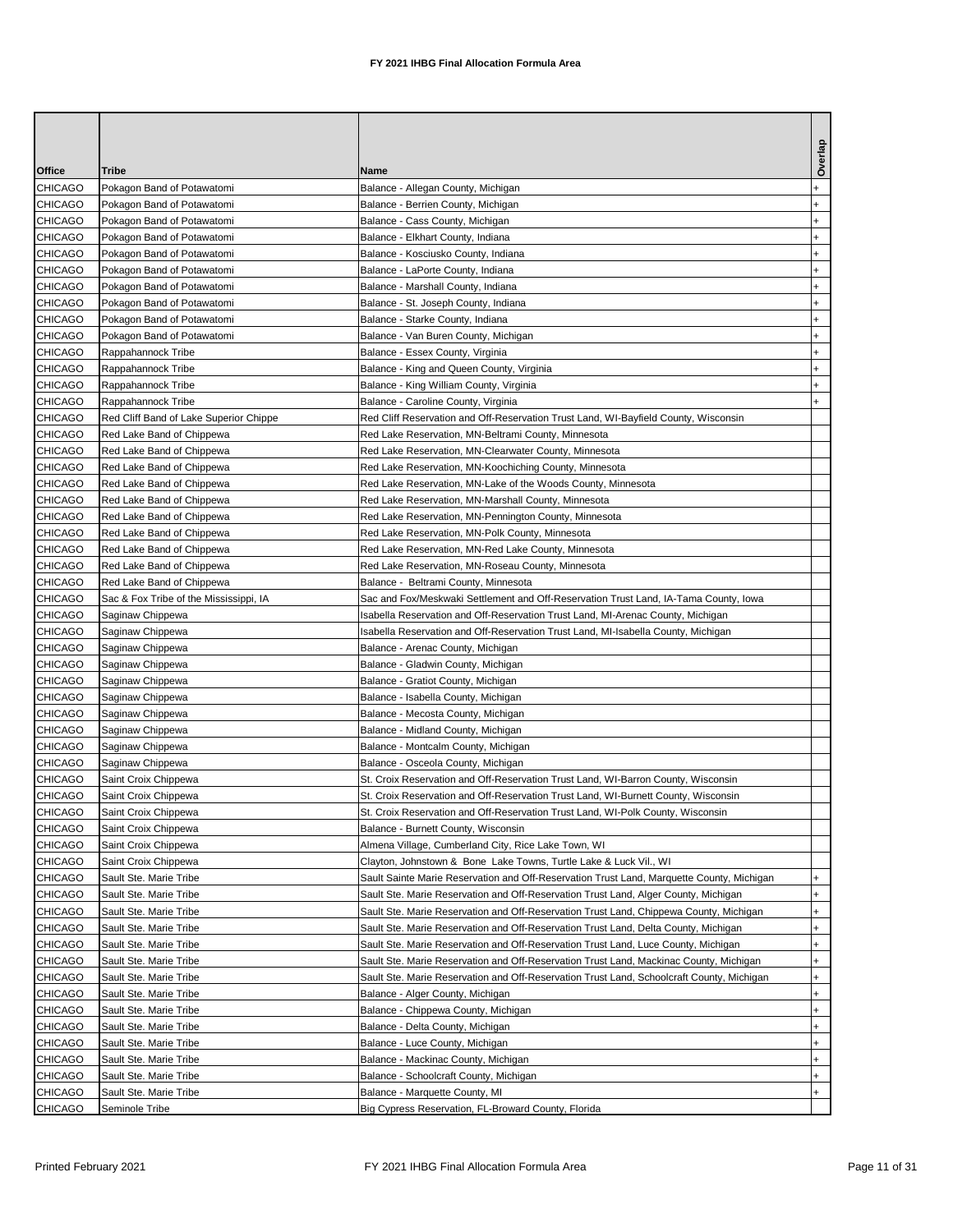|                |                                        |                                                                                            | Overlap   |
|----------------|----------------------------------------|--------------------------------------------------------------------------------------------|-----------|
| Office         | Tribe                                  | Name                                                                                       |           |
| <b>CHICAGO</b> | Seminole Tribe                         | Big Cypress Reservation, FL-Hendry County, Florida                                         |           |
| <b>CHICAGO</b> | Seminole Tribe                         | Brighton Reservation, FL-Glades County, Florida                                            |           |
| <b>CHICAGO</b> | Seminole Tribe                         | Coconut Creek Trust Land, FL-Broward County, Florida                                       |           |
| <b>CHICAGO</b> | Seminole Tribe                         | Fort Pierce Reservation, FL-St. Lucie County, Florida                                      |           |
| <b>CHICAGO</b> | Seminole Tribe                         | Hollywood Reservation, FL-Broward County, Florida                                          |           |
| <b>CHICAGO</b> | Seminole Tribe                         | Immokalee Reservation, FL-Collier County, Florida                                          |           |
| <b>CHICAGO</b> | Seminole Tribe                         | Seminole (FL) Trust Land, FL-Broward County, Florida                                       |           |
| <b>CHICAGO</b> | Seminole Tribe                         | Tampa Reservation, FL-Hillsborough County, Florida                                         |           |
| <b>CHICAGO</b> | Seneca Nation of New York              | Allegany Reservation, NY-Cattaraugus County, New York                                      |           |
| <b>CHICAGO</b> | Seneca Nation of New York              | Cattaraugus Reservation, NY-Cattaraugus County, New York                                   |           |
| <b>CHICAGO</b> | Seneca Nation of New York              | Cattaraugus Reservation, NY-Chautauqua County, New York                                    |           |
| <b>CHICAGO</b> | Seneca Nation of New York              | Cattaraugus Reservation, NY-Erie County, New York                                          |           |
| <b>CHICAGO</b> | Seneca Nation of New York              | Oil Springs Reservation, NY-Allegany County, New York                                      |           |
| <b>CHICAGO</b> | Seneca Nation of New York              | Oil Springs Reservation, NY-Cattaraugus County, New York                                   |           |
| <b>CHICAGO</b> | Shakopee Mdewakanton Sioux             | Shakopee Mdewakanton Sioux Community and Off-Reservation Trust Land, Scott Cnty, Minnesota |           |
| <b>CHICAGO</b> | Shinnecock Indian Nation               | Shinnecock (state) Reservation, NY-Suffolk County, New York                                |           |
| <b>CHICAGO</b> | Sokagoan Chippewa Tribe                | Sokaogon Chippewa Community and Off-Reservation Trust Land, WI-Forest County, Wisconsin    |           |
| <b>CHICAGO</b> | Sokagoan Chippewa Tribe                | Balance - Forest County, Wisconsin                                                         | $\ddot{}$ |
| <b>CHICAGO</b> | St. Regis Mohawk Tribe                 | St. Regis Mohawk Reservation, NY-Franklin County, New York                                 |           |
| <b>CHICAGO</b> | St. Regis Mohawk Tribe                 | Balance - Franklin County, New York                                                        |           |
| <b>CHICAGO</b> | St. Regis Mohawk Tribe                 | Balance - St. Lawrence County, New York                                                    |           |
| <b>CHICAGO</b> | Stockbridge-Munsee Tribe               | Stockbridge Munsee Community and Off-Reservation Trust Land, WI-Shawano County, Wisconsin  |           |
| <b>CHICAGO</b> | Tonawanda Band of Senecas              | Tonawanda Reservation, NY-Erie County, New York                                            |           |
| <b>CHICAGO</b> | Tonawanda Band of Senecas              | Tonawanda Reservation, NY-Genesee County, New York                                         |           |
| <b>CHICAGO</b> | Tonawanda Band of Senecas              | Tonawanda Reservation, NY-Niagara County, New York                                         |           |
| <b>CHICAGO</b> | <b>Tuscarora Nation</b>                | Tuscarora Nation Reservation, NY-Niagara County, New York                                  |           |
| <b>CHICAGO</b> | Upper Mattaponi Tribe                  | Mattaponi (state) Reservation, VA-King William County, Virginia                            | $\ddot{}$ |
| <b>CHICAGO</b> | Upper Mattaponi Tribe                  | Balance - King William County, Virginia                                                    | $\ddot{}$ |
| <b>CHICAGO</b> | Upper Mattaponi Tribe                  | Balance - Essex County, Virginia                                                           | $\ddot{}$ |
| <b>CHICAGO</b> | Upper Mattaponi Tribe                  | Balance - Henrico County, Virginia                                                         | $\ddot{}$ |
| <b>CHICAGO</b> | Upper Mattaponi Tribe                  | Balance - King and Queen County, Virginia                                                  | $\ddot{}$ |
| <b>CHICAGO</b> | Upper Mattaponi Tribe                  | Balance - New Kent County, Virginia                                                        |           |
| <b>CHICAGO</b> | Upper Mattaponi Tribe                  | Hanover County, Virginia - part                                                            | $\ddot{}$ |
| <b>CHICAGO</b> | Upper Mattaponi Tribe                  | Richmond City, Virginia -- part                                                            |           |
| <b>CHICAGO</b> | Upper Mattaponi Tribe                  | Caroline County, Virginia - part                                                           | $\ddot{}$ |
| <b>CHICAGO</b> | Upper Mattaponi Tribe                  | Charles City County, Virginia - part                                                       |           |
| <b>CHICAGO</b> | Upper Sioux Indian Community           | Upper Sioux Community and Off-Reservation Trust Land, MN-Chippewa Co, Minnesota            |           |
| <b>CHICAGO</b> | <b>Upper Sioux Indian Community</b>    | Upper Sioux Community and Off-Reservation Trust Land, MN-Yellow Medicine County, Minnesota |           |
| <b>CHICAGO</b> | <b>Upper Sioux Indian Community</b>    | Balance - Chippewa County, Minnesota                                                       |           |
| <b>CHICAGO</b> | Upper Sioux Indian Community           | Balance - Renville County, Minnesota                                                       |           |
| <b>CHICAGO</b> | <b>Upper Sioux Indian Community</b>    | Balance - Yellow Medicine County, Minnesota                                                |           |
| <b>CHICAGO</b> | Waccamaw Siouan State Tribe            | Waccamaw Siouan SDTSA, NC-Bladen County, North Carolina                                    |           |
| <b>CHICAGO</b> | Waccamaw Siouan State Tribe            | Waccamaw Siouan SDTSA, NC-Columbus County, North Carolina                                  |           |
| <b>CHICAGO</b> | Wampanoag Tribe of Gay Head            | Wampanoag-Aquinnah Trust Land, MA-Dukes County, Massachusetts                              |           |
| <b>CHICAGO</b> | Wampanoag Tribe of Gay Head            | Balance - Dukes County, Massachusetts                                                      |           |
| CHICAGO        | White Earth Band of Minnesota Chippewa | White Earth Reservation and Off-Reservation Trust Land, MN-Becker County, Minnesota        |           |
| CHICAGO        | White Earth Band of Minnesota Chippewa | White Earth Reservation and Off-Reservation Trust Land, MN-Clearwater County, Minnesota    |           |
| CHICAGO        | White Earth Band of Minnesota Chippewa | White Earth Reservation and Off-Reservation Trust Land, MN-Mahnomen County, Minnesota      |           |
| <b>CHICAGO</b> | White Earth Band of Minnesota Chippewa | Balance - Becker County, Minnesota                                                         |           |
| CHICAGO        | White Earth Band of Minnesota Chippewa | Balance - Clearwater County, Minnesota                                                     |           |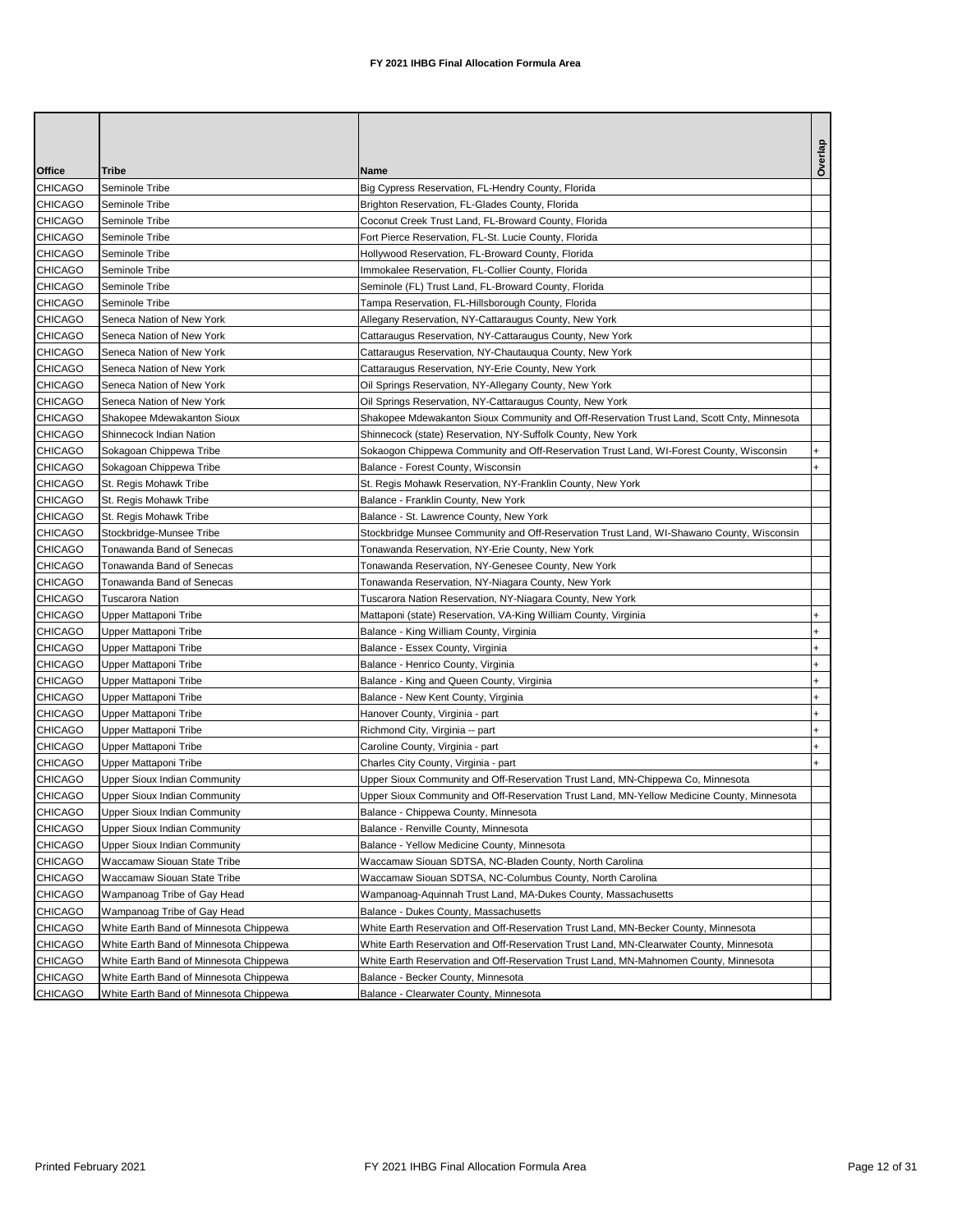| Office        | <b>Tribe</b>                                 | Name                                                                                            | Overlap   |
|---------------|----------------------------------------------|-------------------------------------------------------------------------------------------------|-----------|
| <b>DENVER</b> | Assinboine & Sioux Tribes of Ft. Peck        | Fort Peck Indian Reservation and Off-Reservation Trust Land, MT-Daniels County, Montana         |           |
| <b>DENVER</b> | Assinboine & Sioux Tribes of Ft. Peck        | Fort Peck Indian Reservation and Off-Reservation Trust Land, MT-Roosevelt County, Montana       |           |
| <b>DENVER</b> | Assinboine & Sioux Tribes of Ft. Peck        | Fort Peck Indian Reservation and Off-Reservation Trust Land, MT-Sheridan County, Montana        |           |
| <b>DENVER</b> | Assinboine & Sioux Tribes of Ft. Peck        | Fort Peck Indian Reservation and Off-Reservation Trust Land, MT-Valley County, Montana          |           |
| <b>DENVER</b> | <b>Blackfeet Tribe</b>                       | Blackfeet Indian Reservation and Off-Reservation Trust Land, MT-Glacier County, Montana         |           |
| <b>DENVER</b> | <b>Blackfeet Tribe</b>                       | Blackfeet Indian Reservation and Off-Reservation Trust Land, MT-Pondera County, Montana         |           |
| <b>DENVER</b> | <b>Cheyenne River Sioux</b>                  | Cheyenne River Reservation and Off-Reservation Trust Land, SD-Dewey County, South Dakota        |           |
| <b>DENVER</b> | <b>Cheyenne River Sioux</b>                  | Cheyenne River Reservation and Off-Reservation Trust Land, SD-Haakon County, South Dakota       |           |
| <b>DENVER</b> | <b>Chevenne River Sioux</b>                  | Cheyenne River Reservation and Off-Reservation Trust Land, SD-Meade County, South Dakota        |           |
| <b>DENVER</b> | <b>Cheyenne River Sioux</b>                  | Cheyenne River Reservation and Off-Reservation Trust Land, SD-Stanley County, South Dakota      |           |
| <b>DENVER</b> | Cheyenne River Sioux                         | Cheyenne River Reservation and Off-Reservation Trust Land, SD-Sully County, South Dakota        |           |
| <b>DENVER</b> | Cheyenne River Sioux                         | Cheyenne River Reservation and Off-Reservation Trust Land, SD-Ziebach County, South Dakota      |           |
| <b>DENVER</b> | Chippewa Cree of the Rocky Boy's Reservation | Rocky Boy's Reservation and Off-Reservation Trust Land, MT-Chouteau County, Montana             |           |
| DENVER        | Chippewa Cree of the Rocky Boy's Reservation | Rocky Boy's Reservation and Off-Reservation Trust Land, MT-Hill County, Montana                 |           |
| <b>DENVER</b> | Crow Creek Sioux                             | Crow Creek Reservation, SD-Buffalo County, South Dakota                                         |           |
| <b>DENVER</b> | <b>Crow Creek Sioux</b>                      | Crow Creek Reservation, SD-Hughes County, South Dakota                                          |           |
| <b>DENVER</b> | <b>Crow Creek Sioux</b>                      | Crow Creek Reservation, SD-Hyde County, South Dakota                                            |           |
| <b>DENVER</b> | Crow Tribe                                   | Crow Reservation and Off-Reservation Trust Land, MT-Big Horn County, Montana                    |           |
| <b>DENVER</b> | Crow Tribe                                   | Crow Reservation and Off-Reservation Trust Land, MT-Treasure County, Montana                    |           |
| <b>DENVER</b> | Crow Tribe                                   | Crow Reservation and Off-Reservation Trust Land, MT-Yellowstone County, Montana                 |           |
| <b>DENVER</b> | Crow Tribe                                   | Balance - Big Horn County, Montana                                                              |           |
| <b>DENVER</b> | <b>Flandreau Santee Sioux</b>                | Flandreau Reservation, SD-Moody County, South Dakota                                            |           |
| <b>DENVER</b> | Fort Belknap Indian Community                | Fort Belknap Reservation and Off-Reservation Trust Land, MT-Blaine County, Montana              |           |
| <b>DENVER</b> | Fort Belknap Indian Community                | Fort Belknap Reservation and Off-Reservation Trust Land, MT-Phillips County, Montana            |           |
| <b>DENVER</b> | <b>Goshute Reservation</b>                   | Goshute Reservation, NV--UT-Juab County, Utah                                                   |           |
| <b>DENVER</b> | <b>Goshute Reservation</b>                   | Goshute Reservation, NV--UT-Tooele County, Utah                                                 | $\ddot{}$ |
| <b>DENVER</b> | Goshute Reservation                          | Goshute Reservation, NV--UT-White Pine County, Nevada                                           | $\ddot{}$ |
| <b>DENVER</b> | Goshute Reservation                          | Balance - Ada County, ID                                                                        | $\ddot{}$ |
| <b>DENVER</b> | <b>Goshute Reservation</b>                   | Balance - Canyon County, ID                                                                     | $\ddot{}$ |
| <b>DENVER</b> | <b>Goshute Reservation</b>                   | Balance - Elko County, NV                                                                       |           |
| <b>DENVER</b> | Goshute Reservation                          | Balance - Elmore County, ID                                                                     | $\ddot{}$ |
| <b>DENVER</b> | <b>Goshute Reservation</b>                   | Balance - Eureka County, NV                                                                     | $\ddot{}$ |
| <b>DENVER</b> | Goshute Reservation                          | Balance - Lander County, NV                                                                     | $\ddot{}$ |
| <b>DENVER</b> | <b>Goshute Reservation</b>                   | Balance - Nye County, NV                                                                        |           |
| DENVER        | Goshute Reservation                          | Balance - Owyhee County, ID                                                                     | $\ddot{}$ |
| <b>DENVER</b> | <b>Goshute Reservation</b>                   | Balance - Tooele County, UT                                                                     | $\ddot{}$ |
| <b>DENVER</b> | Goshute Reservation                          | Balance - White Pine County, NV                                                                 | $\ddot{}$ |
| <b>DENVER</b> | <b>Goshute Reservation</b>                   | Community of Winnemucca, NV                                                                     | $\ddot{}$ |
| DENVER        | Little Shell Tribe of Chippewa Indians       | Balance - Blaine County, Montana                                                                |           |
| <b>DENVER</b> | Little Shell Tribe of Chippewa Indians       | Balance - Cascade County, Montana                                                               |           |
| <b>DENVER</b> | Little Shell Tribe of Chippewa Indians       | Balance - Glacier County, Montana                                                               |           |
| <b>DENVER</b> | Little Shell Tribe of Chippewa Indians       | Balance - Hill County, Montana                                                                  |           |
| DENVER        | Lower Brule Sioux                            | Lower Brule Reservation and Off-Reservation Trust Land, SD-Lyman County, South Dakota           |           |
| <b>DENVER</b> | Lower Brule Sioux                            | Lower Brule Reservation and Off-Reservation Trust Land, SD-Stanley County, South Dakota         |           |
| <b>DENVER</b> | Northern Arapahoe                            | Wind River Reservation and Off-Reservation Trust Land, WY-Fremont County, Wyoming               |           |
| <b>DENVER</b> | Northern Arapahoe                            | Wind River Reservation and Off-Reservation Trust Land, WY-Hot Springs County, Wyoming           |           |
| DENVER        | Northern Arapahoe                            | Cities of Lander and Riverton, WY                                                               |           |
| <b>DENVER</b> | Northern Cheyenne                            | Northern Cheyenne Indian Reservation and Off-Reservation Trust Land, Meade County, South Dakota |           |
| DENVER        | Northern Cheyenne                            | Northern Cheyenne Indian Reservation and Off-Reservation Trust Land, MT--SD-Big Horn County, M  |           |
| <b>DENVER</b> | Northern Cheyenne                            | Northern Cheyenne Indian Reservation and Off-Reservation Trust Land, Rosebud County, Montana    |           |
| DENVER        | NW Band of Shoshone Nation                   | Northwestern Shoshone Reservation, UT-Box Elder County, Utah                                    |           |
| <b>DENVER</b> | NW Band of Shoshone Nation                   | Balance - Box Elder County, Utah                                                                |           |
| <b>DENVER</b> | NW Band of Shoshone Nation                   | Balance - Power County, Idaho                                                                   |           |
| <b>DENVER</b> | Oglala Lakota Sioux Tribe                    | Pine Ridge Reservation, SD--NE-Bennett County, South Dakota                                     |           |
| DENVER        | Oglala Lakota Sioux Tribe                    | Pine Ridge Reservation, SD--NE-Jackson County, South Dakota                                     |           |
| <b>DENVER</b> | Oglala Lakota Sioux Tribe                    | Pine Ridge Reservation, SD--NE-Oglala Lakota County, South Dakota                               |           |
| <b>DENVER</b> | Oglala Lakota Sioux Tribe                    | Pine Ridge Reservation, SD--NE-Sheridan County, Nebraska                                        |           |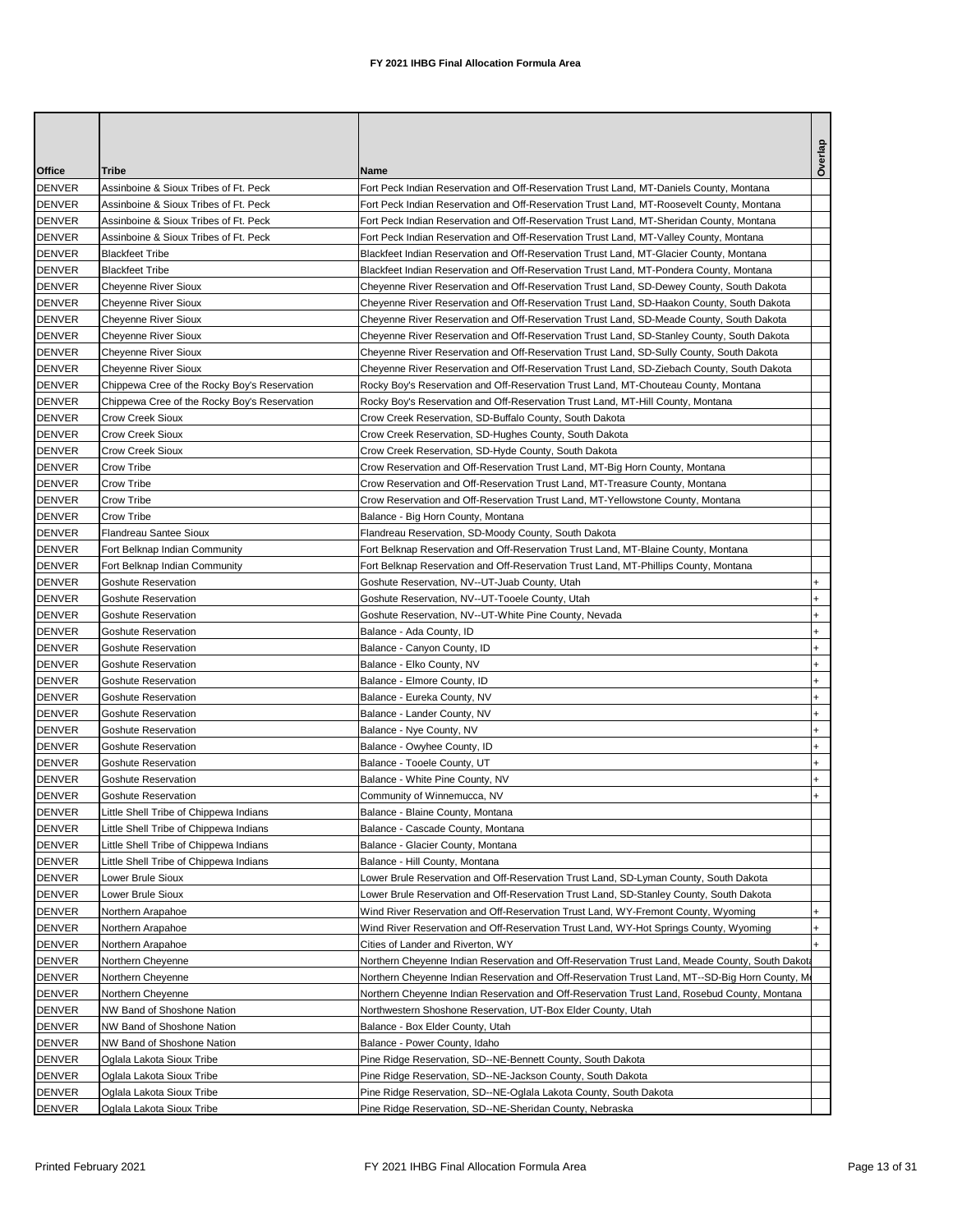|               |                                        |                                                                                                | Overlap   |
|---------------|----------------------------------------|------------------------------------------------------------------------------------------------|-----------|
| Office        | Tribe                                  | Name                                                                                           |           |
| <b>DENVER</b> | Omaha Tribe                            | Omaha Reservation, NE--IA-Burt County, Nebraska                                                |           |
| <b>DENVER</b> | Omaha Tribe                            | Omaha Reservation, NE--IA-Cuming County, Nebraska                                              |           |
| <b>DENVER</b> | Omaha Tribe                            | Omaha Reservation, NE--IA-Monona County, Iowa                                                  |           |
| <b>DENVER</b> | Omaha Tribe                            | Omaha Reservation, NE--IA-Thurston County, Nebraska                                            |           |
| <b>DENVER</b> | Paiute Indian Tribe of Utah            | Paiute (UT) Reservation, UT-Iron County, Utah                                                  |           |
| <b>DENVER</b> | Paiute Indian Tribe of Utah            | Paiute (UT) Reservation, UT-Millard County, Utah                                               | $\ddot{}$ |
| <b>DENVER</b> | Paiute Indian Tribe of Utah            | Paiute (UT) Reservation, UT-Sevier County, Utah                                                |           |
| <b>DENVER</b> | Paiute Indian Tribe of Utah            | Paiute (UT) Reservation, UT-Washington County, Utah                                            |           |
| <b>DENVER</b> | Paiute Indian Tribe of Utah            | Balance - Beaver County, Utah                                                                  |           |
| <b>DENVER</b> | Paiute Indian Tribe of Utah            | Balance - Millard County, Utah                                                                 | $\ddot{}$ |
| <b>DENVER</b> | Paiute Indian Tribe of Utah            | Balance - Sevier County, Utah                                                                  | $\ddot{}$ |
| <b>DENVER</b> | Paiute Indian Tribe of Utah            | Balance - Iron County, Utah                                                                    | $\ddot{}$ |
| <b>DENVER</b> | Paiute Indian Tribe of Utah            | Balance - Washington County, Utah                                                              |           |
| <b>DENVER</b> | Ponca Tribe of Nebraska                | Ponca (NE) Trust Land, NE--IA-Knox County, Nebraska                                            |           |
| <b>DENVER</b> | Ponca Tribe of Nebraska                | Ponca (NE) Trust Land, NE-Lancaster County, Nebraska                                           |           |
| <b>DENVER</b> | Ponca Tribe of Nebraska                | Ponca (NE) Trust Land, NE-Pottawattamie County, Iowa                                           |           |
| <b>DENVER</b> | Ponca Tribe of Nebraska                | Balance - Boyd County, Nebraska                                                                |           |
| <b>DENVER</b> | Ponca Tribe of Nebraska                | Balance - Burt County, Nebraska                                                                |           |
| <b>DENVER</b> | Ponca Tribe of Nebraska                | Balance - Charles Mix County, South Dakota                                                     |           |
| <b>DENVER</b> | Ponca Tribe of Nebraska                | Balance - Douglas County, Nebraska                                                             |           |
| <b>DENVER</b> | Ponca Tribe of Nebraska                | Balance - Hall County, Nebraska                                                                |           |
| <b>DENVER</b> | Ponca Tribe of Nebraska                | Balance - Holt County, Nebraska                                                                |           |
| <b>DENVER</b> | Ponca Tribe of Nebraska                | Balance - Knox County, Nebraska                                                                |           |
| <b>DENVER</b> | Ponca Tribe of Nebraska                | Balance - Lancaster County, Nebraska                                                           |           |
| <b>DENVER</b> | Ponca Tribe of Nebraska                | Balance - Madison County, Nebraska                                                             |           |
| <b>DENVER</b> | Ponca Tribe of Nebraska                | Balance - Platte County, Nebraska                                                              |           |
| <b>DENVER</b> | Ponca Tribe of Nebraska                | Balance - Pottawattamie County, Iowa                                                           |           |
| <b>DENVER</b> | Ponca Tribe of Nebraska                | Balance - Sarpy County, Nebraska                                                               |           |
| <b>DENVER</b> | Ponca Tribe of Nebraska                | Balance - Stanton County, Nebraska                                                             |           |
| <b>DENVER</b> | Ponca Tribe of Nebraska                | Balance - Wayne County, Nebraska                                                               |           |
| <b>DENVER</b> | Ponca Tribe of Nebraska                | Balance - Woodbury County, Iowa                                                                |           |
| <b>DENVER</b> | <b>Rosebud Sioux</b>                   | Rosebud Indian Reservation and Off-Reservation Trust Land, SD-Gregory County, South Dakota     |           |
| <b>DENVER</b> | <b>Rosebud Sioux</b>                   | Rosebud Indian Reservation and Off-Reservation Trust Land, SD-Lyman County, South Dakota       |           |
| <b>DENVER</b> | <b>Rosebud Sioux</b>                   | Rosebud Indian Reservation and Off-Reservation Trust Land, SD-Mellette County, South Dakota    |           |
| DENVER        | <b>Rosebud Sioux</b>                   | Rosebud Indian Reservation and Off-Reservation Trust Land, SD-Todd County, South Dakota        |           |
| <b>DENVER</b> | <b>Rosebud Sioux</b>                   | Rosebud Indian Reservation and Off-Reservation Trust Land, SD-Tripp County, South Dakota       |           |
| <b>DENVER</b> | Salish and Kootenai Tribes             | Flathead Reservation, MT-Flathead County, Montana                                              |           |
| <b>DENVER</b> | Salish and Kootenai Tribes             | Flathead Reservation, MT-Lake County, Montana                                                  |           |
| DENVER        | Salish and Kootenai Tribes             | Flathead Reservation, MT-Missoula County, Montana                                              |           |
| <b>DENVER</b> | Salish and Kootenai Tribes             | Flathead Reservation, MT-Sanders County, Montana                                               |           |
| <b>DENVER</b> | Santee Sioux Tribe                     | Santee Reservation, NE-Knox County, Nebraska                                                   |           |
| <b>DENVER</b> | Shoshone Tribe of the Wind River Reser | Wind River Reservation and Off-Reservation Trust Land, WY-Fremont County, Wyoming              |           |
| DENVER        | Shoshone Tribe of the Wind River Reser | Wind River Reservation and Off-Reservation Trust Land, WY-Hot Springs County, Wyoming          | $+$       |
| <b>DENVER</b> | Sisseton-Wahpeton Oyate                | Lake Traverse Reservation and Off-Reservation Trust Land, SD--ND-Codington County, South Dakot |           |
| <b>DENVER</b> | Sisseton-Wahpeton Oyate                | Lake Traverse Reservation and Off-Reservation Trust Land, SD--ND-Day County, South Dakota      |           |
| <b>DENVER</b> | Sisseton-Wahpeton Oyate                | Lake Traverse Reservation and Off-Reservation Trust Land, SD--ND-Grant County, South Dakota    |           |
| <b>DENVER</b> | Sisseton-Wahpeton Oyate                | Lake Traverse Reservation and Off-Reservation Trust Land, SD--ND-Marshall County, South Dakota |           |
| <b>DENVER</b> | Sisseton-Wahpeton Oyate                | Lake Traverse Reservation and Off-Reservation Trust Land, SD--ND-Richland County, North Dakota |           |
| <b>DENVER</b> | Sisseton-Wahpeton Oyate                | Lake Traverse Reservation and Off-Reservation Trust Land, SD--ND-Roberts County, South Dakota  |           |
| <b>DENVER</b> | Sisseton-Wahpeton Oyate                | Lake Traverse Reservation and Off-Reservation Trust Land, SD--ND-Sargent County, North Dakota  |           |
| <b>DENVER</b> | Skull Valley Band of Goshute           | Skull Valley Reservation, UT-Tooele County, Utah                                               |           |
| <b>DENVER</b> | Southern Ute Tribe                     | Southern Ute Reservation, CO-Archuleta County, Colorado                                        |           |
| <b>DENVER</b> | Southern Ute Tribe                     | Southern Ute Reservation, CO-La Plata County, Colorado                                         |           |
| <b>DENVER</b> | Southern Ute Tribe                     | Southern Ute Reservation, CO-Montezuma County, Colorado                                        |           |
| <b>DENVER</b> | Spirit Lake Sioux Tribe                | Spirit Lake Reservation, ND-Benson County, North Dakota                                        |           |
| <b>DENVER</b> | Spirit Lake Sioux Tribe                | Spirit Lake Reservation, ND-Eddy County, North Dakota                                          |           |
| <b>DENVER</b> | Spirit Lake Sioux Tribe                | Spirit Lake Reservation, ND-Nelson County, North Dakota                                        |           |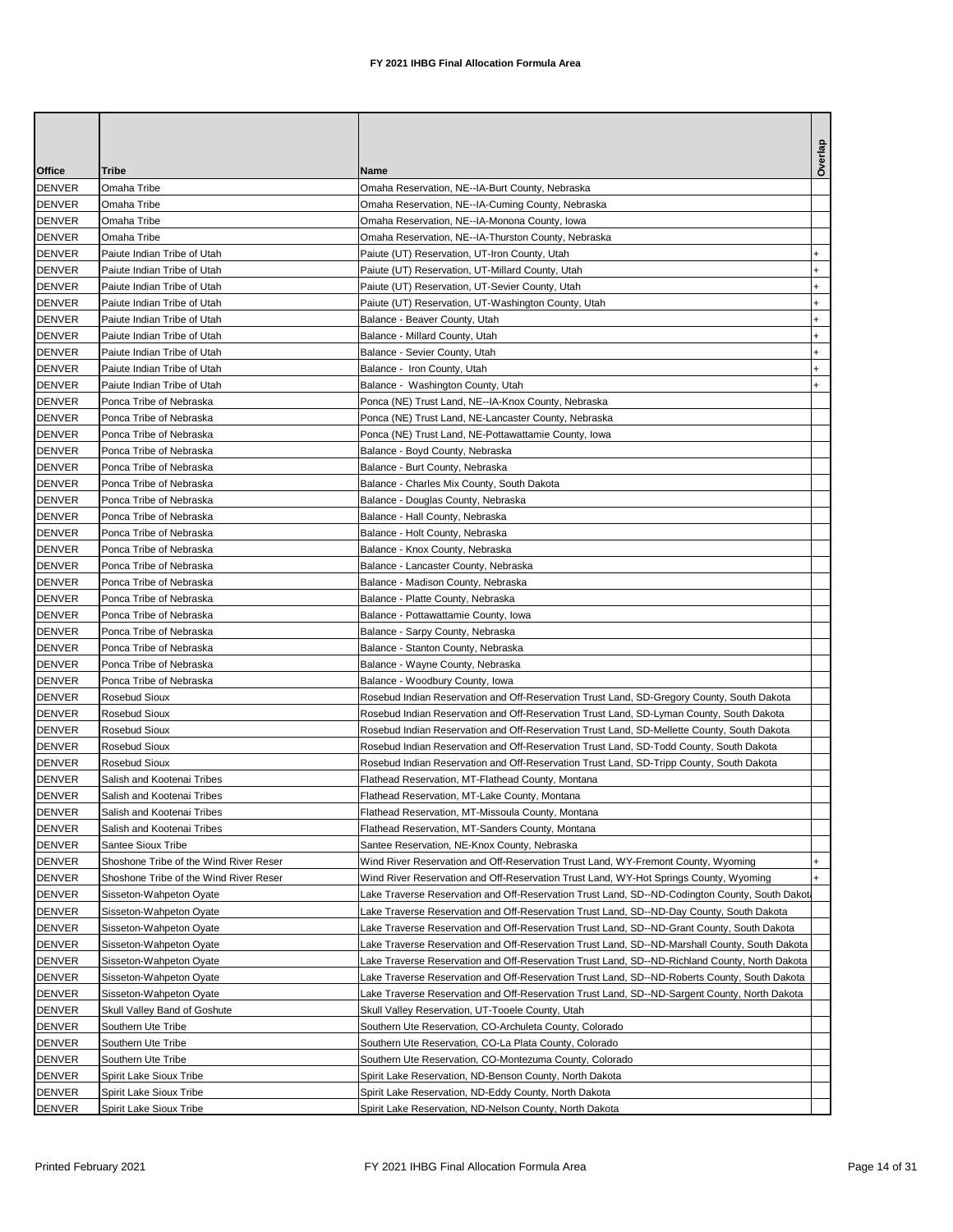| <b>Office</b>                  | Tribe                                       | Name                                                                                                                                                                      | Overlay |
|--------------------------------|---------------------------------------------|---------------------------------------------------------------------------------------------------------------------------------------------------------------------------|---------|
| <b>DENVER</b>                  | Spirit Lake Sioux Tribe                     | Spirit Lake Reservation, ND-Ramsey County, North Dakota                                                                                                                   |         |
| <b>DENVER</b>                  | <b>Standing Rock Sioux</b>                  | Standing Rock Reservation, SD--ND-Corson County, South Dakota                                                                                                             |         |
| <b>DENVER</b>                  | <b>Standing Rock Sioux</b>                  | Standing Rock Reservation, SD--ND-Dewey County, South Dakota                                                                                                              |         |
| <b>DENVER</b>                  | <b>Standing Rock Sioux</b>                  | Standing Rock Reservation, SD--ND-Sioux County, North Dakota                                                                                                              |         |
| <b>DENVER</b>                  | <b>Standing Rock Sioux</b>                  | Standing Rock Reservation, SD--ND-Ziebach County, South Dakota                                                                                                            |         |
| <b>DENVER</b>                  | Three Affiliated Tribes Fort Berthold       | Fort Berthold Reservation, ND-Dunn County, North Dakota                                                                                                                   |         |
| <b>DENVER</b>                  | Three Affiliated Tribes Fort Berthold       | Fort Berthold Reservation, ND-McKenzie County, North Dakota                                                                                                               |         |
| <b>DENVER</b>                  | Three Affiliated Tribes Fort Berthold       | Fort Berthold Reservation, ND-McLean County, North Dakota                                                                                                                 |         |
| <b>DENVER</b>                  | Three Affiliated Tribes Fort Berthold       | Fort Berthold Reservation, ND-Mercer County, North Dakota                                                                                                                 |         |
| <b>DENVER</b>                  | Three Affiliated Tribes Fort Berthold       | Fort Berthold Reservation, ND-Mountrail County, North Dakota                                                                                                              |         |
| <b>DENVER</b>                  | Three Affiliated Tribes Fort Berthold       | Fort Berthold Reservation, ND-Ward County, North Dakota                                                                                                                   |         |
| <b>DENVER</b>                  | Turtle Mountain Band of Chippewa            | Turtle Mountain Reservation and Off-Reservation Trust Land, -Rolette County, North Dakota                                                                                 |         |
| <b>DENVER</b>                  | Turtle Mountain Band of Chippewa            | Turtle Mountain Reservation and Off-Reservation Trust Land, Blaine County, Montana                                                                                        |         |
| <b>DENVER</b>                  | Turtle Mountain Band of Chippewa            | Turtle Mountain Reservation and Off-Reservation Trust Land, Burke County, North Dakota                                                                                    |         |
| <b>DENVER</b>                  | Turtle Mountain Band of Chippewa            | Turtle Mountain Reservation and Off-Reservation Trust Land, Carter County, Montana                                                                                        |         |
| <b>DENVER</b>                  | Turtle Mountain Band of Chippewa            | Turtle Mountain Reservation and Off-Reservation Trust Land, Cavalier County, North Dakota                                                                                 |         |
| <b>DENVER</b>                  | Turtle Mountain Band of Chippewa            | Turtle Mountain Reservation and Off-Reservation Trust Land, Chouteau County, Montana                                                                                      |         |
| <b>DENVER</b>                  | Turtle Mountain Band of Chippewa            | Turtle Mountain Reservation and Off-Reservation Trust Land, Daniels County, Montana                                                                                       |         |
| <b>DENVER</b>                  | Turtle Mountain Band of Chippewa            | Turtle Mountain Reservation and Off-Reservation Trust Land, Divide County, North Dakota                                                                                   |         |
| <b>DENVER</b>                  | Turtle Mountain Band of Chippewa            | Turtle Mountain Reservation and Off-Reservation Trust Land, McCone County, Montana                                                                                        |         |
| <b>DENVER</b>                  | Turtle Mountain Band of Chippewa            | Turtle Mountain Reservation and Off-Reservation Trust Land, McHenry County, North Dakota                                                                                  |         |
| <b>DENVER</b>                  | Turtle Mountain Band of Chippewa            | Turtle Mountain Reservation and Off-Reservation Trust Land, McLean County, North Dakota                                                                                   |         |
| <b>DENVER</b>                  | Turtle Mountain Band of Chippewa            | Turtle Mountain Reservation and Off-Reservation Trust Land, Mountrail County, North Dakota                                                                                |         |
| <b>DENVER</b>                  | Turtle Mountain Band of Chippewa            | Turtle Mountain Reservation and Off-Reservation Trust Land, Perkins County, South Dakota                                                                                  |         |
| <b>DENVER</b>                  | Turtle Mountain Band of Chippewa            | Turtle Mountain Reservation and Off-Reservation Trust Land, Phillips County, Montana                                                                                      |         |
| <b>DENVER</b>                  | Turtle Mountain Band of Chippewa            | Turtle Mountain Reservation and Off-Reservation Trust Land, Roosevelt County, Montana                                                                                     |         |
| <b>DENVER</b>                  | Turtle Mountain Band of Chippewa            | Turtle Mountain Reservation and Off-Reservation Trust Land, Sheridan County, Montana                                                                                      |         |
| <b>DENVER</b>                  | Turtle Mountain Band of Chippewa            | Turtle Mountain Reservation and Off-Reservation Trust Land, Valley County, Montana                                                                                        |         |
| <b>DENVER</b>                  | Turtle Mountain Band of Chippewa            | Turtle Mountain Reservation and Off-Reservation Trust Land, Williams County, North Dakota                                                                                 |         |
| <b>DENVER</b>                  | Turtle Mountain Band of Chippewa            | Balance - Divide County, North Dakota                                                                                                                                     |         |
| <b>DENVER</b>                  | Turtle Mountain Band of Chippewa            | Balance - McKenzie County, North Dakota                                                                                                                                   |         |
| <b>DENVER</b>                  | Turtle Mountain Band of Chippewa            | Balance - Richland County, Montana                                                                                                                                        |         |
| <b>DENVER</b>                  | Turtle Mountain Band of Chippewa            | Balance - Rolette County, North Dakota                                                                                                                                    |         |
| <b>DENVER</b>                  | Turtle Mountain Band of Chippewa            | Balance - Roosevelt County, Montana                                                                                                                                       |         |
| <b>DENVER</b>                  | Turtle Mountain Band of Chippewa            | Balance - Sheridan County, Montana                                                                                                                                        |         |
| <b>DENVER</b>                  | Turtle Mountain Band of Chippewa            | Balance - Williams County, North Dakota                                                                                                                                   |         |
| <b>DENVER</b>                  | Ute Indian Tribe Uintah & Ouray Reservation | Uintah and Ouray Reservation and Off-Reservation Trust Land, UT-Carbon County, Utah                                                                                       |         |
| <b>DENVER</b>                  | Ute Indian Tribe Uintah & Ouray Reservation | Uintah and Ouray Reservation and Off-Reservation Trust Land, UT-Duchesne County, Utah                                                                                     |         |
| <b>DENVER</b>                  | Ute Indian Tribe Uintah & Ouray Reservation | Uintah and Ouray Reservation and Off-Reservation Trust Land, UT-Emery County, Utah                                                                                        |         |
| <b>DENVER</b>                  | Ute Indian Tribe Uintah & Ouray Reservation | Uintah and Ouray Reservation and Off-Reservation Trust Land, UT-Grand County, Utah                                                                                        |         |
| <b>DENVER</b>                  | Ute Indian Tribe Uintah & Ouray Reservation | Uintah and Ouray Reservation and Off-Reservation Trust Land, UT-Uintah County, Utah                                                                                       |         |
| <b>DENVER</b>                  | Ute Indian Tribe Uintah & Ouray Reservation | Uintah and Ouray Reservation and Off-Reservation Trust Land, UT-Utah                                                                                                      |         |
| <b>DENVER</b>                  | Ute Indian Tribe Uintah & Ouray Reservation | Uintah and Ouray Reservation and Off-Reservation Trust Land, UT-Wasatch County, Utah                                                                                      |         |
| <b>DENVER</b><br><b>DENVER</b> | Ute Mountain Tribe                          | Ute Mountain Reservation and Off-Reservation Trust Land, La Plata County, Colorado<br>Ute Mountain Reservation and Off-Reservation Trust Land, Montezuma County, Colorado |         |
| <b>DENVER</b>                  | Ute Mountain Tribe<br>Ute Mountain Tribe    | Ute Mountain Reservation and Off-Reservation Trust Land, San Juan County, New Mexico                                                                                      |         |
| <b>DENVER</b>                  | Ute Mountain Tribe                          | Ute Mountain Reservation and Off-Reservation Trust Land, San Juan County, Utah                                                                                            |         |
| <b>DENVER</b>                  | Winnebago Tribe                             | Winnebago Reservation and Off-Reservation Trust Land, NE--IA-Burt County, Nebraska                                                                                        |         |
| <b>DENVER</b>                  | Winnebago Tribe                             | Winnebago Reservation and Off-Reservation Trust Land, NE--IA-Dixon County, Nebraska                                                                                       |         |
| <b>DENVER</b>                  | Winnebago Tribe                             | Winnebago Reservation and Off-Reservation Trust Land, NE--IA-Thurston County, Nebraska                                                                                    |         |
| <b>DENVER</b>                  | Winnebago Tribe                             | Winnebago Reservation and Off-Reservation Trust Land, NE--IA-Woodbury County, Iowa                                                                                        |         |
| <b>DENVER</b>                  | Yankton Sioux                               | Yankton Reservation, SD-Charles Mix County, South Dakota                                                                                                                  |         |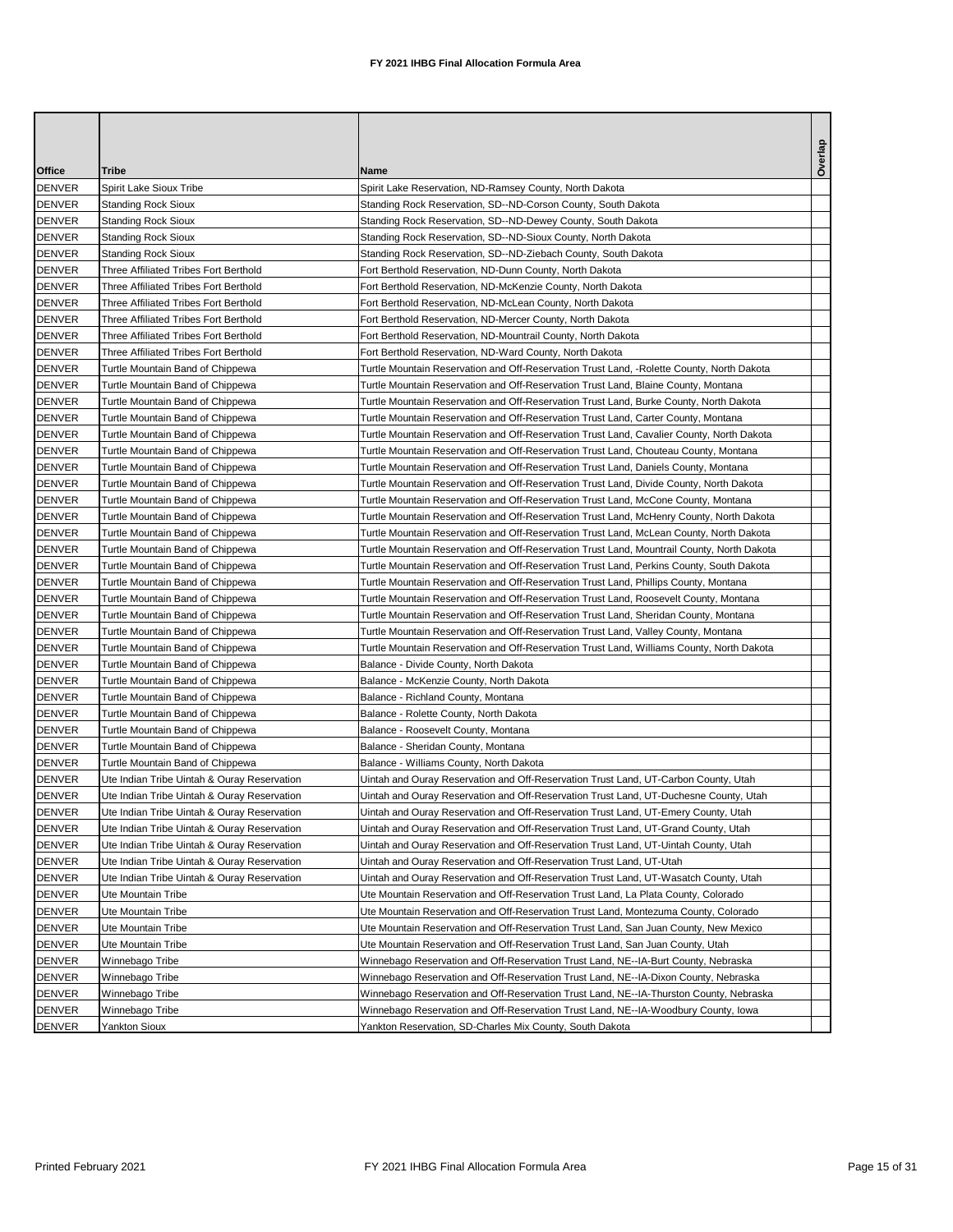|                        |                                                             |                                                                                               | Overlap   |
|------------------------|-------------------------------------------------------------|-----------------------------------------------------------------------------------------------|-----------|
| Office<br>OKLAHOMA     | Tribe<br>Absentee-Shawnee                                   | Name<br>Citizen Potawatomi Nation-Absentee Shawnee OTSA, OK-Cleveland County, Oklahoma        |           |
| OKLAHOMA               | Absentee-Shawnee                                            | Citizen Potawatomi Nation-Absentee Shawnee OTSA, OK-Oklahoma County, Oklahoma                 |           |
|                        | OKLAHOMA Absentee-Shawnee                                   | Citizen Potawatomi Nation-Absentee Shawnee OTSA, OK-Pottawatomie County, Oklahoma             |           |
|                        | OKLAHOMA Absentee-Shawnee                                   | Balance - Cleveland County, Oklahoma                                                          |           |
|                        | OKLAHOMA Absentee-Shawnee                                   | Balance - Lincoln County, Oklahoma                                                            |           |
|                        | OKLAHOMA Alabama-Couchatta                                  | Alabama-Coushatta Reservation and Off-Reservation Trust Land, TX-Polk County, Texas           |           |
|                        | OKLAHOMA Alabama-Quassarte Tribal Town                      | Creek OTSA, OK-Creek County, Oklahoma                                                         |           |
|                        | OKLAHOMA Apache Tribe                                       | Kiowa-Comanche-Apache-Fort Sill Apache OTSA, OK-Caddo County, Oklahoma                        |           |
|                        | OKLAHOMA Apache Tribe                                       | Kiowa-Comanche-Apache-Fort Sill Apache OTSA, OK-Comanche County, Oklahoma                     |           |
|                        | OKLAHOMA Apache Tribe                                       | Kiowa-Comanche-Apache-Fort Sill Apache OTSA, OK-Cotton County, Oklahoma                       |           |
|                        | OKLAHOMA Apache Tribe                                       | Kiowa-Comanche-Apache-Fort Sill Apache OTSA, OK-Grady County, Oklahoma                        |           |
|                        | OKLAHOMA Apache Tribe                                       | Kiowa-Comanche-Apache-Fort Sill Apache OTSA, OK-Greer County, Oklahoma                        |           |
|                        | OKLAHOMA Apache Tribe                                       | Kiowa-Comanche-Apache-Fort Sill Apache OTSA, OK-Harmon County, Oklahoma                       |           |
|                        | OKLAHOMA Apache Tribe                                       | Kiowa-Comanche-Apache-Fort Sill Apache OTSA, OK-Jackson County, Oklahoma                      |           |
|                        | OKLAHOMA Apache Tribe                                       | Kiowa-Comanche-Apache-Fort Sill Apache OTSA, OK-Jefferson County, Oklahoma                    |           |
|                        | OKLAHOMA Apache Tribe                                       | Kiowa-Comanche-Apache-Fort Sill Apache OTSA, OK-Kiowa County, Oklahoma                        |           |
|                        | OKLAHOMA Apache Tribe                                       | Kiowa-Comanche-Apache-Fort Sill Apache OTSA, OK-Stephens County, Oklahoma                     |           |
|                        | OKLAHOMA Apache Tribe                                       | Kiowa-Comanche-Apache-Fort Sill Apache OTSA, OK-Tillman County, Oklahoma                      |           |
|                        | OKLAHOMA Apache Tribe                                       | Kiowa-Comanche-Apache-Ft Sill Apache/Caddo-Wichita-Delaware joint-use OTSA, Caddo County, C   |           |
|                        | OKLAHOMA Apache Tribe                                       | Kiowa-Comanche-Apache-Ft Sill Apache/Caddo-Wichita-Delaware joint-use OTSA, Grady County, O   |           |
| OKLAHOMA   Caddo Tribe |                                                             | Caddo-Wichita-Delaware OTSA, OK-Blaine County, Oklahoma                                       |           |
| OKLAHOMA Caddo Tribe   |                                                             | Caddo-Wichita-Delaware OTSA, OK-Caddo County, Oklahoma                                        |           |
| OKLAHOMA Caddo Tribe   |                                                             | Caddo-Wichita-Delaware OTSA, OK-Canadian County, Oklahoma                                     |           |
| OKLAHOMA Caddo Tribe   |                                                             | Caddo-Wichita-Delaware OTSA, OK-Grady County, Oklahoma                                        |           |
| OKLAHOMA Caddo Tribe   |                                                             | Kiowa-Comanche-Apache-Ft Sill Apache/Caddo-Wichita-Delaware joint-use OTSA, Caddo County, C   |           |
| OKLAHOMA   Caddo Tribe |                                                             | Kiowa-Comanche-Apache-Ft Sill Apache/Caddo-Wichita-Delaware joint-use OTSA, Grady County, Ol+ |           |
|                        | OKLAHOMA Cherokee Nation                                    | Cherokee OTSA, OK-Adair County, Oklahoma                                                      |           |
|                        | OKLAHOMA Cherokee Nation                                    | Cherokee OTSA, OK-Cherokee County, Oklahoma                                                   |           |
|                        | OKLAHOMA Cherokee Nation                                    | Cherokee OTSA, OK-Craig County, Oklahoma                                                      |           |
|                        | OKLAHOMA Cherokee Nation                                    | Cherokee OTSA, OK-Delaware County, Oklahoma                                                   |           |
|                        | OKLAHOMA Cherokee Nation                                    | Cherokee OTSA, OK-Mayes County, Oklahoma                                                      |           |
|                        | OKLAHOMA Cherokee Nation                                    | Cherokee OTSA, OK-McIntosh County, Oklahoma                                                   |           |
|                        | OKLAHOMA Cherokee Nation                                    | Cherokee OTSA, OK-Muskogee County, Oklahoma                                                   |           |
|                        | OKLAHOMA Cherokee Nation                                    | Cherokee OTSA, OK-Nowata County, Oklahoma                                                     |           |
|                        | OKLAHOMA Cherokee Nation                                    | Cherokee OTSA, OK-Ottawa County, Oklahoma                                                     | $\ddot{}$ |
|                        | OKLAHOMA Cherokee Nation                                    | Cherokee OTSA, OK-Rogers County, Oklahoma                                                     | $\ddot{}$ |
|                        | OKLAHOMA Cherokee Nation                                    | Cherokee OTSA, OK-Sequoyah County, Oklahoma                                                   |           |
|                        | OKLAHOMA Cherokee Nation                                    | Cherokee OTSA, OK-Tulsa County, Oklahoma                                                      |           |
|                        | OKLAHOMA Cherokee Nation                                    | Cherokee OTSA, OK-Wagoner County, Oklahoma                                                    |           |
| OKLAHOMA               | <b>Cherokee Nation</b>                                      | Cherokee OTSA, OK-Washington County, Oklahoma                                                 |           |
|                        | OKLAHOMA Cheyenne-Arapaho Tribes                            | Cheyenne-Arapaho OTSA, OK-Beckham County, Oklahoma                                            |           |
|                        | OKLAHOMA Cheyenne-Arapaho Tribes                            | Cheyenne-Arapaho OTSA, OK-Blaine County, Oklahoma                                             |           |
|                        | OKLAHOMA Cheyenne-Arapaho Tribes                            | Cheyenne-Arapaho OTSA, OK-Caddo County, Oklahoma                                              |           |
| OKLAHOMA               | Cheyenne-Arapaho Tribes                                     | Cheyenne-Arapaho OTSA, OK-Canadian County, Oklahoma                                           |           |
|                        | OKLAHOMA Cheyenne-Arapaho Tribes                            | Cheyenne-Arapaho OTSA, OK-Custer County, Oklahoma                                             |           |
| <b>OKLAHOMA</b>        | Cheyenne-Arapaho Tribes                                     | Cheyenne-Arapaho OTSA, OK-Dewey County, Oklahoma                                              |           |
| OKLAHOMA               | Cheyenne-Arapaho Tribes                                     | Cheyenne-Arapaho OTSA, OK-Ellis County, Oklahoma                                              |           |
| OKLAHOMA               | Cheyenne-Arapaho Tribes                                     | Cheyenne-Arapaho OTSA, OK-Kingfisher County, Oklahoma                                         |           |
|                        | OKLAHOMA Cheyenne-Arapaho Tribes                            | Cheyenne-Arapaho OTSA, OK-Roger Mills County, Oklahoma                                        |           |
| OKLAHOMA               | Cheyenne-Arapaho Tribes                                     | Cheyenne-Arapaho OTSA, OK-Washita County, Oklahoma                                            |           |
| <b>OKLAHOMA</b>        | Cheyenne-Arapaho Tribes                                     | Balance - Beckham County, Oklahoma                                                            |           |
| OKLAHOMA               | Cheyenne-Arapaho Tribes                                     | Balance - Blaine County, Oklahoma                                                             |           |
| OKLAHOMA               |                                                             | Balance - Canadian County, Oklahoma                                                           |           |
|                        | Cheyenne-Arapaho Tribes                                     |                                                                                               |           |
| <b>OKLAHOMA</b>        | Cheyenne-Arapaho Tribes                                     | Balance - Custer County, Oklahoma                                                             |           |
| OKLAHOMA               | Cheyenne-Arapaho Tribes                                     | Balance - Dewey County, Oklahoma                                                              |           |
| <b>OKLAHOMA</b>        | Cheyenne-Arapaho Tribes<br>OKLAHOMA Cheyenne-Arapaho Tribes | Balance - Kingfisher County, Oklahoma<br>Balance - Major County, Oklahoma                     |           |
|                        |                                                             |                                                                                               |           |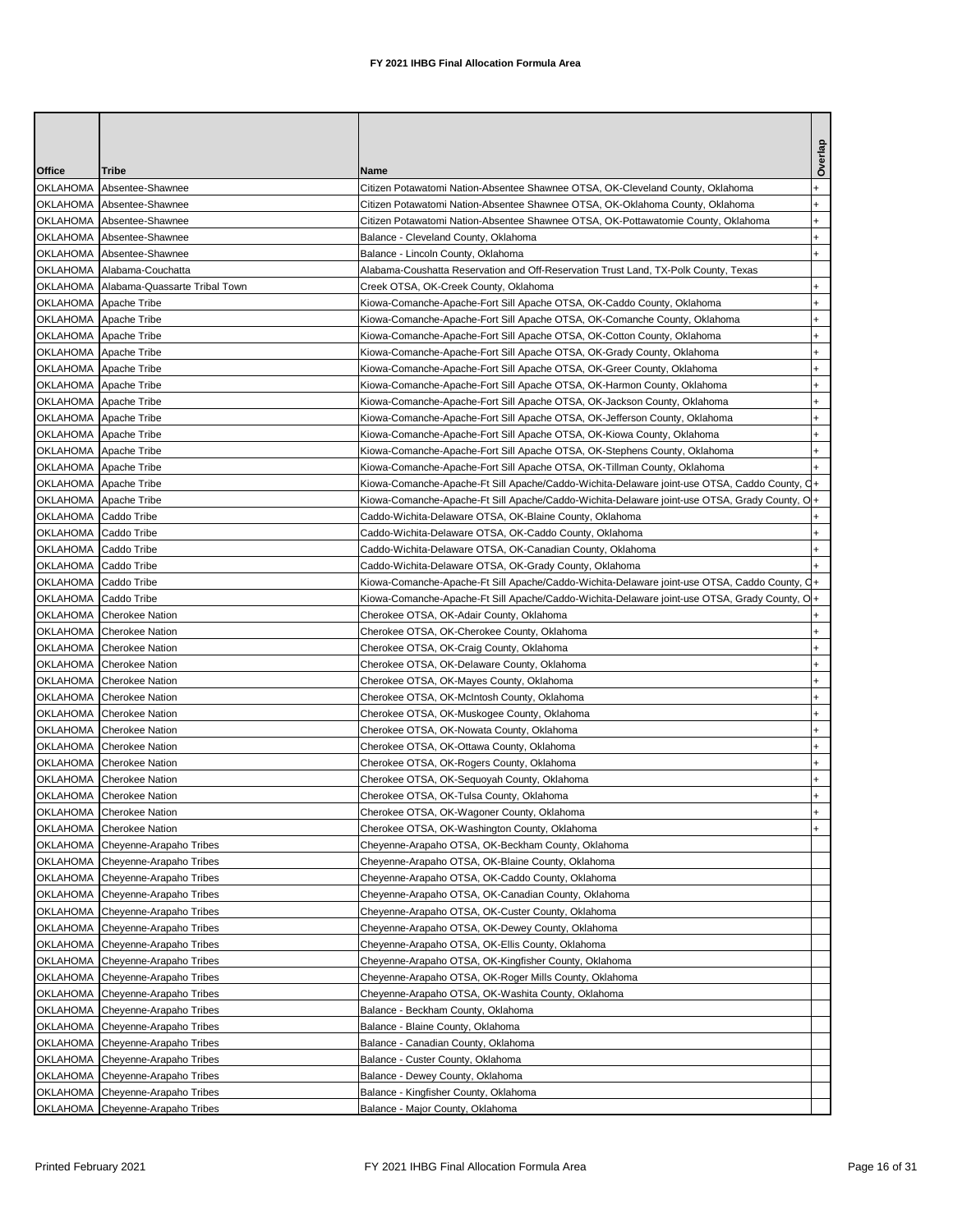| Office             | <b>Tribe</b>                                                             | Name                                                                                         |           |
|--------------------|--------------------------------------------------------------------------|----------------------------------------------------------------------------------------------|-----------|
| OKLAHOMA           | Cheyenne-Arapaho Tribes                                                  | Balance - Roger Mills County, Oklahoma                                                       |           |
|                    | OKLAHOMA Cheyenne-Arapaho Tribes                                         | Balance - Washita County, Oklahoma                                                           |           |
|                    | OKLAHOMA Cheyenne-Arapaho Tribes                                         | Balance - Woodward County, Oklahoma                                                          |           |
|                    | OKLAHOMA Cheyenne-Arapaho Tribes                                         | Census Tracts 1026, 1040, OK                                                                 |           |
| OKLAHOMA Chickasaw |                                                                          | Chickasaw OTSA, OK-Bryan County, Oklahoma                                                    |           |
| OKLAHOMA Chickasaw |                                                                          | Chickasaw OTSA, OK-Carter County, Oklahoma                                                   |           |
| OKLAHOMA Chickasaw |                                                                          | Chickasaw OTSA, OK-Garvin County, Oklahoma                                                   |           |
| OKLAHOMA Chickasaw |                                                                          | Chickasaw OTSA, OK-Grady County, Oklahoma                                                    |           |
| OKLAHOMA Chickasaw |                                                                          | Chickasaw OTSA, OK-Jefferson County, Oklahoma                                                |           |
| OKLAHOMA Chickasaw |                                                                          | Chickasaw OTSA, OK-Johnston County, Oklahoma                                                 |           |
| OKLAHOMA Chickasaw |                                                                          | Chickasaw OTSA, OK-Love County, Oklahoma                                                     |           |
| OKLAHOMA Chickasaw |                                                                          | Chickasaw OTSA, OK-Marshall County, Oklahoma                                                 |           |
| OKLAHOMA Chickasaw |                                                                          | Chickasaw OTSA, OK-McClain County, Oklahoma                                                  |           |
| OKLAHOMA Chickasaw |                                                                          | Chickasaw OTSA, OK-Murray County, Oklahoma                                                   |           |
| OKLAHOMA Chickasaw |                                                                          | Chickasaw OTSA, OK-Pontotoc County, Oklahoma                                                 |           |
| OKLAHOMA Chickasaw |                                                                          | Chickasaw OTSA, OK-Stephens County, Oklahoma                                                 |           |
|                    | OKLAHOMA Chitimacha Tribe                                                | Chitimacha Reservation, LA-St. Mary Parish, Louisiana                                        |           |
|                    | OKLAHOMA Chitimacha Tribe                                                | Balance - St. Mary Parish, Louisiana                                                         |           |
|                    | <b>OKLAHOMA</b> Choctaw Nation                                           | Choctaw OTSA, OK-Atoka County, Oklahoma                                                      |           |
|                    | <b>OKLAHOMA</b> Choctaw Nation                                           | Choctaw OTSA, OK-Bryan County, Oklahoma                                                      |           |
|                    | <b>OKLAHOMA</b> Choctaw Nation                                           | Choctaw OTSA, OK-Choctaw County, Oklahoma                                                    |           |
|                    | OKLAHOMA Choctaw Nation                                                  | Choctaw OTSA, OK-Coal County, Oklahoma                                                       |           |
|                    | <b>OKLAHOMA</b> Choctaw Nation                                           | Choctaw OTSA, OK-Haskell County, Oklahoma                                                    |           |
|                    | <b>OKLAHOMA</b> Choctaw Nation                                           | Choctaw OTSA, OK-Hughes County, Oklahoma                                                     |           |
|                    | OKLAHOMA Choctaw Nation                                                  | Choctaw OTSA, OK-Latimer County, Oklahoma                                                    |           |
|                    | OKLAHOMA Choctaw Nation                                                  | Choctaw OTSA, OK-Le Flore County, Oklahoma                                                   |           |
|                    | OKLAHOMA Choctaw Nation                                                  | Choctaw OTSA, OK-McCurtain County, Oklahoma                                                  |           |
|                    | <b>OKLAHOMA</b> Choctaw Nation                                           | Choctaw OTSA, OK-Pittsburg County, Oklahoma                                                  |           |
|                    | <b>OKLAHOMA</b> Choctaw Nation                                           | Choctaw OTSA, OK-Pushmataha County, Oklahoma                                                 |           |
|                    | OKLAHOMA Citizen Potawatomi Nation                                       | Balance - Lincoln County, OK                                                                 |           |
|                    | OKLAHOMA Citizen Potawatomi Nation                                       | Balance-Cleveland County, OK                                                                 |           |
|                    | OKLAHOMA Citizen Potawatomi Nation                                       | Citizen Potawatomi Nation-Absentee Shawnee OTSA, OK-Oklahoma County, Oklahoma                |           |
|                    |                                                                          | Citizen Potawatomi Nation-Absentee Shawnee OTSA, OK-Pottawatomie County, Oklahoma            |           |
|                    | OKLAHOMA Citizen Potawatomi Nation<br>OKLAHOMA Citizen Potawatomi Nation |                                                                                              |           |
|                    |                                                                          | Citizen Potawatomi Nation-Absentee Shawnee Tribe OTSA, OK                                    |           |
|                    | OKLAHOMA Citizen Potawatomi Nation                                       | Eastern Portion Oklahoma Co, OK                                                              |           |
|                    | OKLAHOMA Comanche Nation                                                 | Kiowa-Comanche-Apache-Fort Sill Apache OTSA, OK-Caddo County, Oklahoma                       |           |
|                    | OKLAHOMA Comanche Nation                                                 | Kiowa-Comanche-Apache-Fort Sill Apache OTSA, OK-Comanche County, Oklahoma                    |           |
|                    | OKLAHOMA Comanche Nation                                                 | Kiowa-Comanche-Apache-Fort Sill Apache OTSA, OK-Cotton County, Oklahoma                      |           |
|                    | OKLAHOMA Comanche Nation                                                 | Kiowa-Comanche-Apache-Fort Sill Apache OTSA, OK-Grady County, Oklahoma                       | $\ddot{}$ |
| OKLAHOMA           | <b>Comanche Nation</b>                                                   | Kiowa-Comanche-Apache-Fort Sill Apache OTSA, OK-Greer County, Oklahoma                       |           |
| <b>OKLAHOMA</b>    | Comanche Nation                                                          | Kiowa-Comanche-Apache-Fort Sill Apache OTSA, OK-Harmon County, Oklahoma                      | $\ddot{}$ |
| <b>OKLAHOMA</b>    | <b>Comanche Nation</b>                                                   | Kiowa-Comanche-Apache-Fort Sill Apache OTSA, OK-Jackson County, Oklahoma                     |           |
| OKLAHOMA           | <b>Comanche Nation</b>                                                   | Kiowa-Comanche-Apache-Fort Sill Apache OTSA, OK-Jefferson County, Oklahoma                   |           |
| OKLAHOMA           | Comanche Nation                                                          | Kiowa-Comanche-Apache-Fort Sill Apache OTSA, OK-Kiowa County, Oklahoma                       |           |
| OKLAHOMA           | Comanche Nation                                                          | Kiowa-Comanche-Apache-Fort Sill Apache OTSA, OK-Stephens County, Oklahoma                    |           |
| OKLAHOMA           | <b>Comanche Nation</b>                                                   | Kiowa-Comanche-Apache-Fort Sill Apache OTSA, OK-Tillman County, Oklahoma                     |           |
| <b>OKLAHOMA</b>    | <b>Comanche Nation</b>                                                   | Kiowa-Comanche-Apache-Ft Sill Apache/Caddo-Wichita-Delaware joint-use OTSA, Caddo County, C  |           |
| OKLAHOMA           | <b>Comanche Nation</b>                                                   | Kiowa-Comanche-Apache-Ft Sill Apache/Caddo-Wichita-Delaware joint-use OTSA, Grady County, O+ |           |
| OKLAHOMA           | Coushatta Tribe                                                          | Coushatta Reservation and Off-Reservation Trust Land, LA-Allen Parish, Louisiana             |           |
| OKLAHOMA           | Delaware Nation of West Oklahoma                                         | Caddo-Wichita-Delaware OTSA, OK-Blaine County, Oklahoma                                      |           |
| OKLAHOMA           | Delaware Nation of West Oklahoma                                         | Caddo-Wichita-Delaware OTSA, OK-Caddo County, Oklahoma                                       |           |
| OKLAHOMA           | Delaware Nation of West Oklahoma                                         | Caddo-Wichita-Delaware OTSA, OK-Canadian County, Oklahoma                                    |           |
| OKLAHOMA           | Delaware Nation of West Oklahoma                                         | Caddo-Wichita-Delaware OTSA, OK-Grady County, Oklahoma                                       |           |
| OKLAHOMA           | Delaware Nation of West Oklahoma                                         | Kiowa-Comanche-Apache-Ft Sill Apache/Caddo-Wichita-Delaware joint-use OTSA, Caddo County, O  | $+$       |
| OKLAHOMA           | Delaware Nation of West Oklahoma                                         | Kiowa-Comanche-Apache-Ft Sill Apache/Caddo-Wichita-Delaware joint-use OTSA, Grady County, O+ |           |
| OKLAHOMA           | Delaware Tribe (Eastern)                                                 | Tribe Re-Recognized, No Assigned Formula Area                                                |           |
| <b>OKLAHOMA</b>    | Eastern Shawnee Tribe                                                    | Eastern Shawnee OTSA, OK-Ottawa County, Oklahoma                                             |           |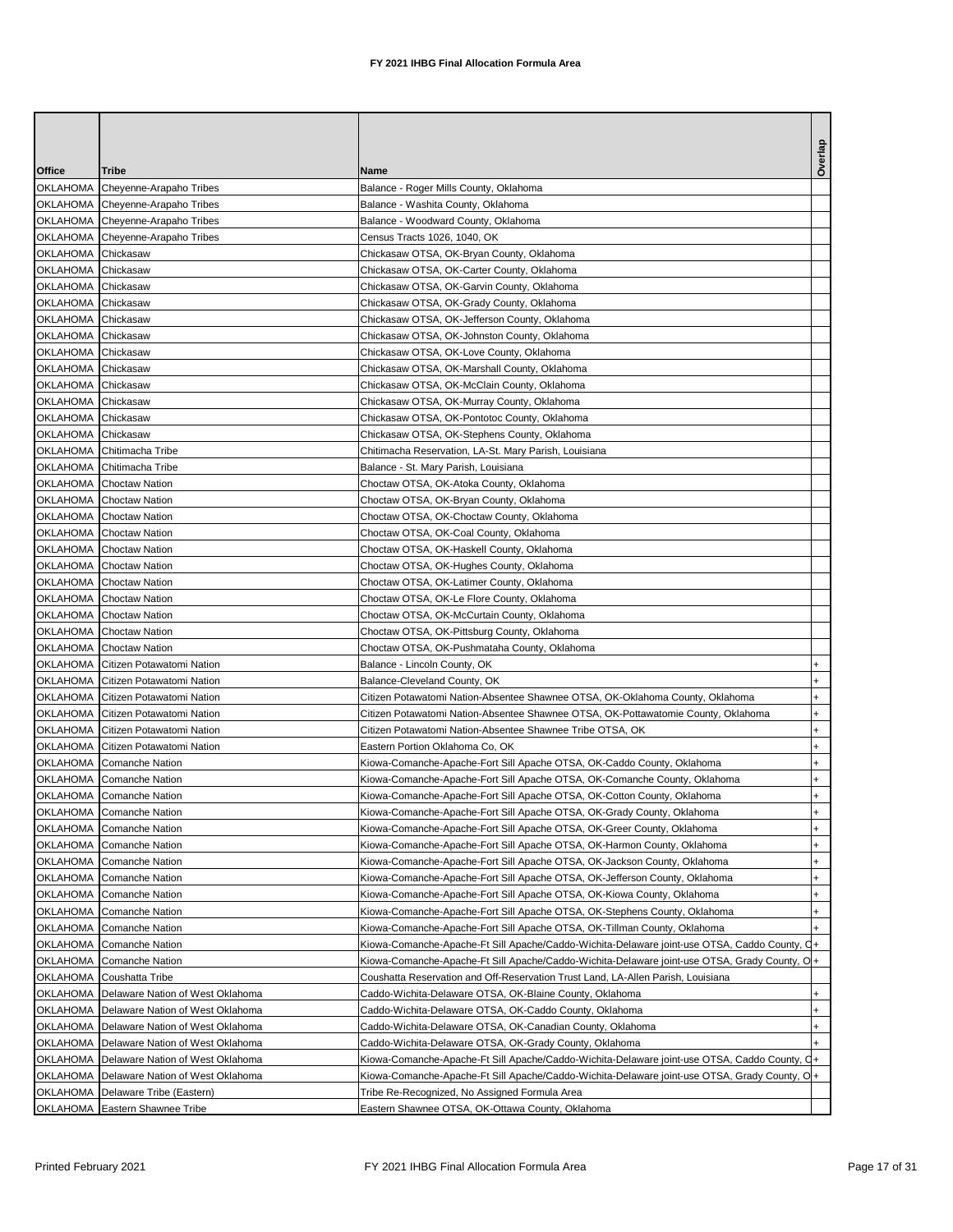|               |                                              |                                                                                              | Overlap   |
|---------------|----------------------------------------------|----------------------------------------------------------------------------------------------|-----------|
| <b>Office</b> | Tribe                                        | Name                                                                                         |           |
| OKLAHOMA      | Fort Sill Apache Tribe                       | Kiowa-Comanche-Apache-Fort Sill Apache OTSA, OK-Caddo County, Oklahoma                       |           |
|               | OKLAHOMA   Fort Sill Apache Tribe            | Kiowa-Comanche-Apache-Fort Sill Apache OTSA, OK-Comanche County, Oklahoma                    | $\ddot{}$ |
|               | OKLAHOMA Fort Sill Apache Tribe              | Kiowa-Comanche-Apache-Fort Sill Apache OTSA, OK-Cotton County, Oklahoma                      |           |
|               | OKLAHOMA   Fort Sill Apache Tribe            | Kiowa-Comanche-Apache-Fort Sill Apache OTSA, OK-Grady County, Oklahoma                       |           |
|               | OKLAHOMA   Fort Sill Apache Tribe            | Kiowa-Comanche-Apache-Fort Sill Apache OTSA, OK-Greer County, Oklahoma                       |           |
|               | OKLAHOMA   Fort Sill Apache Tribe            | Kiowa-Comanche-Apache-Fort Sill Apache OTSA, OK-Harmon County, Oklahoma                      |           |
|               | OKLAHOMA   Fort Sill Apache Tribe            | Kiowa-Comanche-Apache-Fort Sill Apache OTSA, OK-Jackson County, Oklahoma                     |           |
|               | OKLAHOMA   Fort Sill Apache Tribe            | Kiowa-Comanche-Apache-Fort Sill Apache OTSA, OK-Jefferson County, Oklahoma                   |           |
|               | OKLAHOMA   Fort Sill Apache Tribe            | Kiowa-Comanche-Apache-Fort Sill Apache OTSA, OK-Kiowa County, Oklahoma                       |           |
|               | OKLAHOMA   Fort Sill Apache Tribe            | Kiowa-Comanche-Apache-Fort Sill Apache OTSA, OK-Stephens County, Oklahoma                    |           |
|               | OKLAHOMA   Fort Sill Apache Tribe            | Kiowa-Comanche-Apache-Fort Sill Apache OTSA, OK-Tillman County, Oklahoma                     |           |
|               | OKLAHOMA   Fort Sill Apache Tribe            | Kiowa-Comanche-Apache-Ft Sill Apache/Caddo-Wichita-Delaware joint-use OTSA, Caddo County, C  |           |
|               | OKLAHOMA   Fort Sill Apache Tribe            | Kiowa-Comanche-Apache-Ft Sill Apache/Caddo-Wichita-Delaware joint-use OTSA, Grady County, O  |           |
|               | OKLAHOMA   lowa Tribe of Kansas and Nebraska | lowa (KS-NE) Reservation and Off-Reservation Trust Land, KS--NE-Brown County, Kansas         |           |
|               | OKLAHOMA   lowa Tribe of Kansas and Nebraska | lowa (KS-NE) Reservation and Off-Reservation Trust Land, KS--NE-Doniphan County, Kansas      |           |
|               | OKLAHOMA   lowa Tribe of Kansas and Nebraska | lowa (KS-NE) Reservation and Off-Reservation Trust Land, KS--NE-Richardson County, Nebraska  |           |
|               | OKLAHOMA   lowa Tribe of Kansas and Nebraska | Balance - Brown County, Kansas                                                               |           |
|               | OKLAHOMA Iowa Tribe of Kansas and Nebraska   | Balance - Doniphan County, Kansas                                                            |           |
|               | OKLAHOMA   lowa Tribe of Kansas and Nebraska | Balance - Richardson County, Nebraska                                                        |           |
|               | OKLAHOMA Ilowa Tribe of Oklahoma             | lowa OTSA, OK-Lincoln County, Oklahoma                                                       |           |
|               | OKLAHOMA Iowa Tribe of Oklahoma              |                                                                                              |           |
|               |                                              | lowa OTSA, OK-Logan County, Oklahoma<br>Iowa OTSA, OK-Oklahoma County, Oklahoma              |           |
|               | OKLAHOMA   lowa Tribe of Oklahoma            |                                                                                              |           |
|               | OKLAHOMA lowa Tribe of Oklahoma              | Iowa OTSA, OK-Payne County, Oklahoma                                                         |           |
|               | OKLAHOMA Jena Band of Choctaw                | Jena Band of Choctaw Reservation, LA-Grant Parish, Louisiana                                 |           |
| OKLAHOMA      | Jena Band of Choctaw                         | Jena Band of Choctaw Reservation, LA-La Salle Parish, Louisiana                              |           |
|               | OKLAHOMA Kaw Nation                          | Kaw OTSA, OK-Kay County, Oklahoma                                                            |           |
|               | OKLAHOMA Kaw Nation                          | Kaw/Ponca joint-use OTSA, OK-Kay County, Oklahoma                                            |           |
|               | OKLAHOMA Kialegee Tribal Town                | Creek OTSA, OK-Creek County, Oklahoma                                                        |           |
|               | OKLAHOMA Kickapoo Traditional Tribe of Texas | Kickapoo (TX) Reservation, TX-Maverick County, Texas                                         |           |
|               | OKLAHOMA Kickapoo Traditional Tribe of Texas | Balance - Maverick County, Texas                                                             |           |
|               | OKLAHOMA Kickapoo Tribe of Kansas            | Kickapoo (KS) Reservation, KS-Atchison County, Kansas                                        |           |
|               | OKLAHOMA Kickapoo Tribe of Kansas            | Kickapoo (KS) Reservation, KS-Brown County, Kansas                                           |           |
|               | OKLAHOMA Kickapoo Tribe of Kansas            | Kickapoo (KS) Reservation, KS-Jackson County, Kansas                                         |           |
|               | OKLAHOMA Kickapoo Tribe of Oklahoma          | Kickapoo OTSA, OK-Lincoln County, Oklahoma                                                   |           |
|               | OKLAHOMA Kickapoo Tribe of Oklahoma          | Kickapoo OTSA, OK-Pottawatomie County, Oklahoma                                              |           |
|               | OKLAHOMA Kiowa Tribe                         | Kiowa-Comanche-Apache-Fort Sill Apache OTSA, OK-Caddo County, Oklahoma                       |           |
|               | OKLAHOMA Kiowa Tribe                         | Kiowa-Comanche-Apache-Fort Sill Apache OTSA, OK-Comanche County, Oklahoma                    |           |
|               | OKLAHOMA Kiowa Tribe                         | Kiowa-Comanche-Apache-Fort Sill Apache OTSA, OK-Cotton County, Oklahoma                      |           |
|               | OKLAHOMA Kiowa Tribe                         | Kiowa-Comanche-Apache-Fort Sill Apache OTSA, OK-Grady County, Oklahoma                       | $\ddot{}$ |
|               | OKLAHOMA Kiowa Tribe                         | Kiowa-Comanche-Apache-Fort Sill Apache OTSA, OK-Greer County, Oklahoma                       | $\ddot{}$ |
|               | OKLAHOMA Kiowa Tribe                         | Kiowa-Comanche-Apache-Fort Sill Apache OTSA, OK-Harmon County, Oklahoma                      |           |
|               | OKLAHOMA Kiowa Tribe                         | Kiowa-Comanche-Apache-Fort Sill Apache OTSA, OK-Jackson County, Oklahoma                     |           |
|               | OKLAHOMA Kiowa Tribe                         | Kiowa-Comanche-Apache-Fort Sill Apache OTSA, OK-Jefferson County, Oklahoma                   |           |
| OKLAHOMA      | Kiowa Tribe                                  | Kiowa-Comanche-Apache-Fort Sill Apache OTSA, OK-Kiowa County, Oklahoma                       |           |
|               | OKLAHOMA Kiowa Tribe                         | Kiowa-Comanche-Apache-Fort Sill Apache OTSA, OK-Stephens County, Oklahoma                    |           |
| OKLAHOMA      | Kiowa Tribe                                  | Kiowa-Comanche-Apache-Fort Sill Apache OTSA, OK-Tillman County, Oklahoma                     |           |
|               | OKLAHOMA Kiowa Tribe                         | Kiowa-Comanche-Apache-Ft Sill Apache/Caddo-Wichita-Delaware joint-use OTSA, Caddo County, C  |           |
| OKLAHOMA      | Kiowa Tribe                                  | Kiowa-Comanche-Apache-Ft Sill Apache/Caddo-Wichita-Delaware joint-use OTSA, Grady County, O+ |           |
|               | OKLAHOMA Miami Tribe                         | Miami OTSA, OK-Ottawa County, Oklahoma                                                       |           |
|               | OKLAHOMA Miami Tribe                         | Miami/Peoria joint-use OTSA, OK-Ottawa County, Oklahoma                                      |           |
|               | OKLAHOMA   Modoc Tribe                       | Modoc OTSA, OK-Ottawa County, Oklahoma                                                       |           |
|               | OKLAHOMA Muscogee (Creek) Nation             | Creek OTSA, OK-Creek County, Oklahoma                                                        |           |
|               | OKLAHOMA Muscogee (Creek) Nation             | Creek OTSA, OK-Hughes County, Oklahoma                                                       |           |
|               | OKLAHOMA Muscogee (Creek) Nation             | Creek OTSA, OK-Mayes County, Oklahoma                                                        |           |
|               | OKLAHOMA Muscogee (Creek) Nation             | Creek OTSA, OK-McIntosh County, Oklahoma                                                     |           |
|               | OKLAHOMA Muscogee (Creek) Nation             | Creek OTSA, OK-Muskogee County, Oklahoma                                                     |           |
|               | OKLAHOMA Muscogee (Creek) Nation             | Creek OTSA, OK-Okfuskee County, Oklahoma                                                     |           |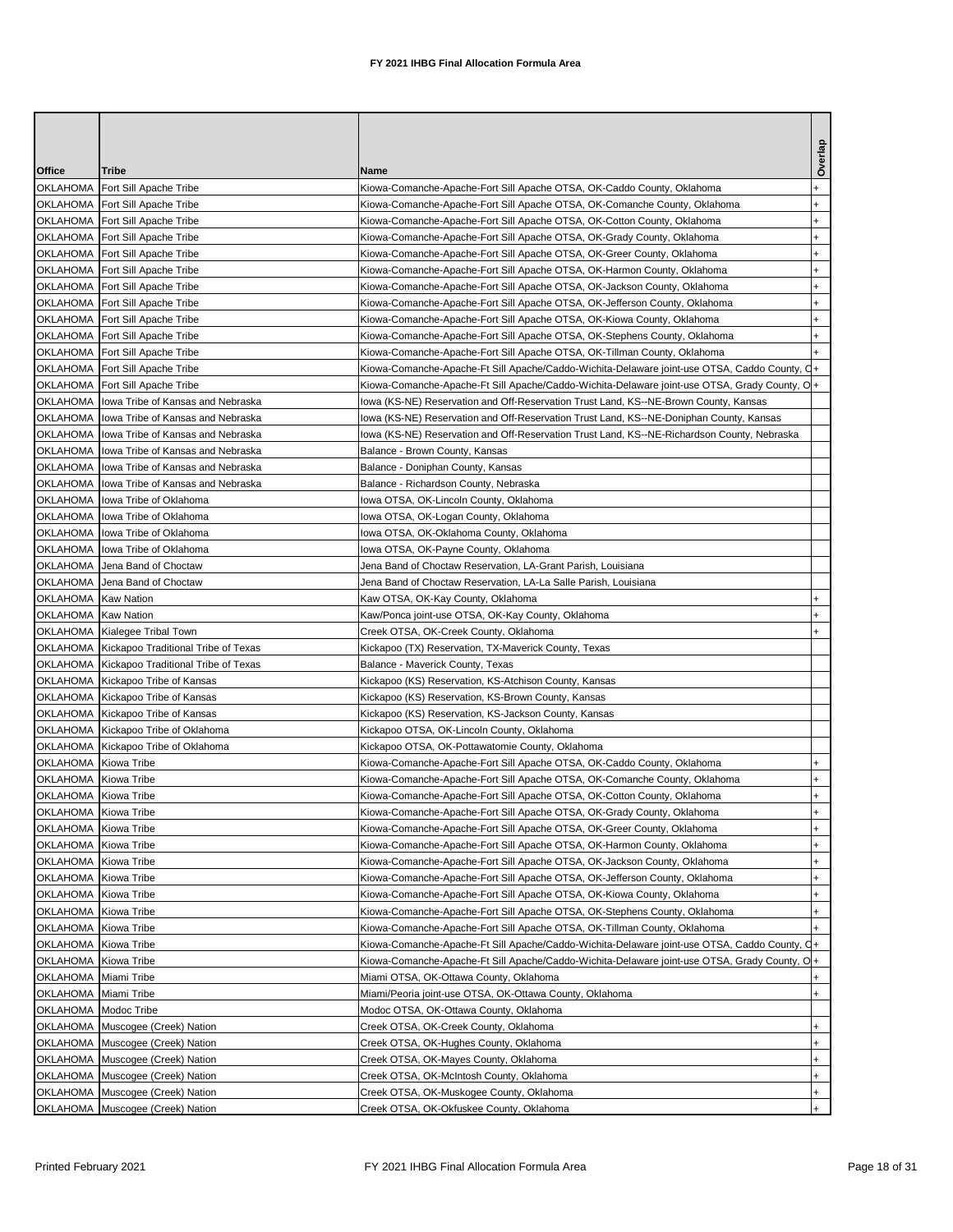| Office<br><b>Tribe</b><br>Name<br>OKLAHOMA Muscogee (Creek) Nation<br>Creek OTSA, OK-Okmulgee County, Oklahoma<br>OKLAHOMA Muscogee (Creek) Nation<br>Creek OTSA, OK-Rogers County, Oklahoma<br>OKLAHOMA Muscogee (Creek) Nation<br>Creek OTSA, OK-Tulsa County, Oklahoma |  |
|---------------------------------------------------------------------------------------------------------------------------------------------------------------------------------------------------------------------------------------------------------------------------|--|
|                                                                                                                                                                                                                                                                           |  |
|                                                                                                                                                                                                                                                                           |  |
|                                                                                                                                                                                                                                                                           |  |
|                                                                                                                                                                                                                                                                           |  |
|                                                                                                                                                                                                                                                                           |  |
| OKLAHOMA Muscogee (Creek) Nation<br>Creek OTSA, OK-Wagoner County, Oklahoma                                                                                                                                                                                               |  |
| OKLAHOMA Muscogee (Creek) Nation<br>Creek/Seminole joint-use OTSA, OK-Seminole County, Oklahoma                                                                                                                                                                           |  |
| OKLAHOMA Osage Nation<br>Osage Reservation, OK-Osage County, Oklahoma                                                                                                                                                                                                     |  |
| OKLAHOMA Otoe-Missouria Tribe<br>Otoe-Missouria OTSA, OK-Noble County, Oklahoma                                                                                                                                                                                           |  |
| OKLAHOMA Otoe-Missouria Tribe<br>Otoe-Missouria OTSA, OK-Pawnee County, Oklahoma                                                                                                                                                                                          |  |
| OKLAHOMA Ottawa Tribe<br>Ottawa OTSA, OK-Ottawa County, Oklahoma                                                                                                                                                                                                          |  |
| OKLAHOMA Pawnee Nation<br>Pawnee OTSA, OK-Pawnee County, Oklahoma                                                                                                                                                                                                         |  |
| OKLAHOMA Peoria Tribe<br>Miami/Peoria joint-use OTSA, OK-Ottawa County, Oklahoma                                                                                                                                                                                          |  |
| OKLAHOMA Peoria Tribe<br>Peoria OTSA, OK-Ottawa County, Oklahoma                                                                                                                                                                                                          |  |
| OKLAHOMA Ponca Tribe<br>Kaw/Ponca joint-use OTSA, OK-Kay County, Oklahoma                                                                                                                                                                                                 |  |
| OKLAHOMA Ponca Tribe<br>Ponca OTSA, OK-Kay County, Oklahoma                                                                                                                                                                                                               |  |
| OKLAHOMA Ponca Tribe<br>Ponca OTSA, OK-Noble County, Oklahoma                                                                                                                                                                                                             |  |
| OKLAHOMA Prairie Band of Potawatomi Nation<br>Prairie Band of Potawatomi Nation Reservation, KS-Jackson County, Kansas                                                                                                                                                    |  |
| OKLAHOMA Quapaw Tribe<br>Quapaw OTSA, OK-Ottawa County, Oklahoma                                                                                                                                                                                                          |  |
| OKLAHOMA Sac and Fox Nation of Missouri<br>Sac and Fox Nation Reservation and Off-Reservation Trust Land, NE--KS-Brown County, Kansas                                                                                                                                     |  |
| OKLAHOMA Sac and Fox Nation of Missouri<br>Sac and Fox Nation Reservation and Off-Reservation Trust Land, NE--KS-Richardson County, Nebra                                                                                                                                 |  |
| OKLAHOMA Sac and Fox Nation, Oklahoma<br>Sac and Fox OTSA, OK-Lincoln County, Oklahoma                                                                                                                                                                                    |  |
| OKLAHOMA Sac and Fox Nation, Oklahoma<br>Sac and Fox OTSA, OK-Payne County, Oklahoma                                                                                                                                                                                      |  |
| OKLAHOMA Sac and Fox Nation, Oklahoma<br>Sac and Fox OTSA, OK-Pottawatomie County, Oklahoma                                                                                                                                                                               |  |
| OKLAHOMA Seminole Nation<br>Seminole OTSA, OK-Seminole County, Oklahoma                                                                                                                                                                                                   |  |
| OKLAHOMA Seneca-Cayuga<br>Seneca-Cayuga OTSA, OK-Delaware County, Oklahoma                                                                                                                                                                                                |  |
| OKLAHOMA Seneca-Cayuga<br>Seneca-Cayuga OTSA, OK-Ottawa County, Oklahoma                                                                                                                                                                                                  |  |
| OKLAHOMA Shawnee<br>Minimum Needs                                                                                                                                                                                                                                         |  |
| OKLAHOMA Thlopthlocco Tribal Town<br>Creek OTSA, OK-Creek County, Oklahoma                                                                                                                                                                                                |  |
| OKLAHOMA Tonkawa Tribe<br>Tonkawa OTSA, OK-Kay County, Oklahoma                                                                                                                                                                                                           |  |
| OKLAHOMA Tunica-Biloxi Tribe<br>Tunica-Biloxi Reservation and Off-Reservation Trust Land, LA-Avoyelles Parish, Louisiana                                                                                                                                                  |  |
| OKLAHOMA Tunica-Biloxi Tribe<br>Balance - Avoyelles Parish, Louisiana                                                                                                                                                                                                     |  |
| OKLAHOMA Tunica-Biloxi Tribe<br>Balance - Rapides Parish, Louisiana                                                                                                                                                                                                       |  |
| OKLAHOMA United Keetoowah<br>Cherokee OTSA, OK                                                                                                                                                                                                                            |  |
| OKLAHOMA Wichita Tribe<br>Caddo-Wichita-Delaware OTSA, OK-Blaine County, Oklahoma                                                                                                                                                                                         |  |
| OKLAHOMA Wichita Tribe<br>Caddo-Wichita-Delaware OTSA, OK-Caddo County, Oklahoma                                                                                                                                                                                          |  |
| OKLAHOMA Wichita Tribe<br>Caddo-Wichita-Delaware OTSA, OK-Canadian County, Oklahoma                                                                                                                                                                                       |  |
| OKLAHOMA Wichita Tribe<br>Caddo-Wichita-Delaware OTSA, OK-Grady County, Oklahoma                                                                                                                                                                                          |  |
| OKLAHOMA Wichita Tribe<br>Kiowa-Comanche-Apache-Ft Sill Apache/Caddo-Wichita-Delaware joint-use OTSA, Caddo County, C                                                                                                                                                     |  |
| OKLAHOMA Wichita Tribe<br>Kiowa-Comanche-Apache-Ft Sill Apache/Caddo-Wichita-Delaware joint-use OTSA, Grady County, O+                                                                                                                                                    |  |
| OKLAHOMA Wyandotte Nation<br>Wyandotte OTSA, OK-Ottawa County, Oklahoma                                                                                                                                                                                                   |  |
| OKLAHOMA Wyandotte Nation<br>Balance - Newton County, Missouri                                                                                                                                                                                                            |  |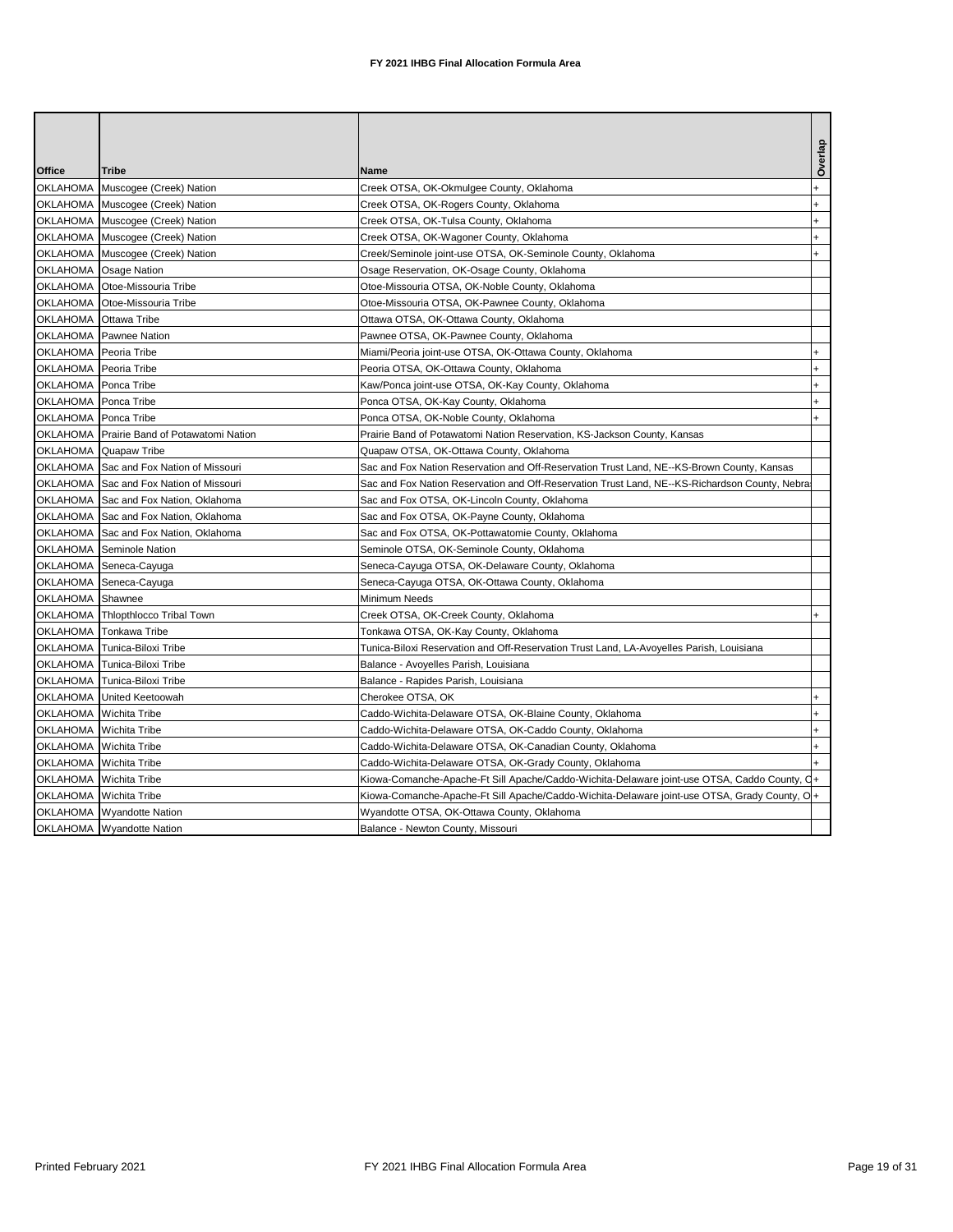| Office                    | <b>Tribe</b>                             | Name                                                                                         | Overlay   |
|---------------------------|------------------------------------------|----------------------------------------------------------------------------------------------|-----------|
| PHOENIX                   | Acoma Pueblo                             | Acoma Pueblo and Off-Reservation Trust Land, NM-Catron County, New Mexico                    |           |
| PHOENIX                   | Acoma Pueblo                             | Acoma Pueblo and Off-Reservation Trust Land, NM-Cibola County, New Mexico                    |           |
| <b>PHOENIX</b>            | Acoma Pueblo                             | Acoma Pueblo and Off-Reservation Trust Land, NM-Socorro County, New Mexico                   |           |
| <b>PHOENIX</b>            | Agua Caliente Band of Cahuilla           | Agua Caliente Indian Reservation and Off-Reservation Trust Land, Riverside County, CA.       |           |
| PHOENIX                   | Ak-Chin                                  | Maricopa (Ak Chin) Indian Reservation, AZ-Pinal County, Arizona                              |           |
| <b>PHOENIX</b>            | Alturas Rancheria                        | Alturas Indian Rancheria, CA-Modoc County, California                                        |           |
| <b>PHOENIX</b>            | Augustine Band of Cahuilla               | Augustine Reservation, CA-Riverside County, California                                       |           |
| <b>PHOENIX</b>            | Barona Group of Capitan Grande           | Barona Reservation, CA-San Diego County, California                                          |           |
| <b>PHOENIX</b>            | Bear River Band Rohnerville Rancheria    | Newly Acquired Trust Land-CA-Humboldt County, CA                                             |           |
| <b>PHOENIX</b>            | Bear River Band Rohnerville Rancheria    | Rohnerville Rancheria, CA-Humboldt County, California                                        |           |
| <b>PHOENIX</b>            | Berry Creek Rancheria                    | Berry Creek Rancheria and Off-Reservation Trust Land, CA-Butte County, California            |           |
| <b>PHOENIX</b>            | Berry Creek Rancheria                    | Balance - Butte County, CA                                                                   |           |
| <b>PHOENIX</b>            | Big Lagoon Rancheria                     | Big Lagoon Rancheria, CA-Humboldt County, California                                         |           |
| <b>PHOENIX</b>            | <b>Big Pine Paiute Tribe</b>             | Big Pine Reservation, CA-Inyo County, California                                             |           |
| PHOENIX                   | <b>Big Sandy Rancheria</b>               | Big Sandy Rancheria, CA-Fresno County, California                                            |           |
| <b>PHOENIX</b>            | Big Sandy Rancheria                      | Balance - Kings County, California                                                           |           |
| <b>PHOENIX</b>            | <b>Big Sandy Rancheria</b>               | Balance - Fresno, CA                                                                         |           |
| PHOENIX                   | <b>Big Sandy Rancheria</b>               | Balance Madera County, CA                                                                    |           |
| <b>PHOENIX</b>            | Big Valley Band of Pomo Indians          | Big Valley Rancheria, CA-Lake County, California                                             |           |
| PHOENIX                   | Big Valley Band of Pomo Indians          | Balance - Lake County, CA                                                                    |           |
| <b>PHOENIX</b>            | <b>Bishop Paiute Tribe</b>               | Bishop Reservation, CA-Inyo County, California                                               |           |
| <b>PHOENIX</b>            | Blue Lake Rancheria                      | Blue Lake Rancheria and Off-Reservation Trust Land, CA-Humboldt County, California           |           |
| <b>PHOENIX</b>            | <b>Bridgeport Paiute Indian Colony</b>   | Bridgeport Reservation, CA-Mono County, California                                           |           |
| <b>PHOENIX</b>            | Buena Vista Rancheria                    | Balance - Amador County, California                                                          |           |
| <b>PHOENIX</b>            | Cabazon Band                             | Cabazon Reservation, CA-Riverside County, California                                         |           |
| PHOENIX                   | Cahto Tribe (Laytonville)                | Laytonville Rancheria, CA-Mendocino County, California                                       |           |
| PHOENIX                   | Cahto Tribe (Laytonville)                | Balance - Mendocino County, CA                                                               |           |
| <b>PHOENIX</b>            | Cahuilla Band                            | Cahuilla Reservation, CA-Riverside County, California                                        |           |
| <b>PHOENIX</b>            | California Valley Miwok Tribe            | Balance - Calaveras County, California                                                       |           |
| <b>PHOENIX</b>            | Campo Band                               | Campo Indian Reservation, CA-San Diego County, California                                    |           |
| <b>PHOENIX</b>            | Cedarville Rancheria                     | Cedarville Rancheria and Off-Reservation Trust Land, CA-Modoc County, California             |           |
| <b>PHOENIX</b>            | Chemehuevi                               | Chemehuevi Reservation, CA-San Bernardino County, California                                 |           |
| <b>PHOENIX</b>            | Cher-ae Heights (Trinidad Rancheria)     | Trinidad Rancheria and Off-Reservation Trust Land, CA-Humboldt County, California            |           |
| <b>PHOENIX</b>            | Cloverdale Rancheria                     | Balance - Sonoma County, California                                                          |           |
| <b>PHOENIX</b>            | Cochiti Pueblo                           | Pueblo de Cochiti, NM-Sandoval County, New Mexico                                            |           |
| <b>PHOENIX</b>            | Cochiti Pueblo                           | Pueblo de Cochiti, NM-Santa Fe County, New Mexico                                            |           |
| <b>PHOENIX</b>            | Cocopah Tribe                            | Cocopah Reservation, AZ-Yuma County, Arizona                                                 |           |
| <b>PHOENIX</b>            | Cold Springs Rancheria                   | Cold Springs Rancheria, CA-Fresno County, California                                         |           |
| PHOENIX                   | Colorado River Indian Tribes             | Colorado River Indian Reservation, AZ--CA-La Paz County, Arizona                             |           |
| PHOENIX                   | Colorado River Indian Tribes             | Colorado River Indian Reservation, AZ--CA-Riverside County, California                       |           |
| PHOENIX                   | Colorado River Indian Tribes             | Colorado River Indian Reservation, AZ--CA-San Bernardino County, California                  |           |
| PHOENIX                   | Colusa-Cachil DeHe Band                  | Colusa Rancheria, CA-Colusa County, California                                               |           |
| PHOENIX                   | Cortina Rancheria of Wintun Indians      | Cortina Indian Rancheria, CA-Colusa County, California                                       | $\ddot{}$ |
| <b>PHOENIX</b><br>PHOENIX | Cortina Rancheria of Wintun Indians      | Yolo County (part), CA                                                                       | $+$       |
| PHOENIX                   | Coyote Valley Band<br>Coyote Valley Band | Coyote Valley Reservation, CA-Mendocino County, California<br>Balance - Mendocino County, CA | $\ddot{}$ |
| PHOENIX                   | Coyote Valley Band                       | Balance - Sonoma County, CA                                                                  |           |
| PHOENIX                   | Death Valley Timba-Sha Shoshone          | Timbi-Sha Shoshone Reservation and Off-Reservation Trust Land, Esmeralda County, Nevada      |           |
| PHOENIX                   | Death Valley Timba-Sha Shoshone          | Timbi-Sha Shoshone Reservation and Off-Reservation Trust Land, Inyo County, California       |           |
| PHOENIX                   | Death Valley Timba-Sha Shoshone          | Timbi-Sha Shoshone Reservation and Off-Reservation Trust Land, Nye County, Nevada            |           |
| PHOENIX                   | Death Valley Timba-Sha Shoshone          | Balance - Inyo County, California                                                            |           |
| PHOENIX                   | Dry Creek Rancheria                      | Dry Creek Rancheria, CA-Sonoma County, California                                            |           |
| PHOENIX                   | Dry Creek Rancheria                      | Balance - Sonoma County, CA                                                                  | $\ddot{}$ |
| PHOENIX                   | Duck Valley Shoshone-Paiute              | Duck Valley Reservation, NV--ID-Elko County, Nevada                                          | $\ddot{}$ |
| PHOENIX                   | Duck Valley Shoshone-Paiute              | Duck Valley Reservation, NV--ID-Owyhee County, Idaho                                         | $+$       |
| PHOENIX                   | Duck Valley Shoshone-Paiute              | Balance - Ada County, ID                                                                     | $+$       |
| PHOENIX                   | Duck Valley Shoshone-Paiute              | Balance - Canyon County, ID                                                                  | $+$       |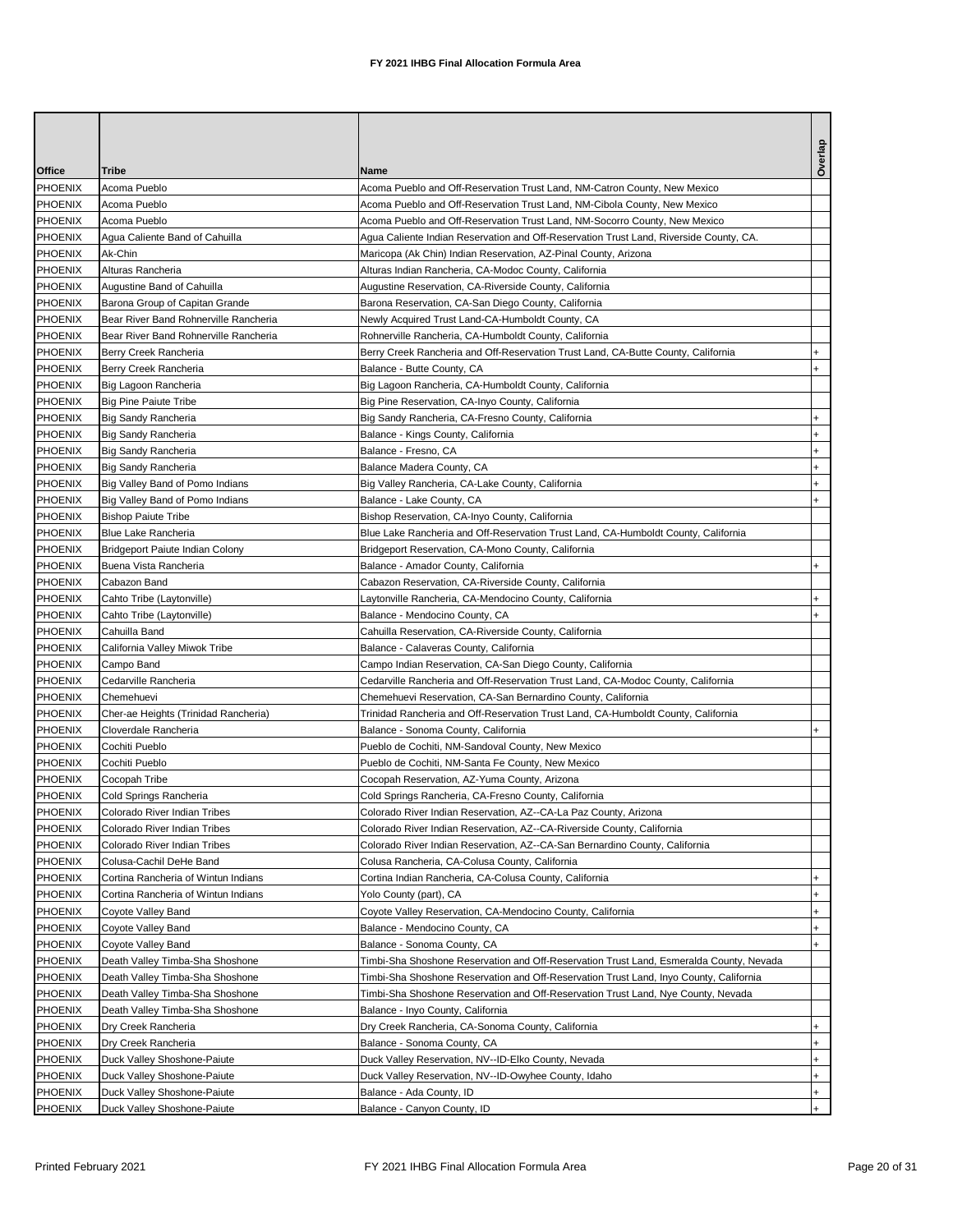|                           |                                    |                                                                                                | Overla    |
|---------------------------|------------------------------------|------------------------------------------------------------------------------------------------|-----------|
| Office                    | <b>Tribe</b>                       | Name                                                                                           |           |
| <b>PHOENIX</b>            | Duck Valley Shoshone-Paiute        | Balance - Elko County, NV                                                                      |           |
| <b>PHOENIX</b>            | Duck Valley Shoshone-Paiute        | Balance - Elmore County, ID                                                                    |           |
| <b>PHOENIX</b>            | Duck Valley Shoshone-Paiute        | Balance - Eureka County, NV                                                                    |           |
| PHOENIX                   | Duck Valley Shoshone-Paiute        | Balance - Lander County, NV                                                                    |           |
| <b>PHOENIX</b>            | Duck Valley Shoshone-Paiute        | Balance - Nye County, NV                                                                       |           |
| <b>PHOENIX</b>            | Duck Valley Shoshone-Paiute        | Balance - Owyhee County, ID                                                                    |           |
| <b>PHOENIX</b>            | Duck Valley Shoshone-Paiute        | Balance - Tooele County, UT                                                                    |           |
| <b>PHOENIX</b>            | Duck Valley Shoshone-Paiute        | Balance - White Pine County, NV                                                                |           |
| <b>PHOENIX</b>            | Duck Valley Shoshone-Paiute        | Community of Winnemucca, NV                                                                    |           |
| <b>PHOENIX</b>            | Duckwater Shoshone                 | Duckwater Reservation, NV-Nye County, Nevada                                                   |           |
| <b>PHOENIX</b>            | Duckwater Shoshone                 | Balance - Ada County, ID                                                                       |           |
| <b>PHOENIX</b>            | Duckwater Shoshone                 | Balance - Canyon County, ID                                                                    |           |
| <b>PHOENIX</b>            | Duckwater Shoshone                 | Balance - Elko County, NV                                                                      |           |
| <b>PHOENIX</b>            | Duckwater Shoshone                 | Balance - Elmore County, ID                                                                    |           |
| <b>PHOENIX</b>            | Duckwater Shoshone                 | Balance - Eureka County, NV                                                                    |           |
| <b>PHOENIX</b>            | Duckwater Shoshone                 | Balance - Lander County, NV                                                                    |           |
| <b>PHOENIX</b>            | Duckwater Shoshone                 | Balance - Owyhee County, ID                                                                    |           |
| <b>PHOENIX</b>            | Duckwater Shoshone                 | Balance - Tooele County, UT                                                                    |           |
| <b>PHOENIX</b>            | Duckwater Shoshone                 | Balance - White Pine County, NV                                                                |           |
| <b>PHOENIX</b>            | Duckwater Shoshone                 | Community of Winnemucca, NV                                                                    |           |
| <b>PHOENIX</b>            | Elem (Sulphur Bank Rancheria)      | Sulphur Bank Rancheria, CA-Lake County, California                                             |           |
| <b>PHOENIX</b>            | Elem (Sulphur Bank Rancheria)      | Balance - Lake County, CA                                                                      |           |
| <b>PHOENIX</b>            | Elk Valley Rancheria               | Elk Valley Rancheria and Off-Reservation Trust Land, CA-Del Norte County, California           |           |
| <b>PHOENIX</b><br>PHOENIX | <b>Ely Shoshone</b>                | Ely Reservation, NV-White Pine County, Nevada                                                  |           |
| <b>PHOENIX</b>            | Ely Shoshone<br>Ely Shoshone       | Balance - Ada County, Idaho<br>Balance - Canyon County, Idaho                                  |           |
| <b>PHOENIX</b>            | <b>Ely Shoshone</b>                | Balance - Elko County, Nevada                                                                  |           |
| <b>PHOENIX</b>            | Ely Shoshone                       | Balance - Elmore County, Idaho                                                                 |           |
| PHOENIX                   | Ely Shoshone                       | Balance - Eureka County, Nevada                                                                |           |
| <b>PHOENIX</b>            | Ely Shoshone                       | Balance - Lander County, Nevada                                                                |           |
| <b>PHOENIX</b>            | <b>Ely Shoshone</b>                | Balance - Owyhee County, Idaho                                                                 |           |
| <b>PHOENIX</b>            | <b>Ely Shoshone</b>                | Balance - Tooele County, Utah                                                                  |           |
| <b>PHOENIX</b>            | <b>Ely Shoshone</b>                | Balance - White Pine County, Nevada                                                            |           |
| <b>PHOENIX</b>            | Ely Shoshone                       | Balance - Nye County, NV                                                                       |           |
| <b>PHOENIX</b>            | <b>Ely Shoshone</b>                | Community of Winnemucca, NV                                                                    |           |
| <b>PHOENIX</b>            | Enterprise Rancheria               | Enterprise Rancheria, CA-Butte County, California                                              |           |
| <b>PHOENIX</b>            | Enterprise Rancheria               | Balance - Butte County, CA                                                                     |           |
| <b>PHOENIX</b>            | Ewiiaapaayp Band of Kumeyaay       | Ewiiaapaayp Reservation, CA-San Diego County, California                                       |           |
| PHOENIX                   | Fallon Paiute-Shoshone             | Fallon Paiute-Shoshone Colony and Off-Reservation Trust Land, NV-Churchill County, Nevada      |           |
| <b>PHOENIX</b>            | Fallon Paiute-Shoshone             | Fallon Paiute-Shoshone Colony and Off-Reservation Trust Land, NV-Lyon County, Nevada           |           |
| PHOENIX                   | Fallon Paiute-Shoshone             | Fallon Paiute-Shoshone Reservation and Off-Reservation Trust Land, NV-Churchill County, Nevada |           |
| PHOENIX                   | Fallon Paiute-Shoshone             | Balance - Carson City, NV                                                                      |           |
| PHOENIX                   | Fort Bidwell                       | Fort Bidwell Reservation and Off-Reservation Trust Land, CA-Modoc County, California           | $+$       |
| <b>PHOENIX</b>            | Fort Bidwell                       | Balance - Lake County, Oregon                                                                  |           |
| PHOENIX                   | Fort Bidwell                       | Balance - Klamath County, OR                                                                   |           |
| PHOENIX                   | Fort Independence                  | Fort Independence Reservation, CA-Inyo County, California                                      |           |
| <b>PHOENIX</b>            | Fort McDermitt Paiute and Shoshone | Fort McDermitt Indian Reservation, NV--OR-Humboldt County, Nevada                              |           |
| PHOENIX                   | Fort McDermitt Paiute and Shoshone | Fort McDermitt Indian Reservation, NV--OR-Malheur County, Oregon                               |           |
| PHOENIX                   | Fort McDermitt Paiute and Shoshone | Balance - Carson City, NV                                                                      | $\ddot{}$ |
| PHOENIX                   | Fort McDermitt Paiute and Shoshone | Balance - Churchill County, NV                                                                 | $\ddot{}$ |
| PHOENIX                   | Fort McDermitt Paiute and Shoshone | Balance - Clark County, NV                                                                     | $\ddot{}$ |
| <b>PHOENIX</b>            | Fort McDermitt Paiute and Shoshone | Balance - Douglas County, NV                                                                   |           |
| <b>PHOENIX</b>            | Fort McDermitt Paiute and Shoshone | Balance - Esmeralda County, NV                                                                 | $\ddot{}$ |
| <b>PHOENIX</b>            | Fort McDermitt Paiute and Shoshone | Balance - Humboldt County, NV                                                                  | $\ddot{}$ |
| PHOENIX                   | Fort McDermitt Paiute and Shoshone | Balance - Lyon County, NV                                                                      | $+$       |
| PHOENIX                   | Fort McDermitt Paiute and Shoshone | Balance - Mineral County, NV                                                                   | $+$       |
| <b>PHOENIX</b>            | Fort McDermitt Paiute and Shoshone | Balance - Nye County, NV                                                                       | $+$       |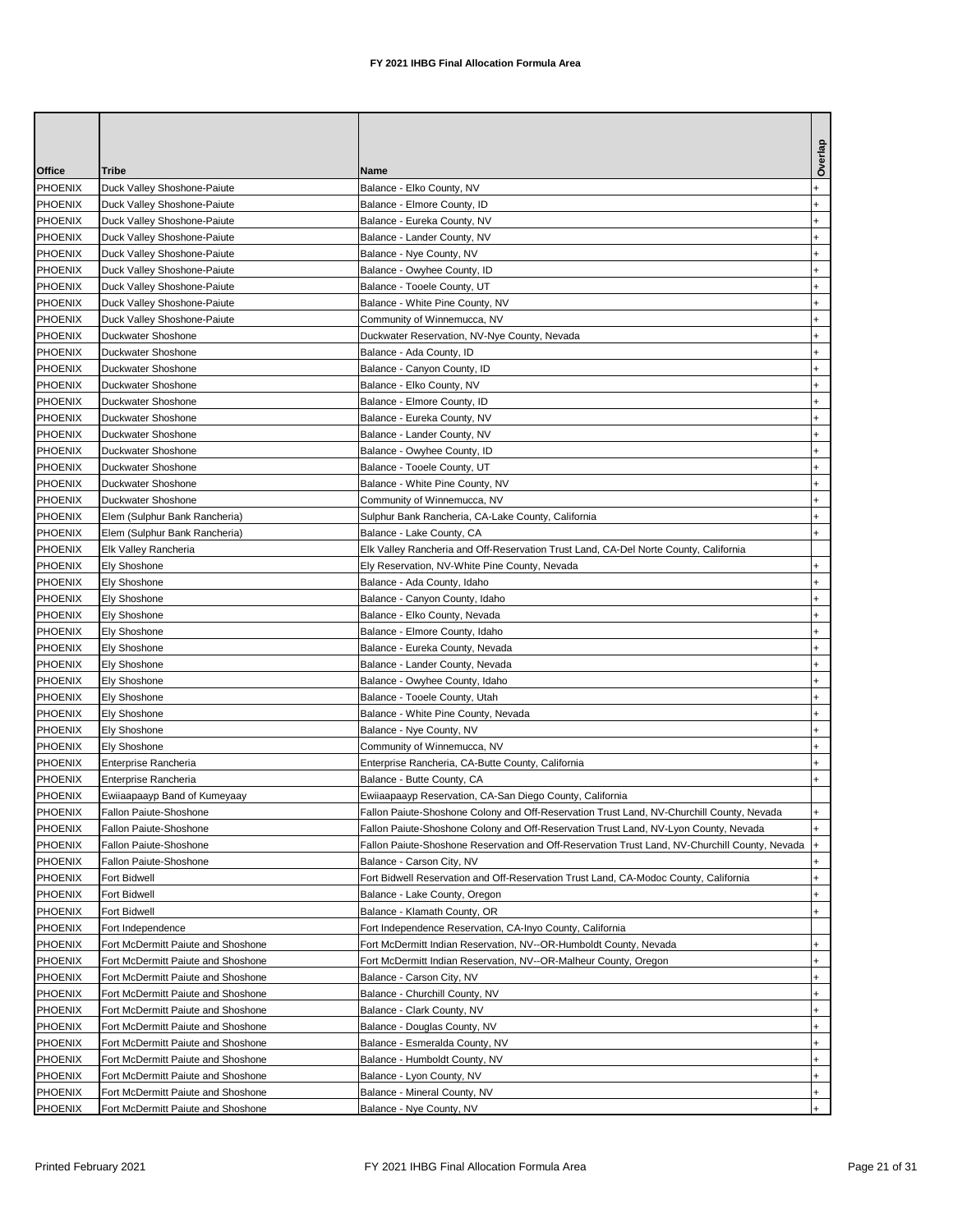|                   |                                                                          |                                                                                                  | Overla                           |
|-------------------|--------------------------------------------------------------------------|--------------------------------------------------------------------------------------------------|----------------------------------|
| Office<br>PHOENIX | Tribe                                                                    | Name                                                                                             |                                  |
| <b>PHOENIX</b>    | Fort McDermitt Paiute and Shoshone<br>Fort McDermitt Paiute and Shoshone | Balance - Pershing County, NV<br>Balance - Storey County, NV                                     |                                  |
| <b>PHOENIX</b>    | Fort McDermitt Paiute and Shoshone                                       | Balance - Washoe County, NV                                                                      |                                  |
| PHOENIX           | Fort McDowell Yavapai Nation                                             | Fort McDowell Yavapai Nation Reservation, AZ-Maricopa County, Arizona                            |                                  |
| PHOENIX           | Fort Mojave Tribe                                                        | Fort Mojave Reservation and Off-Reservation Trust Land, Clark Cnty, NV                           |                                  |
| PHOENIX           | Fort Mojave Tribe                                                        | Fort Mojave Reservation and Off-Reservation Trust Land, Mohave Cnty, AZ.                         |                                  |
| <b>PHOENIX</b>    | Fort Mojave Tribe                                                        | Fort Mojave Reservation and Off-Reservation Trust Land, San Bernardino Cnty, CA                  |                                  |
| PHOENIX           | Gila River                                                               | Gila River Indian Reservation, AZ-Maricopa County, Arizona                                       |                                  |
| PHOENIX           | <b>Gila River</b>                                                        | Gila River Indian Reservation, AZ-Pinal County, Arizona                                          |                                  |
| PHOENIX           | Graton Rancheria                                                         | Balance - Marin County, California                                                               |                                  |
| <b>PHOENIX</b>    | Greenville Rancheria                                                     | Balance - Yuba County, California                                                                |                                  |
| <b>PHOENIX</b>    | Grindstone Rancheria                                                     | Grindstone Indian Rancheria, CA-Glenn County, California                                         |                                  |
| <b>PHOENIX</b>    | Grindstone Rancheria                                                     | Balance - Glenn County, California                                                               |                                  |
| <b>PHOENIX</b>    | Guidiville Rancheria                                                     | Guidiville Rancheria and Off-Reservation Trust Land, CA-Mendocino County, California             |                                  |
| PHOENIX           | Habermatolel Pomo Upper Lake Rancheria                                   | Upper Lake Rancheria, CA-Lake County, California                                                 |                                  |
| <b>PHOENIX</b>    | Habermatolel Pomo Upper Lake Rancheria                                   | Balance - Lake County, CA                                                                        |                                  |
| <b>PHOENIX</b>    | Havasupai                                                                | Havasupai Reservation, AZ-Coconino County, Arizona                                               |                                  |
| PHOENIX           | Hoopa Valley                                                             | Hoopa Valley Reservation, CA-Humboldt County, California                                         |                                  |
| <b>PHOENIX</b>    | Hopi                                                                     | Hopi Reservation and Off-Reservation Trust Land, AZ-Coconino County, Arizona                     |                                  |
| <b>PHOENIX</b>    | Hopi                                                                     | Hopi Reservation and Off-Reservation Trust Land, AZ-Navajo County, Arizona                       |                                  |
| PHOENIX           | Hopi                                                                     | Communities of Winslow and Homer, AZ                                                             |                                  |
| <b>PHOENIX</b>    | Hopi                                                                     | Communities of Flagstaff, Grand Canyon and Page, AZ                                              |                                  |
| <b>PHOENIX</b>    | Hopland Band of Pomo Indians                                             | Hopland Rancheria, CA-Mendocino County, California                                               |                                  |
| <b>PHOENIX</b>    | Hopland Band of Pomo Indians                                             | Balance - Sonoma Co, CA                                                                          |                                  |
| PHOENIX           | Hualapai                                                                 | Hualapai Indian Reservation and Off-Reservation Trust Land, Coconino County, Arizona             |                                  |
| PHOENIX           | Hualapai                                                                 | Hualapai Indian Reservation and Off-Reservation Trust Land, Mohave County, Arizona               |                                  |
| PHOENIX           | Hualapai                                                                 | Hualapai Indian Reservation and Off-Reservation Trust Land, Yavapai County, Arizona              |                                  |
| <b>PHOENIX</b>    | lipay Nation of Santa Ysabel                                             | Santa Ysabel Reservation, CA-San Diego County, California                                        |                                  |
| <b>PHOENIX</b>    | Inaja Band                                                               | Inaja and Cosmit Reservation, CA-San Diego County, California                                    |                                  |
| PHOENIX           | Ione Band of Miwok Indians                                               | Ione Band of Miwok TDSA, CA-Amador County, California                                            |                                  |
| <b>PHOENIX</b>    | Ione Band of Miwok Indians                                               | Balance - Amador County, CA                                                                      |                                  |
| <b>PHOENIX</b>    | Isleta Pueblo                                                            | Isleta Pueblo, NM-Bernalillo County, New Mexico                                                  |                                  |
| <b>PHOENIX</b>    | Isleta Pueblo                                                            | Isleta Pueblo, NM-Torrance County, New Mexico                                                    |                                  |
| <b>PHOENIX</b>    | <b>Isleta Pueblo</b>                                                     | Isleta Pueblo, NM-Valencia County, New Mexico                                                    |                                  |
| <b>PHOENIX</b>    | Jackson Rancheria                                                        | Jackson Rancheria, CA-Amador County, California                                                  |                                  |
| <b>PHOENIX</b>    | Jamul Indian Village                                                     | Jamul Indian Village, CA-San Diego County, California                                            |                                  |
| <b>PHOENIX</b>    | Jemez Pueblo                                                             | Jemez Pueblo, NM-Sandoval County, New Mexico                                                     |                                  |
| PHOENIX           | Jicarilla Apache Nation                                                  | Jicarilla Apache Nation Reservation and Off-Reservation Trust Land, NM-Rio Arriba County, New Me |                                  |
| <b>PHOENIX</b>    | Jicarilla Apache Nation                                                  | Jicarilla Apache Nation Reservation and Off-Reservation Trust Land, NM-Sandoval County, New Mex  |                                  |
| <b>PHOENIX</b>    | Kaibab Band of Paiute                                                    | Kaibab Indian Reservation, AZ-Coconino County, Arizona                                           | $\ddot{}$                        |
| PHOENIX           | Kaibab Band of Paiute                                                    | Kaibab Indian Reservation, AZ-Mohave County, Arizona                                             | $\begin{array}{c} + \end{array}$ |
| PHOENIX           | Kaibab Band of Paiute                                                    | Kanab, UT                                                                                        | $\ddot{}$                        |
| PHOENIX           | Kaibab Band of Paiute                                                    | Cedar City, UT                                                                                   |                                  |
| PHOENIX           | Kaibab Band of Paiute                                                    | Fredonia, AZ                                                                                     | $\overline{1}$                   |
| PHOENIX           | Kaibab Band of Paiute                                                    | St. George, UT                                                                                   |                                  |
| PHOENIX           | Karuk                                                                    | Karuk Reservation and Off-Reservation Trust Land, CA-Humboldt County, California                 | $\ddot{}$                        |
| <b>PHOENIX</b>    | Karuk                                                                    | Karuk Reservation and Off-Reservation Trust Land, CA-Siskiyou County, California                 |                                  |
| PHOENIX           | Karuk                                                                    | Balance - Humbolt County, CA                                                                     |                                  |
| PHOENIX           | Karuk                                                                    | Balance - Siskiyou County, CA                                                                    | ÷.                               |
| PHOENIX           | Koi Nation of Northern California (Lower Lake)                           | Balance - Sonoma County, CA                                                                      |                                  |
| PHOENIX           | La Jolla Band                                                            | La Jolla Reservation, CA-San Diego County, California                                            |                                  |
| PHOENIX           | La Posta Band                                                            | La Posta Indian Reservation, CA-San Diego County, California                                     |                                  |
| PHOENIX           | Laguna Pueblo                                                            | Laguna Pueblo and Off-Reservation Trust Land, NM-Bernalillo County, New Mexico                   |                                  |
| PHOENIX           | Laguna Pueblo                                                            | Laguna Pueblo and Off-Reservation Trust Land, NM-Cibola County, New Mexico                       |                                  |
| PHOENIX           | Laguna Pueblo                                                            | Laguna Pueblo and Off-Reservation Trust Land, NM-Sandoval County, New Mexico                     |                                  |
| PHOENIX           | Laguna Pueblo                                                            | Laguna Pueblo and Off-Reservation Trust Land, NM-Valencia County, New Mexico                     |                                  |
| <b>PHOENIX</b>    | Las Vegas Tribe of Paiute Indians                                        | Las Vegas Indian Colony, NV-Clark County, Nevada                                                 |                                  |
|                   |                                                                          |                                                                                                  |                                  |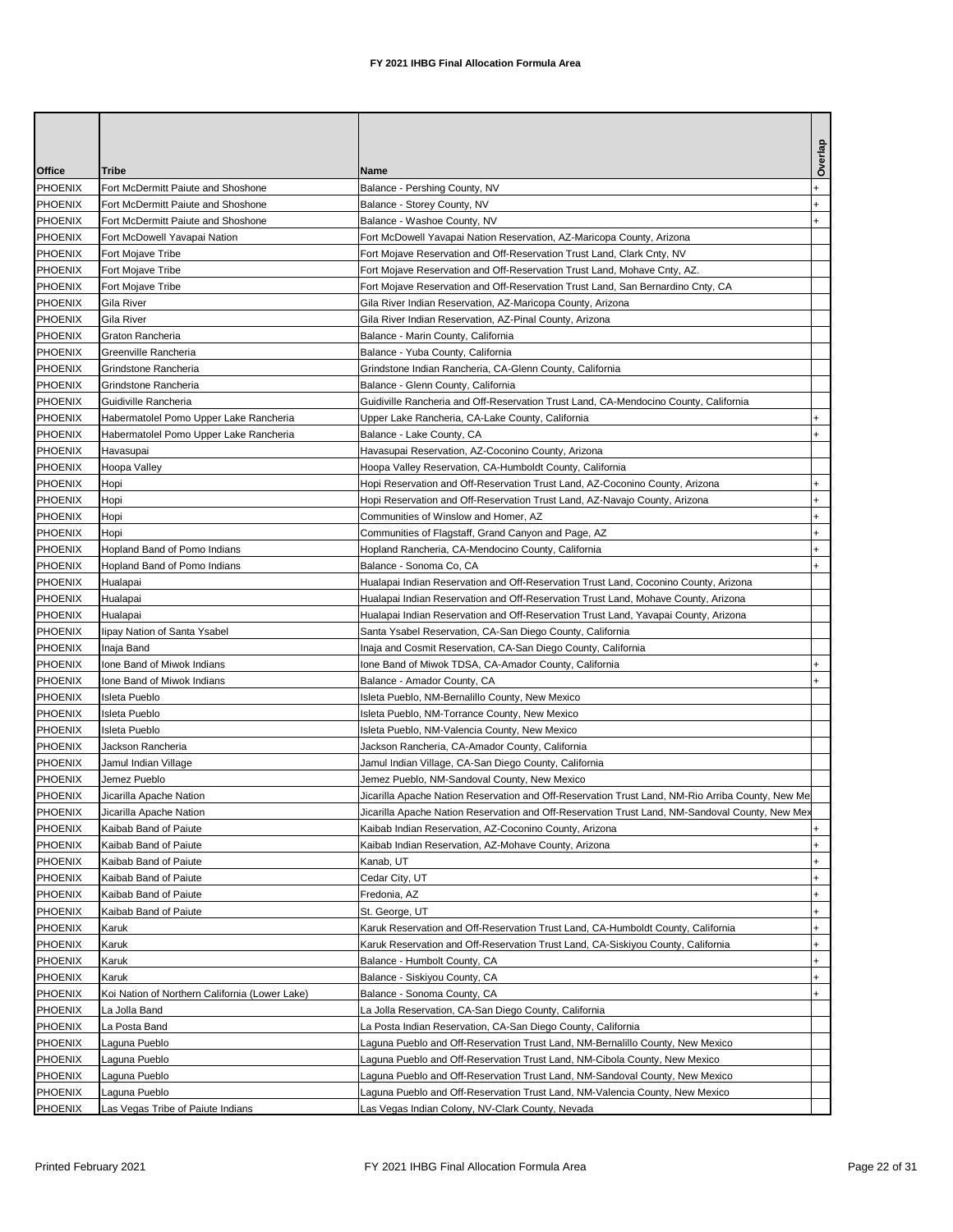| Office                    | Tribe                               | Name                                                                                                                                                                             | Overlap      |
|---------------------------|-------------------------------------|----------------------------------------------------------------------------------------------------------------------------------------------------------------------------------|--------------|
| <b>PHOENIX</b>            | Lone Pine Paiute-Shoshone           | Lone Pine Reservation, CA-Inyo County, California                                                                                                                                |              |
| <b>PHOENIX</b>            | Lone Pine Paiute-Shoshone           | Balance - Mono County, California                                                                                                                                                |              |
| <b>PHOENIX</b>            | Los Coyotes Band of Cahuilla        | Los Coyotes Reservation, CA-San Diego County, California                                                                                                                         |              |
| PHOENIX                   | Lovelock Paiute Tribe               | Lovelock Indian Colony, NV-Pershing County, Nevada                                                                                                                               |              |
| <b>PHOENIX</b>            | Lovelock Paiute Tribe               | Balance - Carson City, NV                                                                                                                                                        |              |
| <b>PHOENIX</b>            | Lovelock Paiute Tribe               | Balance - Churchill County, NV                                                                                                                                                   | +            |
| <b>PHOENIX</b>            | Lovelock Paiute Tribe               | Balance - Clark County, NV                                                                                                                                                       | $\ddot{}$    |
| <b>PHOENIX</b>            | Lovelock Paiute Tribe               | Balance - Douglas County, NV                                                                                                                                                     | $\ddot{}$    |
| <b>PHOENIX</b>            | Lovelock Paiute Tribe               | Balance - Esmeralda County, NV                                                                                                                                                   | $\ddot{}$    |
| <b>PHOENIX</b>            | Lovelock Paiute Tribe               | Balance - Humboldt County, NV                                                                                                                                                    | $\ddot{}$    |
| <b>PHOENIX</b>            | Lovelock Paiute Tribe               | Balance - Lyon County, NV                                                                                                                                                        | <sup>+</sup> |
| <b>PHOENIX</b>            | Lovelock Paiute Tribe               | Balance - Mineral County, NV                                                                                                                                                     | $\ddot{}$    |
| <b>PHOENIX</b>            | Lovelock Paiute Tribe               | Balance - Nye County, NV                                                                                                                                                         | $\ddot{}$    |
| <b>PHOENIX</b>            | Lovelock Paiute Tribe               | Balance - Pershing County, NV                                                                                                                                                    | $\ddot{}$    |
| PHOENIX                   | Lovelock Paiute Tribe               | Balance - Storey County, NV                                                                                                                                                      | +            |
| PHOENIX                   | Lovelock Paiute Tribe               | Balance - Washoe County, NV                                                                                                                                                      | $\ddot{}$    |
| <b>PHOENIX</b>            | Lytton Rancheria of California      | Lytton Rancheria, CA-Contra Costa County, California                                                                                                                             | +            |
| <b>PHOENIX</b>            | Lytton Rancheria of California      | Balance - Sonoma County, CA                                                                                                                                                      | $\ddot{}$    |
| PHOENIX                   | Manchester Point Arena Rancheria    | Manchester-Point Arena Rancheria, CA-Mendocino County, California                                                                                                                | +            |
| PHOENIX                   | Manchester Point Arena Rancheria    | Balance - Mendocino County, CA                                                                                                                                                   | $\ddot{}$    |
| <b>PHOENIX</b>            | Manzanita Band                      | Manzanita Reservation and Off-Reservation Trust Land, CA-San Diego County, California                                                                                            |              |
| PHOENIX                   | Mechoopda Tribe of Chico Rancheria  | Mechoopda TDSA, CA-Butte County, California                                                                                                                                      | $\ddot{}$    |
| <b>PHOENIX</b>            | Mechoopda Tribe of Chico Rancheria  | Balance - Butte County, California                                                                                                                                               | $\ddot{}$    |
| <b>PHOENIX</b>            | Mesa Grande Band                    | Mesa Grande Reservation, CA-San Diego County, California                                                                                                                         |              |
| <b>PHOENIX</b>            | Mescalero Apache Tribe              | Mescalero Reservation, NM-Lincoln County, New Mexico                                                                                                                             |              |
| <b>PHOENIX</b>            | Mescalero Apache Tribe              | Mescalero Reservation, NM-Otero County, New Mexico                                                                                                                               |              |
| <b>PHOENIX</b>            | Middletown Rancheria                | Middletown Rancheria, CA-Lake County, California                                                                                                                                 | $\ddot{}$    |
| <b>PHOENIX</b>            | Middletown Rancheria                | Balance - Lake County, CA                                                                                                                                                        |              |
| <b>PHOENIX</b>            | Moapa Band of Paiute                | Moapa River Indian Reservation, NV-Clark County, Nevada                                                                                                                          |              |
| <b>PHOENIX</b>            | Mooretown Rancheria                 | Mooretown Rancheria and Off-Reservation Trust Land, CA-Butte County, California                                                                                                  |              |
| <b>PHOENIX</b>            | Mooretown Rancheria                 | Balance - Butte County, CA                                                                                                                                                       | $\ddot{}$    |
| <b>PHOENIX</b>            | Morongo Band of Mission Indians     | Morongo Reservation and Off-Reservation Trust Land, CA-Riverside County, California                                                                                              |              |
| <b>PHOENIX</b>            | Nambe Pueblo                        | Nambe Pueblo and Off-Reservation Trust Land, NM-Santa Fe County, New Mexico                                                                                                      |              |
| PHOENIX                   | Navajo Nation                       | Navajo Nation Reservation and Off-Reservation Trust Land, Apache County, Arizona                                                                                                 |              |
| <b>PHOENIX</b>            | Navajo Nation                       | Navajo Nation Reservation and Off-Reservation Trust Land, Bernalillo County, New Mexico                                                                                          |              |
| <b>PHOENIX</b><br>PHOENIX | Navajo Nation                       | Navajo Nation Reservation and Off-Reservation Trust Land, Cibola County, New Mexico                                                                                              |              |
| <b>PHOENIX</b>            | Navajo Nation                       | Navajo Nation Reservation and Off-Reservation Trust Land, Coconino County, Arizona                                                                                               |              |
|                           | Navajo Nation                       | Navajo Nation Reservation and Off-Reservation Trust Land, McKinley County, New Mexico                                                                                            |              |
| <b>PHOENIX</b><br>PHOENIX | Navajo Nation                       | Navajo Nation Reservation and Off-Reservation Trust Land, Navajo County, Arizona                                                                                                 |              |
| <b>PHOENIX</b>            | Navajo Nation<br>Navajo Nation      | Navajo Nation Reservation and Off-Reservation Trust Land, Rio Arriba County, New Mexico<br>Navajo Nation Reservation and Off-Reservation Trust Land, San Juan County, New Mexico |              |
| PHOENIX                   | Navajo Nation                       | Navajo Nation Reservation and Off-Reservation Trust Land, San Juan County, Utah                                                                                                  |              |
| <b>PHOENIX</b>            | Navajo Nation                       | Navajo Nation Reservation and Off-Reservation Trust Land, Sandoval County, New Mexico                                                                                            |              |
| <b>PHOENIX</b>            | Navajo Nation                       | Navajo Nation Reservation and Off-Reservation Trust Land, Socorro County, New Mexico                                                                                             |              |
| <b>PHOENIX</b>            | North Fork Rancheria                | North Fork Rancheria and Off-Reservation Trust Land, CA-Madera County, California                                                                                                |              |
| <b>PHOENIX</b>            | North Fork Rancheria                | Balance - Fresno, CA                                                                                                                                                             | $\ddot{}$    |
| PHOENIX                   | North Fork Rancheria                | Balance Madera County, CA                                                                                                                                                        | $\ddot{}$    |
| PHOENIX                   | North Fork Rancheria                | Balance Mariposa, CA                                                                                                                                                             | $+$          |
| PHOENIX                   | Ohkay Owingeh (was San Juan Pueblo) | Ohkay Owingeh, NM-Rio Arriba County, New Mexico                                                                                                                                  |              |
| PHOENIX                   | Ohkay Owingeh (was San Juan Pueblo) | Balance - Rio Arriba County, New Mexico                                                                                                                                          |              |
| <b>PHOENIX</b>            | Pala Band                           | Pala Reservation, CA-San Diego County, California                                                                                                                                |              |
| PHOENIX                   | Pascua Yaqui Tribe                  | Pascua Pueblo Yaqui Reservation and Off-Reservation Trust Land, AZ-Pima County, Arizona                                                                                          |              |
| <b>PHOENIX</b>            | Pascua Yaqui Tribe                  | Guadalupe Town, AZ                                                                                                                                                               |              |
| <b>PHOENIX</b>            | Pascua Yaqui Tribe                  | So. Tuscon, Old Pascua Village and Yoem Pueblo, AZ                                                                                                                               |              |
| <b>PHOENIX</b>            | Paskenta Band of Nomlaki Indian     | Paskenta Rancheria, CA-Tehama County, California                                                                                                                                 |              |
| <b>PHOENIX</b>            | Paskenta Band of Nomlaki Indian     | Balance - Tehama County, California                                                                                                                                              |              |
| <b>PHOENIX</b>            | Pauma Band                          | Pauma and Yuima Reservation, CA-San Diego County, California                                                                                                                     |              |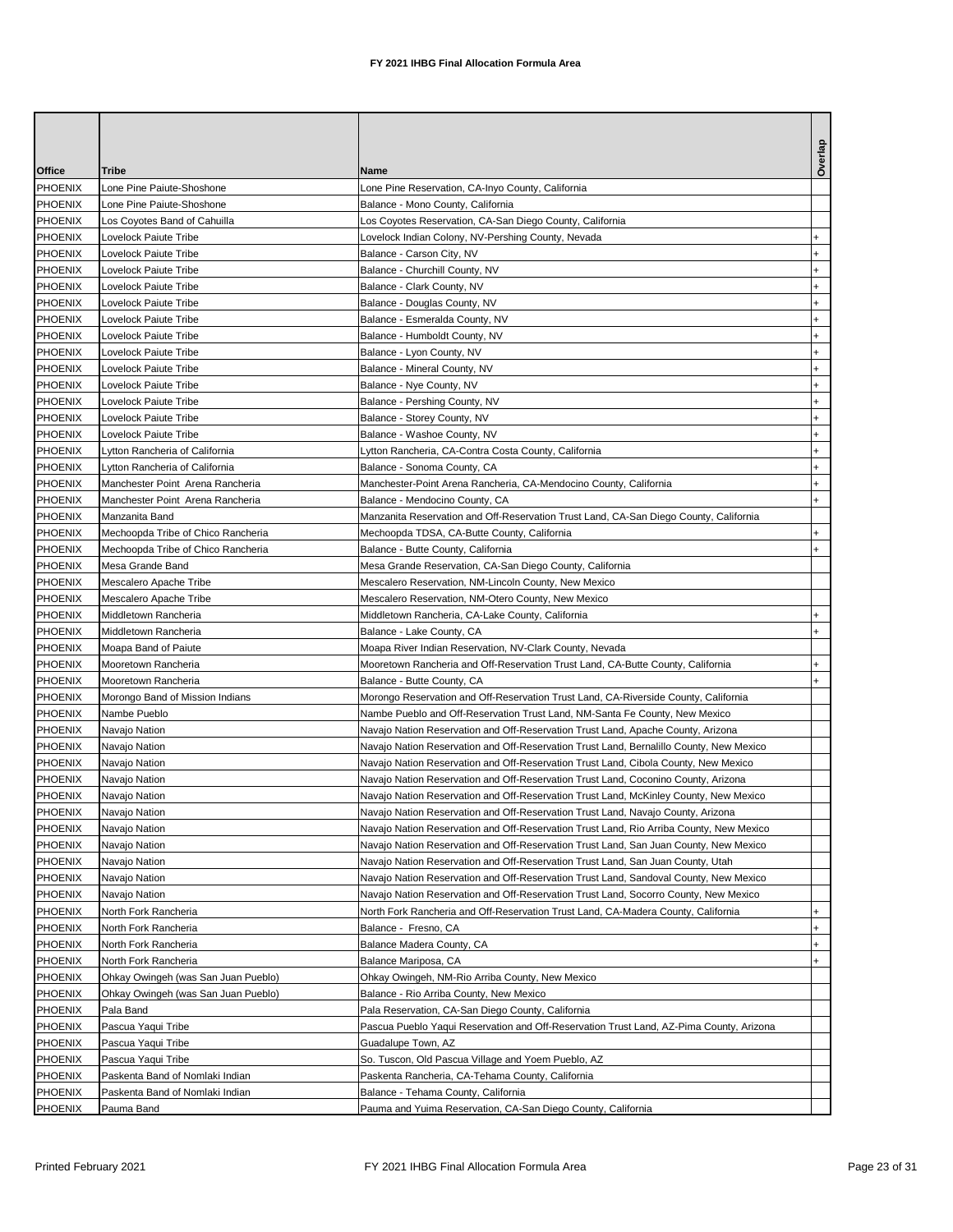|                           |                                                        |                                                                                                                                   | Overla     |
|---------------------------|--------------------------------------------------------|-----------------------------------------------------------------------------------------------------------------------------------|------------|
| Office                    | <b>Tribe</b>                                           | Name                                                                                                                              |            |
| PHOENIX                   | Pechanga Band                                          | Pechanga Reservation, CA-Riverside County, California                                                                             |            |
| PHOENIX                   | Picayune Rancheria                                     | Picayune Rancheria and Off-Reservation Trust Land, CA-Madera County, California                                                   |            |
| <b>PHOENIX</b>            | Picayune Rancheria                                     | Balance - Fresno County, California                                                                                               |            |
| PHOENIX<br>PHOENIX        | Picayune Rancheria<br>Picayune Rancheria               | Balance - Madera County, California<br>Balance - Mariposa County, California                                                      |            |
| PHOENIX                   | Picuris Pueblo                                         | Picuris Pueblo, NM-Taos County, New Mexico                                                                                        |            |
| <b>PHOENIX</b>            | Pinoleville Rancheria                                  | Pinoleville Rancheria, CA-Mendocino County, California                                                                            |            |
| PHOENIX                   | Pinoleville Rancheria                                  | Balance - Mendocino County, CA                                                                                                    | $\ddot{}$  |
| PHOENIX                   | Pit River Tribe                                        | Big Bend Rancheria, CA-Shasta County, California                                                                                  |            |
| <b>PHOENIX</b>            | Pit River Tribe                                        | Likely Rancheria, CA-Modoc County, California                                                                                     |            |
| <b>PHOENIX</b>            | Pit River Tribe                                        | Lookout Rancheria, CA-Modoc County, California                                                                                    |            |
| <b>PHOENIX</b>            | Pit River Tribe                                        | Montgomery Creek Rancheria, CA-Shasta County, California                                                                          |            |
| <b>PHOENIX</b>            | Pit River Tribe                                        | Pit River Trust Land, CA-Shasta County, California                                                                                |            |
| <b>PHOENIX</b>            | Pit River Tribe                                        | Roaring Creek Rancheria, CA-Shasta County, California                                                                             |            |
| <b>PHOENIX</b>            | Pit River Tribe                                        | XL Ranch Rancheria, CA-Modoc County, California                                                                                   |            |
| PHOENIX                   | Pit River Tribe                                        | Balance - Modoc County, California                                                                                                |            |
| <b>PHOENIX</b>            | Pit River Tribe                                        | Balance - Shasta County, CA                                                                                                       |            |
| PHOENIX                   | Pojoaque Pueblo                                        | Pueblo of Pojoaque and Off-Reservation Trust Land, NM-Santa Fe County, New Mexico                                                 |            |
| <b>PHOENIX</b>            | Potter Valley Rancheria                                | Balance - Mendocino County, California                                                                                            |            |
| <b>PHOENIX</b>            | <b>Pyramid Lake Paiute</b>                             | Pyramid Lake Paiute Reservation, NV-Lyon County, Nevada                                                                           |            |
| PHOENIX                   | Pyramid Lake Paiute                                    | Pyramid Lake Paiute Reservation, NV-Storey County, Nevada                                                                         |            |
| <b>PHOENIX</b>            | <b>Pyramid Lake Paiute</b>                             | Pyramid Lake Paiute Reservation, NV-Washoe County, Nevada                                                                         |            |
| <b>PHOENIX</b>            | Pyramid Lake Paiute                                    | Balance - Carson City, NV                                                                                                         |            |
| <b>PHOENIX</b>            | <b>Pyramid Lake Paiute</b>                             | Balance - Churchill County, NV                                                                                                    |            |
| PHOENIX                   | <b>Pyramid Lake Paiute</b>                             | Balance - Clark County, NV                                                                                                        |            |
| PHOENIX                   | <b>Pyramid Lake Paiute</b>                             | Balance - Douglas County, NV                                                                                                      |            |
| PHOENIX                   | <b>Pyramid Lake Paiute</b>                             | Balance - Esmeralda County, NV                                                                                                    |            |
| <b>PHOENIX</b>            | <b>Pyramid Lake Paiute</b>                             | Balance - Humboldt County, NV                                                                                                     |            |
| PHOENIX                   | <b>Pyramid Lake Paiute</b>                             | Balance - Lyon County, NV                                                                                                         |            |
| PHOENIX                   | Pyramid Lake Paiute                                    | Balance - Mineral County, NV                                                                                                      |            |
| <b>PHOENIX</b>            | <b>Pyramid Lake Paiute</b>                             | Balance - Nye County, NV                                                                                                          |            |
| <b>PHOENIX</b>            | <b>Pyramid Lake Paiute</b>                             | Balance - Pershing County, NV                                                                                                     |            |
| <b>PHOENIX</b><br>PHOENIX | <b>Pyramid Lake Paiute</b>                             | Balance - Storey County, NV                                                                                                       | $+$        |
| <b>PHOENIX</b>            | <b>Pyramid Lake Paiute</b>                             | Balance - Washoe County, NV                                                                                                       | $\ddot{}$  |
| <b>PHOENIX</b>            | Quartz Valley Reservation<br>Quartz Valley Reservation | Quartz Valley Reservation and Off-Reservation Trust Land, CA-Siskiyou County, California<br>Balance - Siskiyou County, California |            |
| PHOENIX                   | Quechan Tribe                                          | Fort Yuma Indian Reservation, CA--AZ-Imperial County, California                                                                  |            |
| <b>PHOENIX</b>            | Quechan Tribe                                          | Fort Yuma Indian Reservation, CA--AZ-Yuma County, Arizona                                                                         |            |
| PHOENIX                   | Quechan Tribe                                          | Cities of Gadsen, Roll, San Luis, Somerton, Tacna, Yuma and Welton, AZ                                                            |            |
| PHOENIX                   | Ramona Band                                            | Ramona Village, CA-Riverside County, California                                                                                   |            |
| PHOENIX                   | Redding Rancheria                                      | Redding Rancheria, CA-Shasta County, California                                                                                   |            |
| PHOENIX                   | Redding Rancheria                                      | Balance - Shasta County, California                                                                                               |            |
| PHOENIX                   | Redwood Valley Rancheria                               | Redwood Valley Rancheria, CA-Mendocino County, California                                                                         |            |
| <b>PHOENIX</b>            | Redwood Valley Rancheria                               | Balance - Mendocino County, CA                                                                                                    |            |
| PHOENIX                   | Redwood Valley Rancheria                               | Balance - Sonoma Co, CA                                                                                                           |            |
| PHOENIX                   | Reno-Sparks Colony                                     | Reno-Sparks Indian Colony, NV-Washoe County, Nevada                                                                               |            |
| PHOENIX                   | Reno-Sparks Colony                                     | Balance - Carson City, NV                                                                                                         |            |
| PHOENIX                   | Reno-Sparks Colony                                     | Balance - Churchill County, NV                                                                                                    |            |
| PHOENIX                   | Reno-Sparks Colony                                     | Balance - Clark County, NV                                                                                                        | $\ddot{}$  |
| PHOENIX                   | Reno-Sparks Colony                                     | Balance - Douglas County, NV                                                                                                      |            |
| PHOENIX                   | Reno-Sparks Colony                                     | Balance - Esmeralda County, NV                                                                                                    |            |
| PHOENIX                   | Reno-Sparks Colony                                     | Balance - Humboldt County, NV                                                                                                     |            |
| <b>PHOENIX</b>            | Reno-Sparks Colony                                     | Balance - Lyon County, NV                                                                                                         | $\ddot{}$  |
| PHOENIX                   | Reno-Sparks Colony                                     | Balance - Mineral County, NV                                                                                                      | $\ddot{}$  |
| PHOENIX                   | Reno-Sparks Colony                                     | Balance - Nye County, NV                                                                                                          | $+$        |
| PHOENIX                   | Reno-Sparks Colony                                     | Balance - Pershing County, NV                                                                                                     | $+$        |
| PHOENIX                   | Reno-Sparks Colony                                     | Balance - Storey County, NV                                                                                                       | $\ddot{+}$ |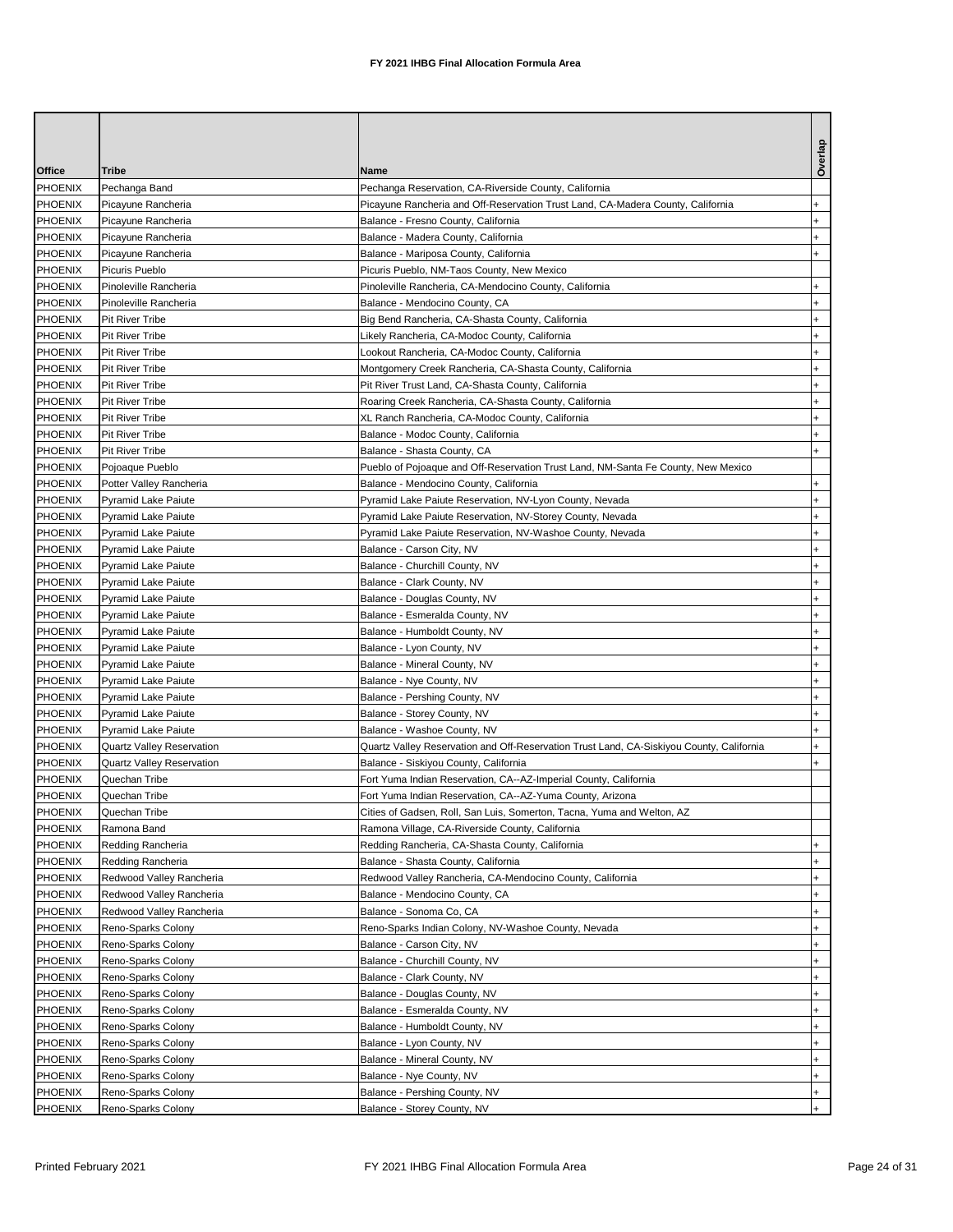| Office                           | Tribe                                                  | Name                                                                                      | Overlap          |
|----------------------------------|--------------------------------------------------------|-------------------------------------------------------------------------------------------|------------------|
| <b>PHOENIX</b>                   | Reno-Sparks Colony                                     | Balance - Washoe County, NV                                                               | $\ddot{}$        |
| <b>PHOENIX</b>                   | Resighini Rancheria                                    | Resighini Rancheria, CA-Del Norte County, California                                      |                  |
| <b>PHOENIX</b>                   | Rincon Band                                            | Rincon Reservation, CA-San Diego County, California                                       |                  |
| PHOENIX                          | Robinson Rancheria                                     | Robinson Rancheria and Off-Reservation Trust Land, CA-Lake County, California             |                  |
| <b>PHOENIX</b>                   | Robinson Rancheria                                     | Balance - Lake County, CA                                                                 | $\ddot{}$        |
| PHOENIX                          | Round Valley Indian Tribe                              | Round Valley Reservation and Off-Reservation Trust Land, CA-Trinity                       | $\ddot{}$        |
| <b>PHOENIX</b>                   | Round Valley Indian Tribe                              | Balance - Mendocino County, CA                                                            | $\ddot{}$        |
| <b>PHOENIX</b>                   | Round Valley Indian Tribe                              | Balance - Sonoma County, CA                                                               |                  |
| PHOENIX                          | Round Valley Reservation                               | Round Valley Reservation and Off-Reservation Trust Land, CA-Mendocino County, California  | $\ddot{}$        |
| <b>PHOENIX</b>                   | Salt River PIma-Maricopa                               | Salt River Reservation, AZ-Maricopa County, Arizona                                       |                  |
| <b>PHOENIX</b>                   | San Carlos Apache                                      | San Carlos Reservation, AZ-Gila County, Arizona                                           |                  |
| <b>PHOENIX</b>                   | San Carlos Apache                                      | San Carlos Reservation, AZ-Graham County, Arizona                                         |                  |
| PHOENIX                          | San Carlos Apache                                      | San Carlos Reservation, AZ-Pinal County, Arizona                                          |                  |
| <b>PHOENIX</b>                   | San Carlos Apache                                      | Cities of Eden, Thatcher, Pima, Safford and Fort Thomas, AZ                               |                  |
| <b>PHOENIX</b>                   | San Carlos Apache                                      | Cities of Hayden, Winkleman, Globe and Miami, AZ                                          |                  |
| PHOENIX                          | San Carlos Apache                                      | City of Showlow, AZ                                                                       |                  |
| PHOENIX                          | San Carlos Apache                                      | City of Superior, AZ                                                                      |                  |
| <b>PHOENIX</b>                   | San Felipe Pueblo                                      | San Felipe Pueblo, NM-Sandoval County, New Mexico                                         |                  |
| <b>PHOENIX</b>                   | San Ildefonso Pueblo                                   | San Ildefonso Pueblo and Off-Reservation Trust Land, NM-Sandoval County, New Mexico       |                  |
| <b>PHOENIX</b>                   | San Ildefonso Pueblo                                   | San Ildefonso Pueblo and Off-Reservation Trust Land, NM-Santa Fe County, New Mexico       |                  |
| PHOENIX                          | San Juan Southern Paiute Tribe                         | Balance - Coconino County, Arizona                                                        |                  |
| <b>PHOENIX</b>                   | San Manuel Band                                        | San Manuel Reservation and Off-Reservation Trust Land, San Bernardino County, California  |                  |
| <b>PHOENIX</b>                   | San Pasqual Band                                       | San Pasqual Reservation, CA-San Diego County, California                                  |                  |
| <b>PHOENIX</b>                   | Sandia Pueblo                                          | Sandia Pueblo, NM-Bernalillo County, New Mexico                                           |                  |
| <b>PHOENIX</b>                   | Sandia Pueblo                                          | Sandia Pueblo, NM-Sandoval County, New Mexico                                             |                  |
| <b>PHOENIX</b>                   | Santa Ana Pueblo                                       | Santa Ana Pueblo, NM-Sandoval County, New Mexico                                          |                  |
| <b>PHOENIX</b>                   | Santa Clara Pueblo                                     | Santa Clara Pueblo and Off-Reservation Trust Land, NM-Rio Arriba County, New Mexico       |                  |
| <b>PHOENIX</b>                   | Santa Clara Pueblo                                     | Santa Clara Pueblo and Off-Reservation Trust Land, NM-Santa Fe County, New Mexico         |                  |
| <b>PHOENIX</b>                   | Santa Clara Pueblo                                     | Santa Clara Pueblo, NM-Sandoval County, New Mexico                                        |                  |
| <b>PHOENIX</b>                   | Santa Rosa Band of Cahuilla                            | Santa Rosa Reservation, CA-Riverside County, California                                   |                  |
| <b>PHOENIX</b>                   | Santa Rosa Rancheria                                   | Santa Rosa Rancheria, CA-Kings County, California                                         |                  |
| <b>PHOENIX</b>                   | Santa Ynez Band of Chumash                             | Santa Ynez Reservation, CA-Santa Barbara County, California                               |                  |
| <b>PHOENIX</b>                   | Santo Domingo Pueblo                                   | Santo Domingo Pueblo, NM-Sandoval County, New Mexico                                      |                  |
| <b>PHOENIX</b>                   | Santo Domingo Pueblo                                   | Santo Domingo Pueblo, NM-Santa Fe County, New Mexico                                      |                  |
| <b>PHOENIX</b>                   | Scotts Valley (Pomo)                                   | Balance - Contra Costa County, California<br>Balance - Lake County, California            | $\ddot{}$        |
| <b>PHOENIX</b><br><b>PHOENIX</b> | Scotts Valley (Pomo)                                   |                                                                                           | +                |
| <b>PHOENIX</b>                   | Scotts Valley (Pomo)                                   | Balance - Mendocino County, CA<br>Balance - Sonoma County, CA                             |                  |
|                                  | Scotts Valley (Pomo)                                   | Sherwood Valley Rancheria and Off-Reservation Trust Land, CA-Mendocino County, California |                  |
| PHOENIX<br><b>PHOENIX</b>        | Sherwood Valley Rancheria<br>Sherwood Valley Rancheria | Balance - Lake County, CA                                                                 | $+$<br>$\ddot{}$ |
| PHOENIX                          | Sherwood Valley Rancheria                              | Balance - Mendocino County, CA                                                            | $\ddot{}$        |
| PHOENIX                          | Sherwood Valley Rancheria                              | Balance - Sonoma County, CA                                                               | $+$              |
| PHOENIX                          | Shingle Springs Band of Miwok Indians                  | Shingle Springs Rancheria and Off-Reservation Trust Land, CA-El Dorado County, California |                  |
| <b>PHOENIX</b>                   | Shingle Springs Band of Miwok Indians                  | Balance - El Dorado County, California                                                    |                  |
| <b>PHOENIX</b>                   | Smith River Rancheria                                  | Smith River Rancheria and Off-Reservation Trust Land, CA-Del Norte County, California     | $\ddot{}$        |
| PHOENIX                          | Smith River Rancheria                                  | Balance - Coos County, OR                                                                 | $\ddot{}$        |
| <b>PHOENIX</b>                   | Smith River Rancheria                                  | Balance - Curry County, OR                                                                | $\ddot{}$        |
| <b>PHOENIX</b>                   | Smith River Rancheria                                  | Balance - Del Norte County, CA                                                            | $\ddot{}$        |
| PHOENIX                          | Smith River Rancheria                                  | Balance - Humboldt County, CA                                                             | $\ddot{}$        |
| <b>PHOENIX</b>                   | Smith River Rancheria                                  | Balance - Josephine County, OR                                                            | $+$              |
| PHOENIX                          | Soboba Band                                            | Soboba Reservation and Off-Reservation Trust Land, CA-Riverside County, California        |                  |
| PHOENIX                          | Stewarts Point Rancheria                               | Stewarts Point Rancheria, CA-Sonoma County, California                                    | $\ddot{}$        |
| PHOENIX                          | Stewarts Point Rancheria                               | Balance - Sonoma County, CA                                                               | $+$              |
| <b>PHOENIX</b>                   | Summit Lake Paiute Tribe                               | Summit Lake Reservation and Off-Reservation Trust Land, NV-Humboldt County, Nevada        |                  |
| PHOENIX                          | Susanville Rancheria                                   | Susanville Indian Rancheria and Off-Reservation Trust Land, CA-Lassen County, California  |                  |
| PHOENIX                          | Susanville Rancheria                                   | Balance - Lassen County, California                                                       |                  |
| PHOENIX                          | Sycuan Band of Kumeyaay Nation                         | Sycuan Reservation and Off-Reservation Trust Land, CA-San Diego County, California        |                  |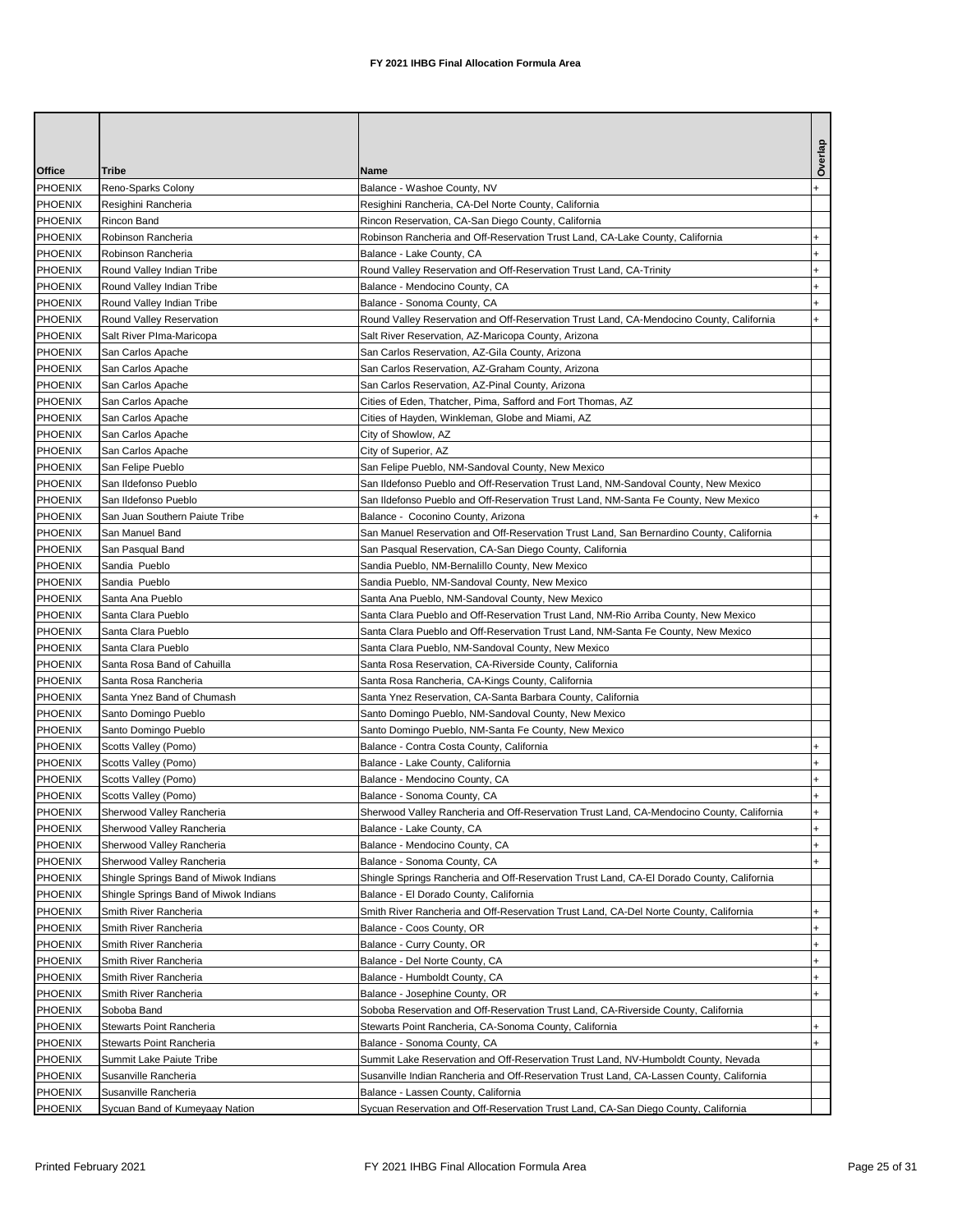|                                  |                                                               |                                                                                                           | Overlap                          |
|----------------------------------|---------------------------------------------------------------|-----------------------------------------------------------------------------------------------------------|----------------------------------|
| Office                           | Tribe                                                         | Name                                                                                                      |                                  |
| <b>PHOENIX</b>                   | Table Mountain Rancheria                                      | Table Mountain Rancheria, CA-Fresno County, California                                                    |                                  |
| <b>PHOENIX</b>                   | <b>Taos Pueblo</b>                                            | Taos Pueblo and Off-Reservation Trust Land, NM-Taos County, New Mexico                                    |                                  |
| PHOENIX                          | Tejon                                                         | Minimum Needs                                                                                             |                                  |
| <b>PHOENIX</b>                   | Te-Moak                                                       | Battle Mountain Reservation, NV-Lander County, Nevada                                                     |                                  |
| <b>PHOENIX</b>                   | Te-Moak                                                       | Elko Colony, NV-Elko County, Nevada                                                                       |                                  |
| <b>PHOENIX</b>                   | Te-Moak                                                       | South Fork Reservation and Off-Reservation Trust Land, NV-Elko County, Nevada                             |                                  |
| <b>PHOENIX</b>                   | Te-Moak                                                       | Wells Colony, NV-Elko County, Nevada                                                                      |                                  |
| <b>PHOENIX</b>                   | Tesuque Pueblo                                                | Tesuque Pueblo and Off-Reservation Trust Land, NM-Santa Fe County, New Mexico                             |                                  |
| <b>PHOENIX</b>                   | Tohono O'Odham Nation                                         | Tohono O'odham Nation Reservation and Off-Reservation Trust Land, Maricopa County, Arizona                |                                  |
| <b>PHOENIX</b>                   | Tohono O'Odham Nation                                         | Tohono O'odham Nation Reservation and Off-Reservation Trust Land, Pima County, Arizona                    |                                  |
| <b>PHOENIX</b>                   | Tohono O'Odham Nation                                         | Tohono O'odham Nation Reservation and Off-Reservation Trust Land, Pinal County, Arizona                   |                                  |
| <b>PHOENIX</b>                   | Tohono O'Odham Nation                                         | Buckeye and Gila Bend, AZ                                                                                 |                                  |
| <b>PHOENIX</b>                   | Tohono O'Odham Nation                                         | Florence, Coolidge, Eloy, Red Rock, Picacho, Casa Grande, Arizona City and Stanfield, AZ.                 |                                  |
| <b>PHOENIX</b>                   | Tohono O'Odham Nation                                         | Tucson, Sahuarita, Sasabe, Marana, Red Rock and Ajo, AZ                                                   |                                  |
| <b>PHOENIX</b>                   | Tonto Apache of Arizona                                       | Tonto Apache Reservation and Off-Reservation Trust Land, AZ-Gila County, Arizona                          |                                  |
| <b>PHOENIX</b>                   | Torres-Martinez Band of Cahuilla                              | Torres-Martinez Reservation, CA-Imperial County, California                                               |                                  |
| PHOENIX                          | Torres-Martinez Band of Cahuilla                              | Torres-Martinez Reservation, CA-Riverside County, California                                              |                                  |
| <b>PHOENIX</b>                   | Tule River Indian Tribe                                       | Tule River Reservation and Off-Reservation Trust Land, CA-Tulare County, California                       |                                  |
| <b>PHOENIX</b>                   | Tule River Indian Tribe                                       | Balance - Tulare County, California                                                                       |                                  |
| <b>PHOENIX</b>                   | Tuolumne Band of Me-Wuk Indians                               | Tuolumne Rancheria, CA-Tuolumne County, California                                                        |                                  |
| <b>PHOENIX</b>                   | Tuolumne Band of Me-Wuk Indians                               | Balance - Tuolumne County, California                                                                     |                                  |
| <b>PHOENIX</b>                   | Twenty Nine Palms Band                                        | Twenty-Nine Palms Reservation, CA-Riverside County, California                                            |                                  |
| <b>PHOENIX</b>                   | Twenty Nine Palms Band                                        | Twenty-Nine Palms Reservation, CA-San Bernardino County, California                                       |                                  |
| <b>PHOENIX</b>                   | United Auburn Indian Community                                | Auburn Rancheria and Off-Reservation Trust Land, CA-Placer County, California                             |                                  |
| <b>PHOENIX</b>                   | United Auburn Indian Community                                | Balance - Placer County, California                                                                       |                                  |
| <b>PHOENIX</b>                   | Utu Utu Gwaiti Paiute                                         | Benton Paiute Reservation and Off-Reservation Trust Land, CA-Mono County, California                      |                                  |
| <b>PHOENIX</b>                   | Viejas Group of Capitan Grande                                | Viejas Reservation, CA-San Diego County, California                                                       |                                  |
| <b>PHOENIX</b><br><b>PHOENIX</b> | <b>Walker River Paiute Tribe</b><br>Walker River Paiute Tribe | Walker River Reservation, NV-Churchill County, Nevada<br>Walker River Reservation, NV-Lyon County, Nevada |                                  |
| <b>PHOENIX</b>                   | Walker River Paiute Tribe                                     | Walker River Reservation, NV-Mineral County, Nevada                                                       | $\ddot{}$                        |
| <b>PHOENIX</b>                   | <b>Walker River Paiute Tribe</b>                              | Balance - Carson City, NV                                                                                 | +                                |
| <b>PHOENIX</b>                   | Walker River Paiute Tribe                                     | Balance - Churchill County, NV                                                                            | $\ddot{}$                        |
| <b>PHOENIX</b>                   | <b>Walker River Paiute Tribe</b>                              | Balance - Clark County, NV                                                                                | +                                |
| <b>PHOENIX</b>                   | <b>Walker River Paiute Tribe</b>                              | Balance - Douglas County, NV                                                                              | $\ddot{}$                        |
| <b>PHOENIX</b>                   | <b>Walker River Paiute Tribe</b>                              | Balance - Esmeralda County, NV                                                                            | $\begin{array}{c} + \end{array}$ |
| <b>PHOENIX</b>                   | <b>Walker River Paiute Tribe</b>                              | Balance - Humboldt County, NV                                                                             | $\ddot{}$                        |
| <b>PHOENIX</b>                   | <b>Walker River Paiute Tribe</b>                              | Balance - Lyon County, NV                                                                                 | $\ddot{}$                        |
| <b>PHOENIX</b>                   | <b>Walker River Paiute Tribe</b>                              | Balance - Mineral County, NV                                                                              |                                  |
| <b>PHOENIX</b>                   | Walker River Paiute Tribe                                     | <u> Balance - Nye County, NV</u>                                                                          | $\ddot{}$                        |
| <b>PHOENIX</b>                   | Walker River Paiute Tribe                                     | Balance - Pershing County, NV                                                                             | $\ddot{}$                        |
| PHOENIX                          | <b>Walker River Paiute Tribe</b>                              | Balance - Storey County, NV                                                                               | $\ddot{}$                        |
| <b>PHOENIX</b>                   | <b>Walker River Paiute Tribe</b>                              | Balance - Washoe County, NV                                                                               | $\ddot{}$                        |
| <b>PHOENIX</b>                   | Washoe Tribe                                                  | Carson Colony, NV-Carson City, Nevada                                                                     | $\begin{array}{c} + \end{array}$ |
| <b>PHOENIX</b>                   | Washoe Tribe                                                  | Dresslerville Colony, NV-Douglas County, Nevada                                                           | $\ddot{}$                        |
| <b>PHOENIX</b>                   | Washoe Tribe                                                  | Stewart Community, NV-Carson City, Nevada                                                                 | $+$                              |
| <b>PHOENIX</b>                   | Washoe Tribe                                                  | Stewart Community, NV-Douglas County, Nevada                                                              | $\ddot{}$                        |
| <b>PHOENIX</b>                   | Washoe Tribe                                                  | Washoe Ranches Trust Land, NV--CA-Alpine County, California                                               | $\ddot{}$                        |
| <b>PHOENIX</b>                   | Washoe Tribe                                                  | Washoe Ranches Trust Land, NV--CA-Carson City, Nevada                                                     | $\ddot{}$                        |
| <b>PHOENIX</b>                   | Washoe Tribe                                                  | Washoe Ranches Trust Land, NV--CA-Douglas County, Nevada                                                  | $\ddot{}$                        |
| <b>PHOENIX</b>                   | Washoe Tribe                                                  | Washoe Ranches Trust Land, NV--CA-Lyon County, Nevada                                                     | $\ddot{}$                        |
| <b>PHOENIX</b>                   | Washoe Tribe                                                  | Woodfords Community, CA-Alpine County, California                                                         | $\ddot{}$                        |
| <b>PHOENIX</b>                   | Washoe Tribe                                                  | Balance - Carson City, Nevada                                                                             | +                                |
| PHOENIX                          | Washoe Tribe                                                  | Balance - Churchill County, Nevada                                                                        | $\ddot{}$                        |
| <b>PHOENIX</b>                   | Washoe Tribe                                                  | Balance - Clark County, Nevada                                                                            | $\ddot{}$                        |
| <b>PHOENIX</b>                   | Washoe Tribe                                                  | Balance - Douglas County, Nevada                                                                          | $\begin{array}{c} + \end{array}$ |
| PHOENIX                          | Washoe Tribe                                                  | Balance - Esmeralda County, Nevada                                                                        | $\ddot{}$                        |
| <b>PHOENIX</b>                   | Washoe Tribe                                                  | Balance - Humboldt County, Nevada                                                                         |                                  |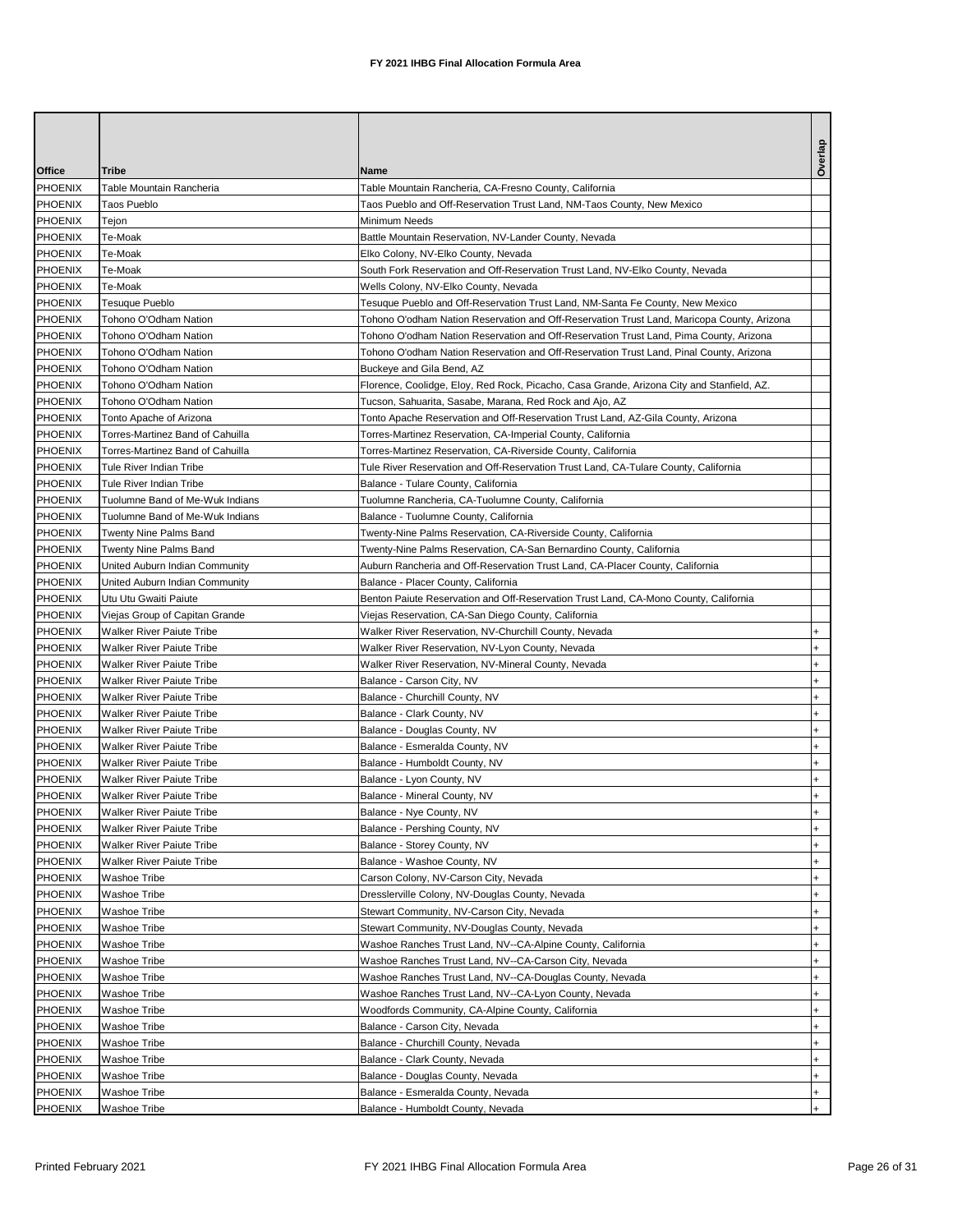| Office         | <b>Tribe</b>                         | Name                                                                           | Overlay   |
|----------------|--------------------------------------|--------------------------------------------------------------------------------|-----------|
| <b>PHOENIX</b> | Washoe Tribe                         | Balance - Lyon County, Nevada                                                  |           |
| PHOENIX        | Washoe Tribe                         | Balance - Mineral County, Nevada                                               |           |
| <b>PHOENIX</b> | Washoe Tribe                         | Balance - Nye County, Nevada                                                   | $\ddot{}$ |
| PHOENIX        | Washoe Tribe                         | Balance - Pershing County, Nevada                                              |           |
| PHOENIX        | Washoe Tribe                         | Balance - Storey County, Nevada                                                |           |
| <b>PHOENIX</b> | Washoe Tribe                         | Balance - Washoe County, Nevada                                                |           |
| <b>PHOENIX</b> | White Mountain Apache (Fort Apache)  | Fort Apache Reservation, AZ-Apache County, Arizona                             |           |
| <b>PHOENIX</b> | White Mountain Apache (Fort Apache)  | Fort Apache Reservation, AZ-Gila County, Arizona                               |           |
| <b>PHOENIX</b> | White Mountain Apache (Fort Apache)  | Fort Apache Reservation, AZ-Navajo County, Arizona                             |           |
| PHOENIX        | Wilton Rancheria                     | Balance - Sacramento County, California                                        |           |
| <b>PHOENIX</b> | Winnemucca Colony                    | Winnemucca Indian Colony, NV-Humboldt County, Nevada                           |           |
| <b>PHOENIX</b> | Wiyot Tribe (Table Bluff)            | Table Bluff Reservation, CA-Humboldt County, California                        |           |
| <b>PHOENIX</b> | Yavapai-Apache (Camp Verde)          | Yavapai-Apache Nation Reservation, AZ-Yavapai County, Arizona                  |           |
| <b>PHOENIX</b> | Yavapai-Prescott                     | Yavapai-Prescott Reservation, AZ-Yavapai County, Arizona                       |           |
| PHOENIX        | Yerington Paiute Tribe               | Campbell Ranch, NV-Lyon County, Nevada                                         |           |
| <b>PHOENIX</b> | Yerington Paiute Tribe               | Yerington Colony, NV-Lyon County, Nevada                                       |           |
| <b>PHOENIX</b> | Yerington Paiute Tribe               | Balance - Carson City, NV                                                      |           |
| PHOENIX        | Yerington Paiute Tribe               | Balance - Churchill County, NV                                                 |           |
| <b>PHOENIX</b> | Yerington Paiute Tribe               | Balance - Clark County, NV                                                     |           |
| <b>PHOENIX</b> | Yerington Paiute Tribe               | Balance - Douglas County, NV                                                   |           |
| <b>PHOENIX</b> | Yerington Paiute Tribe               | Balance - Esmeralda County, NV                                                 |           |
| <b>PHOENIX</b> | Yerington Paiute Tribe               | Balance - Humboldt County, NV                                                  |           |
| <b>PHOENIX</b> | Yerington Paiute Tribe               | Balance - Lyon County, NV                                                      |           |
| <b>PHOENIX</b> | Yerington Paiute Tribe               | Balance - Mineral County, NV                                                   | $\ddot{}$ |
| <b>PHOENIX</b> | Yerington Paiute Tribe               | Balance - Nye County, NV                                                       |           |
| PHOENIX        | Yerington Paiute Tribe               | Balance - Pershing County, NV                                                  |           |
| PHOENIX        | Yerington Paiute Tribe               | Balance - Storey County, NV                                                    |           |
| <b>PHOENIX</b> | Yerington Paiute Tribe               | Balance - Washoe County, NV                                                    | $\ddot{}$ |
| <b>PHOENIX</b> | Yocha Dehe Wintun (Rumsey Rancheria) | Rumsey Indian Rancheria, CA-Yolo County, California                            | $\ddot{}$ |
| PHOENIX        | Yocha Dehe Wintun (Rumsey Rancheria) | Balance - Yolo County, California                                              |           |
| <b>PHOENIX</b> | Yomba Shoshone Tribe                 | Yomba Reservation, NV-Nye County, Nevada                                       | $\ddot{}$ |
| <b>PHOENIX</b> | Yomba Shoshone Tribe                 | Balance - Carson City, NV                                                      | $\ddot{}$ |
| <b>PHOENIX</b> | Yomba Shoshone Tribe                 | Balance - Churchill County, NV                                                 | $+$       |
| PHOENIX        | Yomba Shoshone Tribe                 | Balance - Clark County, NV                                                     |           |
| <b>PHOENIX</b> | Yomba Shoshone Tribe                 | Balance - Douglas County, NV                                                   |           |
| <b>PHOENIX</b> | Yomba Shoshone Tribe                 | Balance - Esmeralda County, NV                                                 | $\ddot{}$ |
| <b>PHOENIX</b> | Yomba Shoshone Tribe                 | Balance - Humboldt County, NV                                                  | $\ddot{}$ |
| <b>PHOENIX</b> | Yomba Shoshone Tribe                 | Balance - Lyon County, NV                                                      |           |
| PHOENIX        | Yomba Shoshone Tribe                 | Balance - Mineral County, NV                                                   |           |
| PHOENIX        | Yomba Shoshone Tribe                 | Balance - Nye County, NV                                                       |           |
| PHOENIX        | Yomba Shoshone Tribe                 | Balance - Pershing County, NV                                                  | $\ddot{}$ |
| PHOENIX        | Yomba Shoshone Tribe                 | Balance - Storey County, NV                                                    |           |
| PHOENIX        | Yomba Shoshone Tribe                 | Balance - Washoe County, NV                                                    |           |
| PHOENIX        | Ysleta Del Sur                       | Ysleta del Sur Pueblo and Off-Reservation Trust Land, TX-EI Paso County, Texas |           |
| PHOENIX        | Ysleta Del Sur                       | Balance - El Paso County, Texas                                                |           |
| PHOENIX        | Ysleta Del Sur                       | Balance - Hudspeth County, Texas                                               |           |
| PHOENIX        | Yurok Tribe                          | Yurok Reservation, CA-Del Norte County, California                             |           |
| PHOENIX        | Yurok Tribe                          | Yurok Reservation, CA-Humboldt County, California                              |           |
| PHOENIX        | Yurok Tribe                          | Balance - Del Norte County, California                                         | $+$       |
| PHOENIX        | Yurok Tribe                          | Balance - Humboldt County, California                                          |           |
| <b>PHOENIX</b> | Zia Pueblo                           | Zia Pueblo and Off-Reservation Trust Land, NM-Sandoval County, New Mexico      |           |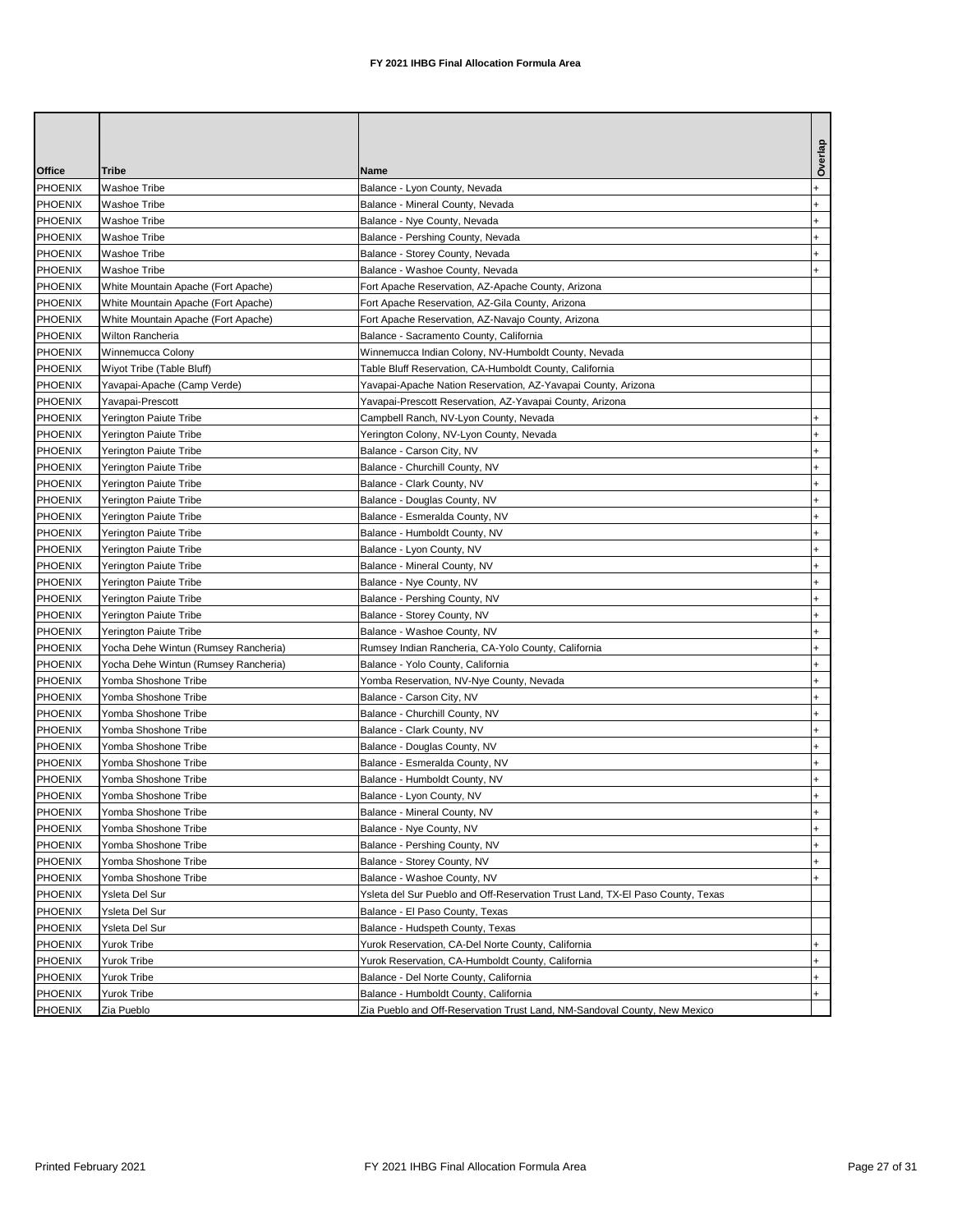## **FY 2021 IHBG Final Allocation Formula Area**

| <b>Office</b>  | <b>Tribe</b> | <b>Name</b>                                                                         | $\Omega$<br>$rac{1}{2}$ |
|----------------|--------------|-------------------------------------------------------------------------------------|-------------------------|
| <b>PHOENIX</b> | Zuni Tribe   | Zuni Reservation and Off-Reservation Trust Land, NM--AZ-Apache County, Arizona      |                         |
| <b>PHOENIX</b> | Zuni Tribe   | Zuni Reservation and Off-Reservation Trust Land, NM--AZ-Catron County, New Mexico   |                         |
| <b>PHOENIX</b> | Zuni Tribe   | Zuni Reservation and Off-Reservation Trust Land, NM--AZ-Cibola County, New Mexico   |                         |
| <b>PHOENIX</b> | Zuni Tribe   | Zuni Reservation and Off-Reservation Trust Land, NM--AZ-McKinley County, New Mexico |                         |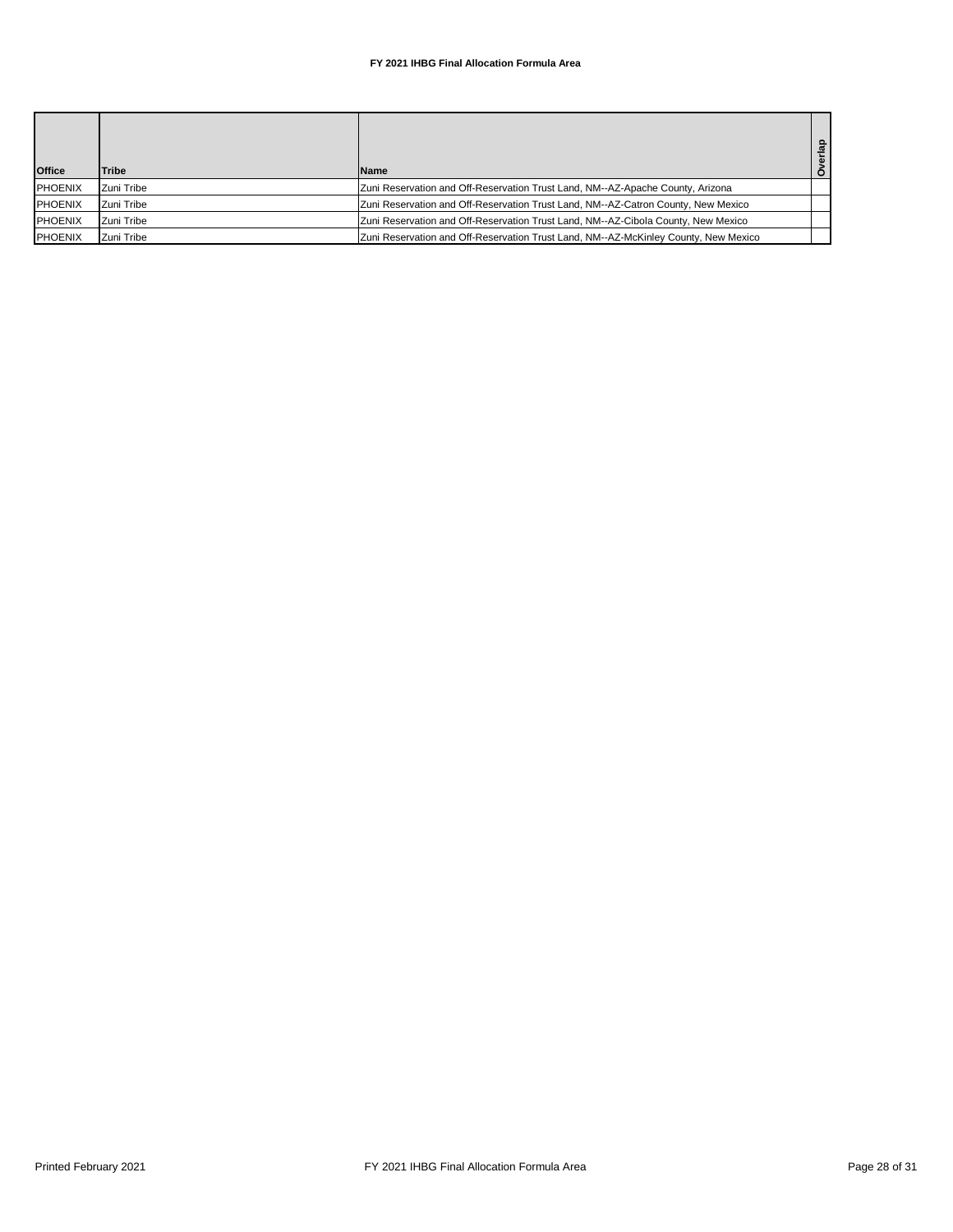| Office                           | Tribe                                  | Name                                                                                            | Overlap   |
|----------------------------------|----------------------------------------|-------------------------------------------------------------------------------------------------|-----------|
| <b>SEATTLE</b>                   | <b>Burns-Paiute Colony</b>             | Burns Paiute Indian Colony and Off-Reservation Trust Land, OR-Harney County, Oregon             |           |
| <b>SEATTLE</b>                   | <b>Burns-Paiute Colony</b>             | Balance - Harney County, Oregon                                                                 |           |
| <b>SEATTLE</b>                   | <b>Chehalis Confederated Tribes</b>    | Chehalis Reservation and Off-Reservation Trust Land, WA-Grays Harbor County, Washington         |           |
| <b>SEATTLE</b>                   | <b>Chehalis Confederated Tribes</b>    | Chehalis Reservation and Off-Reservation Trust Land, WA-Thurston County, Washington             | $\ddot{}$ |
| <b>SEATTLE</b>                   | <b>Chehalis Confederated Tribes</b>    | Balance - Grays Harbor County, WA                                                               | $\ddot{}$ |
| <b>SEATTLE</b>                   | <b>Chehalis Confederated Tribes</b>    | Balance - Mason County, WA                                                                      | $\ddot{}$ |
| <b>SEATTLE</b>                   | <b>Chehalis Confederated Tribes</b>    | Balance - Thurston County, WA                                                                   |           |
| <b>SEATTLE</b>                   | Coeur D'Alene Tribe                    | Coeur d'Alene Reservation, ID-Benewah County, Idaho                                             |           |
| <b>SEATTLE</b>                   | Coeur D'Alene Tribe                    | Coeur d'Alene Reservation, ID-Kootenai County, Idaho                                            |           |
| <b>SEATTLE</b>                   | <b>Colville Confederated Tribes</b>    | Colville Reservation and Off-Reservation Trust Land, WA-Chelan County, Washington               | $\ddot{}$ |
| <b>SEATTLE</b>                   | <b>Colville Confederated Tribes</b>    | Colville Reservation and Off-Reservation Trust Land, WA-Ferry County, Washington                | $\ddot{}$ |
| <b>SEATTLE</b>                   | <b>Colville Confederated Tribes</b>    | Colville Reservation and Off-Reservation Trust Land, WA-Okanogan County, Washington             | $\ddot{}$ |
| <b>SEATTLE</b>                   | <b>Colville Confederated Tribes</b>    | Balance - Douglas County, Washington                                                            | $\ddot{}$ |
| <b>SEATTLE</b>                   | <b>Colville Confederated Tribes</b>    | Balance - Ferry County, Washington                                                              | $\ddot{}$ |
| <b>SEATTLE</b>                   | <b>Colville Confederated Tribes</b>    | Balance - Okanogan County, Washington                                                           |           |
| <b>SEATTLE</b>                   | <b>Colville Confederated Tribes</b>    | Balance - Stevens County, Washington                                                            |           |
| <b>SEATTLE</b>                   | Coos, Lower Umpqua and Siuslaw Tribes  | Coos, Lower Umpqua, and Siuslaw Reservation and Off-Reservation Trust Land, Curry County, OR    |           |
| <b>SEATTLE</b>                   | Coos, Lower Umpqua and Siuslaw Tribes  | Coos, Lower Umpqua, and Siuslaw Reservation and Off-Reservation Trust Land, Lane County, Oregq+ |           |
| <b>SEATTLE</b>                   | Coos, Lower Umpqua and Siuslaw Tribes  | Coos, Lower Umpqua, and Siuslaw Reservation and Off-Reservation Trust Land, OR-Coos County, Q+  |           |
| <b>SEATTLE</b>                   | Coos, Lower Umpqua and Siuslaw Tribes  | Balance - Lincoln County, Oregon                                                                |           |
| <b>SEATTLE</b>                   | Coos, Lower Umpqua and Siuslaw Tribes  | Balance - Coos County, OR                                                                       |           |
| <b>SEATTLE</b>                   | Coos, Lower Umpqua and Siuslaw Tribes  | Balance - Curry County, OR                                                                      | $\ddot{}$ |
| <b>SEATTLE</b>                   | Coos, Lower Umpqua and Siuslaw Tribes  | Balance - Douglas County, OR                                                                    | +         |
| <b>SEATTLE</b>                   | Coos, Lower Umpqua and Siuslaw Tribes  | Balance - Lane County, OR                                                                       | $\ddot{}$ |
| <b>SEATTLE</b>                   | Coquille Indian Tribe                  | Coquille Reservation, OR-Coos County, Oregon                                                    | $\ddot{}$ |
| <b>SEATTLE</b>                   | Coquille Indian Tribe                  | Balance - Coos County, Oregon                                                                   | $\ddot{}$ |
| <b>SEATTLE</b>                   | Coquille Indian Tribe                  | Balance - Curry County, Oregon                                                                  | $\ddot{}$ |
| <b>SEATTLE</b>                   | Coquille Indian Tribe                  | Balance - Douglas County, Oregon                                                                | $\ddot{}$ |
| <b>SEATTLE</b>                   | Coquille Indian Tribe                  | Balance - Jackson County, Oregon                                                                | $\ddot{}$ |
| <b>SEATTLE</b>                   | Coquille Indian Tribe                  | Balance - Lane County, Oregon                                                                   | $\ddot{}$ |
| <b>SEATTLE</b>                   | Cow Creek Band of Umpqua Indians       | Cow Creek Reservation and Off-Reservation Trust Land, OR-Douglas County, Oregon                 | $\ddot{}$ |
| <b>SEATTLE</b>                   | Cow Creek Band of Umpqua Indians       | Balance - Deschutes County, Oregon                                                              | $\ddot{}$ |
| <b>SEATTLE</b>                   | Cow Creek Band of Umpqua Indians       | Balance - Josephine County, Oregon                                                              | $\ddot{}$ |
| <b>SEATTLE</b>                   | Cow Creek Band of Umpqua Indians       | Balance - Klamath County, Oregon                                                                |           |
|                                  | Cow Creek Band of Umpqua Indians       |                                                                                                 | $\ddot{}$ |
| <b>SEATTLE</b><br><b>SEATTLE</b> | Cow Creek Band of Umpqua Indians       | Balance - Coos County, OR                                                                       | $\ddot{}$ |
|                                  |                                        | Balance - Douglas County, OR                                                                    |           |
| <b>SEATTLE</b><br><b>SEATTLE</b> | Cow Creek Band of Umpqua Indians       | Balance - Jackson County, OR                                                                    | $\ddot{}$ |
|                                  | Cow Creek Band of Umpqua Indians       | Balance - Lane County, OR                                                                       |           |
| <b>SEATTLE</b>                   | Cowlitz Tribe                          | Balance - Clark County, Washington                                                              |           |
| <b>SEATTLE</b>                   | <b>Cowlitz Tribe</b>                   | Balance - Cowlitz County, Washington                                                            |           |
| SEATTLE                          | <b>Cowlitz Tribe</b>                   | Balance - Lewis County, Washington                                                              |           |
| <b>SEATTLE</b>                   | <b>Grand Ronde Confederated Tribes</b> | Grand Ronde Community and Off-Reservation Trust Land, OR-Polk County, Oregon                    |           |
| <b>SEATTLE</b>                   | <b>Grand Ronde Confederated Tribes</b> | Grand Ronde Community and Off-Reservation Trust Land, OR-Yamhill County, Oregon                 | $\ddot{}$ |
| <b>SEATTLE</b>                   | <b>Grand Ronde Confederated Tribes</b> | Balance - Marion County, OR                                                                     | $\ddot{}$ |
| <b>SEATTLE</b>                   | <b>Grand Ronde Confederated Tribes</b> | Balance - Multnomah County, OR                                                                  | $\ddot{}$ |
| <b>SEATTLE</b>                   | <b>Grand Ronde Confederated Tribes</b> | Balance - Polk County, OR                                                                       | +         |
| <b>SEATTLE</b>                   | <b>Grand Ronde Confederated Tribes</b> | Balance - Tillamook County, OR                                                                  | $\ddot{}$ |
| <b>SEATTLE</b>                   | <b>Grand Ronde Confederated Tribes</b> | Balance - Washington County, OR                                                                 | $\ddot{}$ |
| <b>SEATTLE</b>                   | <b>Grand Ronde Confederated Tribes</b> | Balance - Yamhill County, OR                                                                    | $\ddot{}$ |
| SEATTLE                          | Hoh Indian Tribe                       | Hoh Indian Reservation and Off-Reservation Trust Land, WA-Jefferson County, Washington          | $\ddot{}$ |
| <b>SEATTLE</b>                   | Hoh Indian Tribe                       | Balance - Clallam County, WA                                                                    | $\ddot{}$ |
| <b>SEATTLE</b>                   | Hoh Indian Tribe                       | Balance - Grays Harbor County, WA                                                               |           |
| <b>SEATTLE</b>                   | Jamestown S'Klallam Tribe              | Jamestown S'Klallam Reservation and Off-Reservation Trust Land, WA-Clallam County, Washington + |           |
| <b>SEATTLE</b>                   | Jamestown S'Klallam Tribe              | Balance - Clallam County, Washington                                                            | $\ddot{}$ |
| SEATTLE                          | Jamestown S'Klallam Tribe              | Balance - Jefferson County, Washington                                                          | $\ddot{}$ |
| SEATTLE                          | Kalispel Indian Community              | Kalispel Reservation and Off-Reservation Trust Land, WA-Pend Oreille County, Washington         | $+$       |
| <b>SEATTLE</b>                   | Kalispel Indian Community              | Kalispel Reservation and Off-Reservation Trust Land, WA-Spokane County, Washington              | $\ddot{}$ |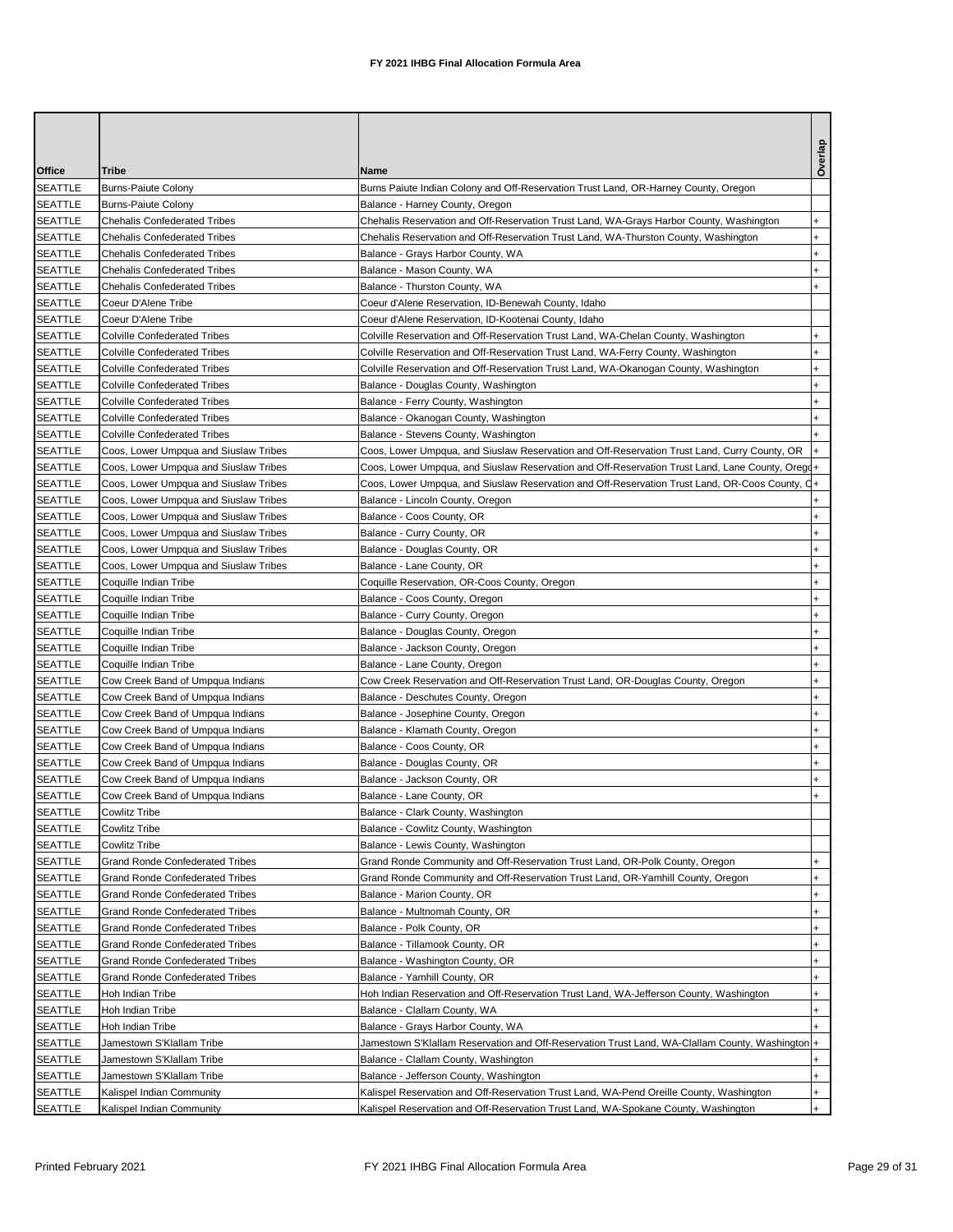| Office         | Tribe                                 | Name                                                                                         | Overlap      |
|----------------|---------------------------------------|----------------------------------------------------------------------------------------------|--------------|
| <b>SEATTLE</b> | Kalispel Indian Community             | Balance - Pend Oreille County, Washington                                                    | $\ddot{}$    |
| <b>SEATTLE</b> | Kalispel Indian Community             | Balance - Spokane County, Washington                                                         | $\ddot{}$    |
| <b>SEATTLE</b> | Kalispel Indian Community             | Balance - Stevens County, Wa                                                                 | $\ddot{}$    |
| <b>SEATTLE</b> | <b>Klamath Tribes</b>                 | Klamath Reservation, OR-Klamath County, Oregon                                               | +            |
| <b>SEATTLE</b> | <b>Klamath Tribes</b>                 | Balance - Klamath County, OR                                                                 | $\ddot{}$    |
| <b>SEATTLE</b> | Kootenai Tribe                        | Kootenai Reservation and Off-Reservation Trust Land, ID-Boundary County, Idaho               |              |
| <b>SEATTLE</b> | Lower Elwha Tribal Community          | Lower Elwha Reservation and Off-Reservation Trust Land, WA-Clallam County, Washington        | $\ddot{}$    |
| <b>SEATTLE</b> | Lower Elwha Tribal Community          | Balance - Clallam County, WA                                                                 | +            |
| <b>SEATTLE</b> | Lummi Tribe                           | Lummi Reservation, WA-Whatcom County, Washington                                             | $\ddot{}$    |
| <b>SEATTLE</b> | Lummi Tribe                           | Whatcom County (part), WA                                                                    |              |
| <b>SEATTLE</b> | Makah Indian Tribe                    | Makah Indian Reservation, WA-Clallam County, Washington                                      |              |
| <b>SEATTLE</b> | Muckleshoot Indian Tribe              | Muckleshoot Reservation and Off-Reservation Trust Land, WA-King County, Washington           |              |
| <b>SEATTLE</b> | Muckleshoot Indian Tribe              | Muckleshoot Reservation and Off-Reservation Trust Land, WA-Pierce County, Washington         |              |
| <b>SEATTLE</b> | Nez Perce Tribe                       | Nez Perce Reservation, ID-Clearwater County, Idaho                                           |              |
| <b>SEATTLE</b> | Nez Perce Tribe                       | Nez Perce Reservation, ID-Idaho County, Idaho                                                |              |
| <b>SEATTLE</b> | Nez Perce Tribe                       | Nez Perce Reservation, ID-Lewis County, Idaho                                                |              |
| <b>SEATTLE</b> | Nez Perce Tribe                       | Nez Perce Reservation, ID-Nez Perce County, Idaho                                            |              |
| <b>SEATTLE</b> | Nisqually Indian Community            | Nisqually Reservation, WA-Pierce County, Washington                                          | $\ddot{}$    |
| <b>SEATTLE</b> | Nisqually Indian Community            | Nisqually Reservation, WA-Thurston County, Washington                                        | $\ddot{}$    |
| <b>SEATTLE</b> | Nisqually Indian Community            | Balance - Thurston County, Washington                                                        | $\ddot{}$    |
| <b>SEATTLE</b> | <b>Nisqually Indian Community</b>     | Pierce County, WA                                                                            |              |
| <b>SEATTLE</b> | Nooksack Tribe                        | Nooksack Reservation and Off-Reservation Trust Land, WA-Whatcom County, Washington           | $\ddot{}$    |
| <b>SEATTLE</b> | Nooksack Tribe                        | Balance - Whatcom County, WA                                                                 | <sup>+</sup> |
| <b>SEATTLE</b> | Port Gamble Indian Community          | Port Gamble Reservation and Off-Reservation Trust Land, WA-Kitsap County, Washington         | $\ddot{}$    |
| <b>SEATTLE</b> | Port Gamble Indian Community          | Balance - Kitsap County, Washington                                                          | $\ddot{}$    |
| <b>SEATTLE</b> | <b>Puyallup Tribe</b>                 | Puyallup Reservation and Off-Reservation Trust Land, WA-King County, Washington              | $\ddot{}$    |
| <b>SEATTLE</b> | <b>Puyallup Tribe</b>                 | Puyallup Reservation and Off-Reservation Trust Land, WA-Pierce County, Washington            | +            |
| <b>SEATTLE</b> | <b>Puyallup Tribe</b>                 | Balance - Pierce County, Washington                                                          | $\ddot{}$    |
| <b>SEATTLE</b> | Quileute Tribe                        | Quileute Reservation, WA-Clallam County, Washington                                          |              |
| <b>SEATTLE</b> | Quinault Tribe                        | Quinault Reservation, WA-Grays Harbor County, Washington                                     | $\ddot{}$    |
| <b>SEATTLE</b> | Quinault Tribe                        | Quinault Reservation, WA-Jefferson County, Washington                                        | +            |
| <b>SEATTLE</b> | Quinault Tribe                        | Balance - Grays Harbor County, Washington                                                    | $\ddot{}$    |
| <b>SEATTLE</b> | Quinault Tribe                        | Balance - Jefferson County, WA                                                               |              |
| <b>SEATTLE</b> | <b>Samish Nation</b>                  | Samish TDSA, WA-San Juan County, Washington                                                  | $\ddot{}$    |
| <b>SEATTLE</b> | Samish Nation                         | Samish TDSA, WA-Skagit County, Washington                                                    | $\ddot{}$    |
| <b>SEATTLE</b> | Samish Nation                         | Balance - Island County, Washington                                                          | $\ddot{}$    |
| <b>SEATTLE</b> | Samish Nation                         | Balance - Whatcom County, Washington                                                         | $+$          |
| <b>SEATTLE</b> | Samish Nation                         | Balance - Skagit County, WA                                                                  |              |
| <b>SEATTLE</b> | Samish Nation                         | Balance - Snohomish County, WA                                                               | $\ddot{}$    |
| <b>SEATTLE</b> | Sauk-Suiattle Indian Tribe            | Sauk-Suiattle Reservation, WA-Skagit County, Washington                                      | $\ddot{}$    |
| <b>SEATTLE</b> | Sauk-Suiattle Indian Tribe            | Sauk-Suiattle Reservation, WA-Snohomish County, Washington                                   | $\ddot{}$    |
| <b>SEATTLE</b> | Sauk-Suiattle Indian Tribe            | Balance - King County, Washington                                                            | $\ddot{}$    |
| <b>SEATTLE</b> | Sauk-Suiattle Indian Tribe            | Balance - Snohomish County, Washington                                                       | $\ddot{}$    |
| <b>SEATTLE</b> | Sauk-Suiattle Indian Tribe            | Balance - Pierce County, WA                                                                  |              |
| <b>SEATTLE</b> | Shoalwater Bay Tribe                  | Shoalwater Bay Indian Reservation and Off-Reservation Trust Land, Pacific County, Washington |              |
| <b>SEATTLE</b> | Shoalwater Bay Tribe                  | Balance - Pacific County, Washington                                                         |              |
| <b>SEATTLE</b> | Shoshone-Bannock Tribes Ft. Hall Res. | Fort Hall Reservation and Off-Reservation Trust Land, ID-Bannock County, Idaho               |              |
| <b>SEATTLE</b> | Shoshone-Bannock Tribes Ft. Hall Res. | Fort Hall Reservation and Off-Reservation Trust Land, ID-Bingham County, Idaho               |              |
| <b>SEATTLE</b> | Shoshone-Bannock Tribes Ft. Hall Res. | Fort Hall Reservation and Off-Reservation Trust Land, ID-Caribou County, Idaho               |              |
| <b>SEATTLE</b> | Shoshone-Bannock Tribes Ft. Hall Res. | Fort Hall Reservation and Off-Reservation Trust Land, ID-Power County, Idaho                 |              |
| <b>SEATTLE</b> | Siletz Confederated Tribes            | Siletz Reservation and Off-Reservation Trust Land, OR-Lincoln County, Oregon                 | $\ddot{}$    |
| <b>SEATTLE</b> | <b>Siletz Confederated Tribes</b>     | Siletz Reservation and Off-Reservation Trust Land, OR-Marion County, Oregon                  | +            |
| <b>SEATTLE</b> | <b>Siletz Confederated Tribes</b>     | Balance - Benton County, Oregon                                                              | $\ddot{}$    |
| <b>SEATTLE</b> | Siletz Confederated Tribes            | Balance - Clackamas County, Oregon                                                           | $\ddot{}$    |
| <b>SEATTLE</b> | Siletz Confederated Tribes            | Balance - Linn County, Oregon                                                                | $\ddot{}$    |
| <b>SEATTLE</b> | <b>Siletz Confederated Tribes</b>     | Balance - Marion County, Oregon                                                              | $\ddot{}$    |
| <b>SEATTLE</b> | <b>Siletz Confederated Tribes</b>     | Balance - Multnomah County, Oregon                                                           |              |